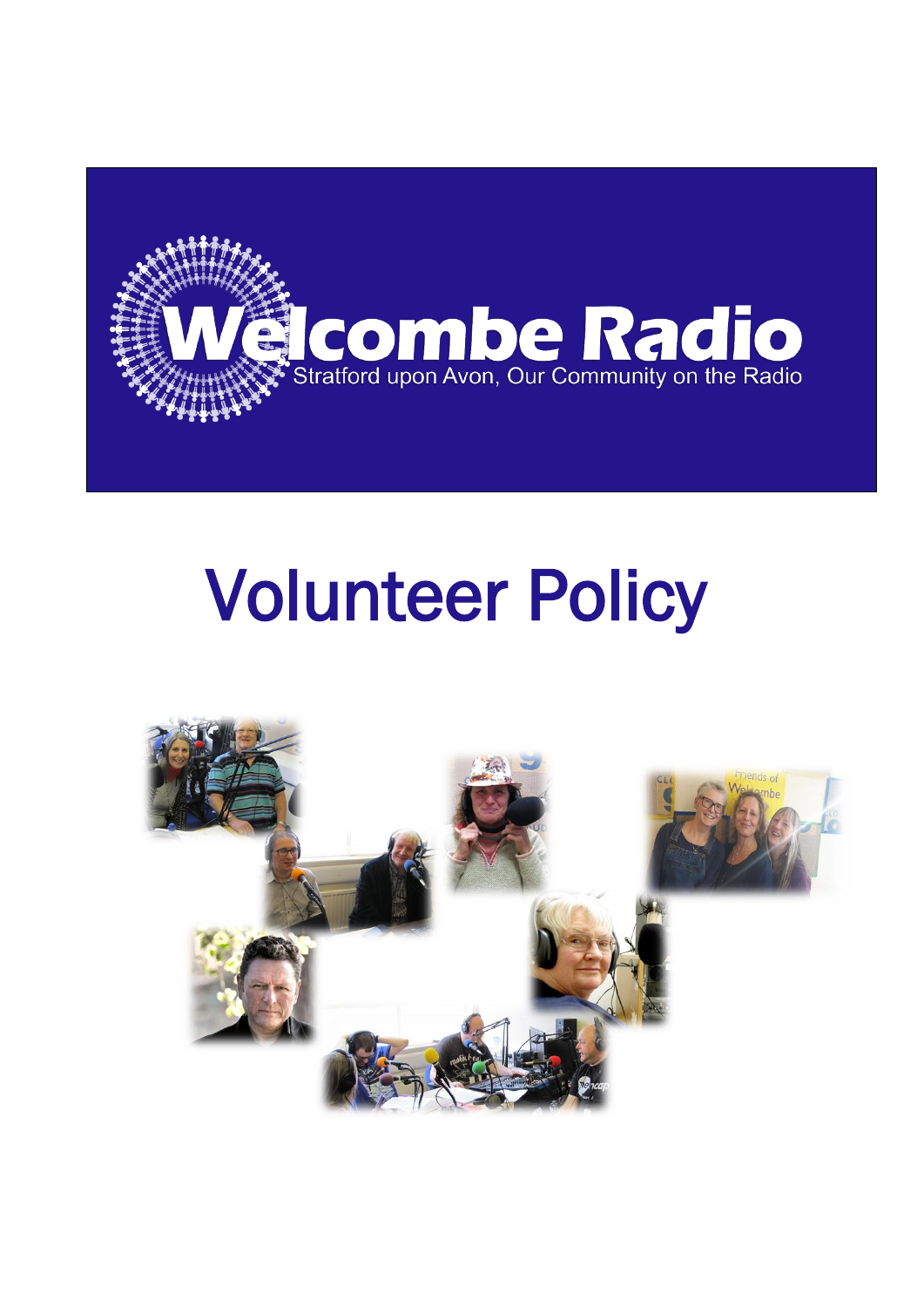# **Table of Contents**

# Author

Peter Keynton-Hook (Radio Station Manager)

# Acknowledgements

<span id="page-1-0"></span>We would like to thank the following for their help and advice in the writing of this policy. James Pavitt, manager of Lifeways Therapy Centre, Stratford upon Avon Chris Last, Springfield Mind, Stratford upon Avon Citizens Advice Bureau, Stratford upon Avon National Council for Voluntary Organisations A.C.A.S. Volunteer England Sandra Hill, Warwick University Sharrianna Winter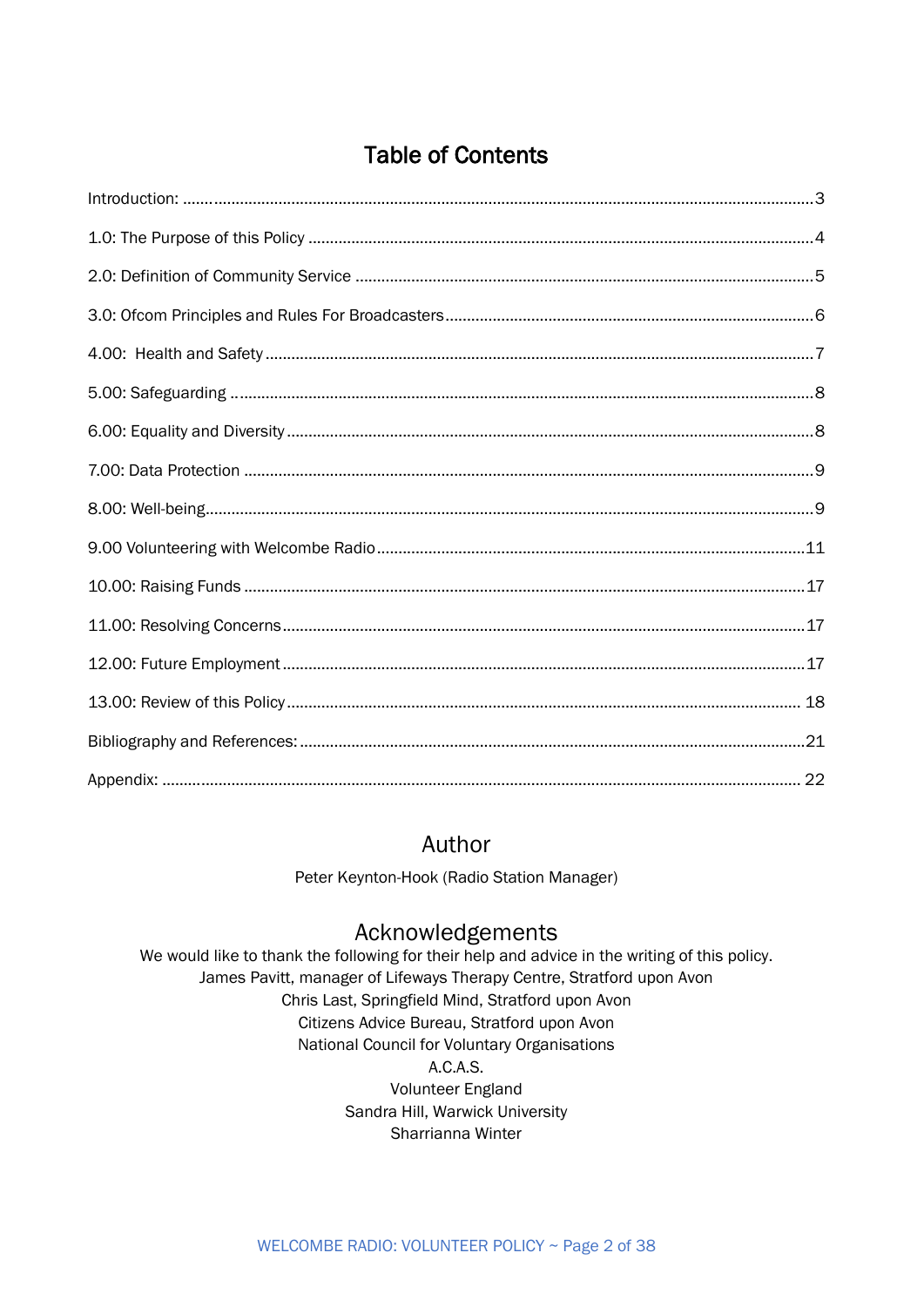# Introduction:

Overheard at the World Volunteer Conference:

In response to the observation that volunteers are too often seen as amateurs, "Just remember: Noah's Ark was built by amateurs. The Titanic was built by professionals."

UNESCO describe the importance of the role community radio plays by stating,

"There are more than 20 000 radio stations in the world and more than two billion radio receivers. Any notion that TV and other sophisticated communication technology will replace radio is unfounded, for radio is in constant expansion. Its waves reach almost every corner of our planet. It is the prime electronic medium of the poor because it leaps the barriers of isolation and illiteracy, and it is the most affordable electronic medium to broadcast and receive in." 2.

#### They continue,

"Much research interest has been devoted to mass media. In their findings, communication specialists have always acknowledged that there are many sectors, communities and minorities whose access to information and means of self-expression are not always guaranteed by mass channels. They have recognized that more sharply focused, customized and essentially small and local media are crucial in filling this gap.

UNESCO sees community radio as a medium that gives voice to the voiceless that serves as the mouthpiece of the marginalized and is at the heart of communication and democratic processes within societies. With community radio, citizens have the means to make their views known on decisions that concern them. The notions of transparency and good governance take on new dimensions and democracy is reinforced. Community radio catalyses the development efforts of rural folk and the underprivileged segments of urban societies, given its exceptional ability to share timely and relevant information on development issues, opportunities, experiences, life skills and public interests.

In the age of multimedia and online communication, the potential of community radio to provide for effective outreach to discuss and create demand for the Internet has become even greater. By using radio and browsing the Internet to respond to listeners' direct queries, by sharing information and knowledge derived from the Internet, the whole community is involved and empowered with new opportunities." 3.

## "If our hopes of building a better and safer world are to become more than wishful thinking, we will need the engagement of volunteers more than ever." — Kofi Annan (seventh Secretary-General of the United Nations and co-recipients of the 2001 Nobel Peace Prize)

Having worked for decades helping traumatised people in all areas of the community, Professor of Psychiatry, Bessel van de Kolk, in his book, The Body Keeps The Score, makes a number of statements which are pertinent to those interested in helping to build and strengthen the local community. He states,

- Our capacity to destroy one another is matched by our capacity to heal one another. Restoring relationships and community is central to restoring well-being.
- Language gives us the power to change ourselves and others by communicating our experiences, helping us to define what we know, and finding a common sense of meaning.
- We can change social conditions to create environments in which children and adults can feel safe and where they can thrive. 4.

Although they are coming from different perspectives, both UNESCO and Dr. van da Kolk highlight the importance of the interaction between the community and the individual in developing and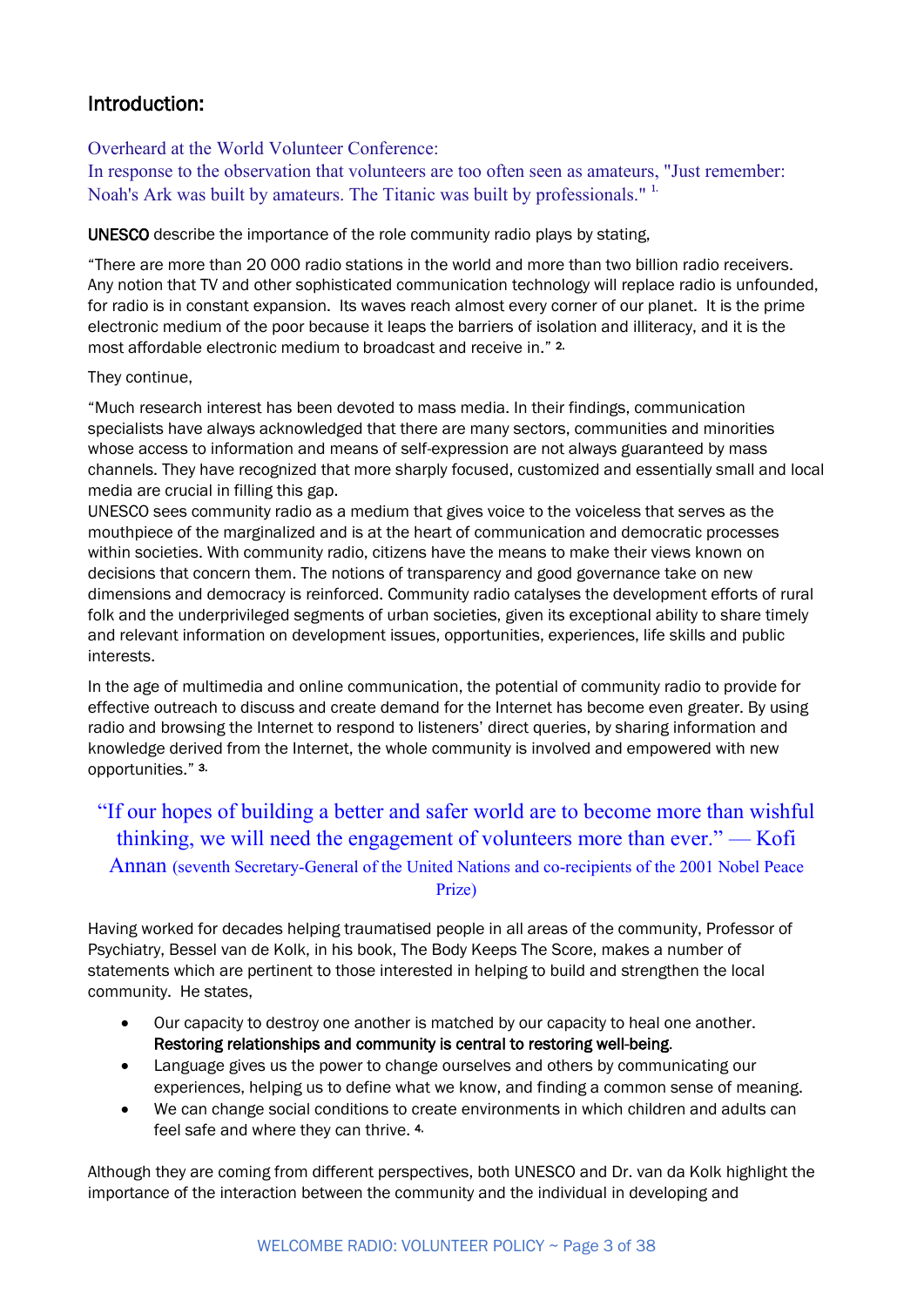maintaining the overall health of the community and its members. We recognise at Welcombe Radio that our volunteers are playing an active, important role in that process.

As to why an individual may want to volunteer for a community project such as ours; well there can be a whole variety of good reasons. There are people who want to give back to their community whether it's because their community has helped them or a family member. While others, following their success, want to help others, sharing their expertise.

Perhaps the most common reason for people wanting to begin volunteering for community projects like Welcombe Radio is that they see it as a means of helping others. However, it can also,

A 2014-2015 $\frac{1}{2}$ Government 1 Community 1 Life Survey showed that  $\frac{1}{1}$  $69\% \text{ of }$ people had volunteered <sub>1</sub> formally or  $\frac{1}{2}$ informally at least once  $\frac{1}{1}$ in the last 12 months.

- be a means of developing one's own interests further such as history or creative writing, and then sharing them with others.
- provide an opportunity for a person to learn new skills and gain hands-on experience in areas that they may have never considered before.
- help a person along their chosen career path, for example, sound engineers or radio presenting and behind-the-scenes researching. It gives an opportunity for someone to experience an area of work without having to sign an employment contract*.* • provide personal benefits as well. Volunteering often makes participants more organised, responsible, and compassionate. All good qualities to have and ones
- which employers and/or education establishments like to see in applicants.
- offer opportunities for people to make new friends, especially with people who may have similar interests. The social potential of the radio station should not be underestimated especially as it aims to reach out and interact with the community.

The following, 2007 'Helping Out' Survey showed that people who have taken up volunteering identified that the top five benefits they gained from volunteering are: 'a sense of satisfaction from seeing the results' (97%), 'I really enjoy it' (96%), 'it gives me a sense of personal achievement' (88%), 'meet people and make friends' (86%), 'gives me the chance to do things that I am good at' (83%). 5.

As a voluntary organisation it is important to acknowledge why people want to volunteer for Welcombe Radio and how important their contribution is in helping the radio station to develop. Therefore, we appreciate and value all those who choose to volunteer for Welcombe Radio.

# "Service to others is the rent you pay for your room here on Earth." – Muhammad Ali. (heavyweight Boxing Champion, activist and philanthropist.)<sup>6.</sup>

The mission statement of Welcombe Radio is, 'To cultivate a nurturing instructive platform for individuals and groups from the community to disseminate, inform, support, educate and entertain the local community through the medium of radio.' It is important to understand that this demonstrates what we are aiming to achieve and how we go about it.

# <span id="page-3-0"></span>1.0: The Purpose of this Policy

The purpose of this policy is to provide clarity about the role of a volunteer at Welcombe Radio. It highlights what volunteers can expect and where they can turn if they have a problem or query.

The volunteer policy establishes the type of relationship Welcombe Radio as an organisation wants to foster with those who join the radio station as a volunteer. It will show that care and thought has gone into the role of volunteers at Welcombe Radio. A written policy means that decisions are not made on an ad hoc basis and will ensure a fair, equal and consistent approach for all volunteers.

Unfortunately, necessity means that the Welcombe Radio Volunteer Policy cannot be a brief document because it has to cover all areas of broadcasting including legal requirements. We ask that if you are seriously considering becoming a volunteer for Welcombe Radio, you give the policy due time and consideration and not treat it as a tick-box exercise, something to dash through. We are realistic, no one is going to be able to remember verbatim all the following content, especially when including the Ofcom principles and rules set out in the appendix. However once read, it will act as a reference point. So do take time reading it through, maybe share that time with tea, cake and chocolate, take intervening walks far from crowds where you can scream, 'will it never end?'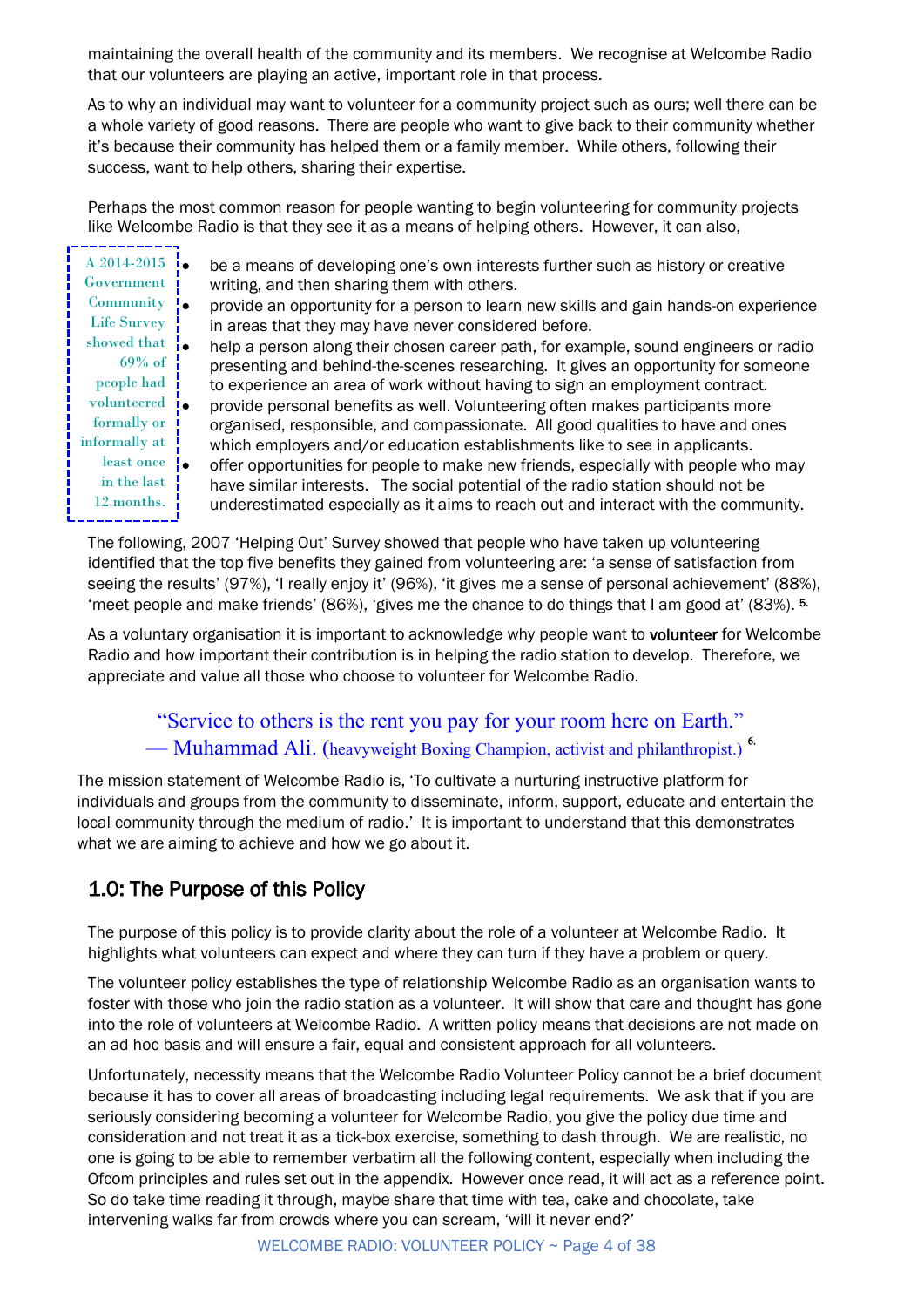Having read the content there is an agreement section for confirming that each volunteer has read the policy, understands the relevance of each section and having considered the content is ready to abide by what the policy sets out. If there is any part of the policy which a volunteer does not understand they should talk with the station manager before signing the agreement.

The Policy is intended for internal management guidance only and does not constitute a binding contractual or personal agreement. Welcombe Radio reserves the right to change any aspect of the Policy at any time.

## 1.01: OfCom

Ofcom is the government controlling body that issues licences to all broadcast media. This includes community radio stations which means that we are governed by the regulations that OfCom set. These regulations are designed to help and support the organisation, its volunteers and its audience. This means that it is the responsibility of all Welcombe Radio volunteers to understand what those regulations entail.

It is therefore important that all volunteers read and understand this document. If there is any part of the policy that you do not understand then please discuss this with the station manager before signing the volunteer agreement.

"You must be the change you wish to see in the world." — Mahatma Gandhi, (leader of the Indian National Congress and Father of the Nation)

# <span id="page-4-0"></span>2.0: Definition of Community Service

Community service is work done by a person or group of people that benefits others. It is often done near the area where they live, so that their own community reaps the benefits of their work.

## 2.01: Definition of a Volunteer

Volunteering is someone spending time, unpaid, doing something that aims to benefit the environment or someone who they're not closely related to. Volunteering must be a choice freely made by each individual. <https://www.ncvo.org.uk/ncvo-volunteering> (accessed 08 04 2018)

## 2.02: About Volunteering

The National Council for Voluntary Organisations states, "As a volunteer, you won't usually have a contract. This means you won't have the same legal status and protections that paid workers have in the UK. Volunteers don't usually have the right to have an organisation follow proper investigative procedures when things go wrong. They also don't have the right to appeal a decision made by the organisation." - NCVO [\(https://www.ncvo.org.uk/ncvo-volunteering/if-volunteering-goes](https://www.ncvo.org.uk/ncvo-volunteering/if-volunteering-goes-wrong#rights)[wrong#rights\)](https://www.ncvo.org.uk/ncvo-volunteering/if-volunteering-goes-wrong#rights) (accessed 08 04 2018)

Volunteering England said that having the same protection as employees would 'undermine the nature of volunteering, create practical barriers and additional costs and create a '*formalisation*' that would be '*unwanted by most volunteers*'.<https://www.ncvo.org.uk/> (accessed 03 06 2018)

## 2.03: Volunteer Agreement

A 'volunteer agreement' does not constitute a contract of employment. [ACAS](file:///C:/Users/PLK-H/Documents/00%202018/02%20Welcombe%20Radio/02%20General%20Admin/02%20Policies/Volunteer%20Agreement/ACAS%20%20http:/www.acas.org.uk/index.aspx%3farticleid=3603%20%20(accessed%2006%2004%202018))  [http://www.acas.org.uk/index.aspx?articleid=3603](file:///C:/Users/PLK-H/Documents/00%202018/02%20Welcombe%20Radio/02%20General%20Admin/02%20Policies/Volunteer%20Agreement/ACAS%20%20http:/www.acas.org.uk/index.aspx%3farticleid=3603%20%20(accessed%2006%2004%202018)) (accessed 06 04 2018)

WELCOMBE RADIO: VOLUNTEER POLICY ~ Page 5 of 38 A volunteer is a person contributing to the operation or management of a community radio service who is not in receipt of payment for their time, services or expertise, and is not required to provide any such contribution by a third party (e.g. as part of a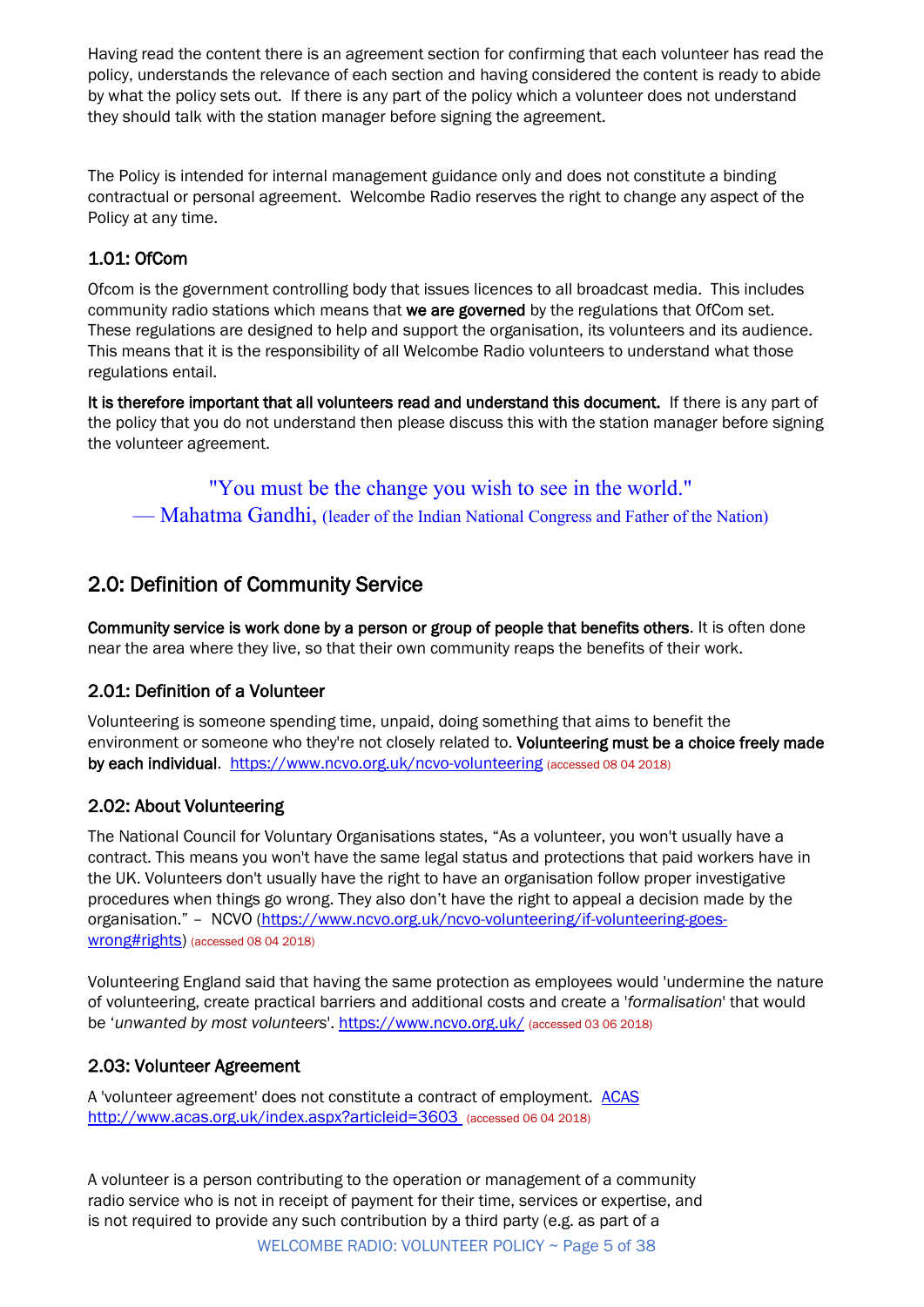#### Therefore, in terms of this agreement a volunteer is anyone who gives freely of their time, without compensation or expectation of compensation, performing activities on behalf of Welcombe Radio.

"I'm very conscious of the fact that you can't do it alone. It's teamwork." —Wangari Maathai (first women to achieve a PhD in Kenya, renowned Kenyan environmental political activist, Nobel laureate and Planter of Trees extraordinaire!)

There are a number of laws, rules, regulations and guidelines, set out by national governing bodies that Welcombe Radio and its volunteers must adhere to. It is important that all Welcombe Radio volunteers must be aware of these and what they entail. If any volunteer is uncertain about any aspect please talk with a member of the Welcombe Radio committee.

# <span id="page-5-0"></span>3.0: Ofcom Principles and Rules For Broadcasters

The OfCom Principles and Rules For Broadcasters are the overarching guidance for all broadcasters. The principles are there to help readers understand the standards objectives and to apply the rules.

#### For further guidance please go to,

[https://www.ofcom.org.uk/tv-radio-and-on-demand/information-for-industry/guidance/programme](https://www.ofcom.org.uk/tv-radio-and-on-demand/information-for-industry/guidance/programme-guidance)[guidance](https://www.ofcom.org.uk/tv-radio-and-on-demand/information-for-industry/guidance/programme-guidance) (accessed 03 06 2018)

Below are the principles set out for each section identified by the OfCom Code. The principles are there to help readers understand the standards objectives and to apply the rules. To see the rules which apply to the principles please click on the links.

#### 3.01: PROTECTING THE UNDER-EIGHTEENS: (Barney, link to Appendix 2)

To ensure that people under eighteen are protected.

#### 3.02: HARM AND OFFENCE: (Barney, link to Appendix 2)

• To ensure that generally accepted standards are applied to the content of television and radio services so as to provide adequate protection for members of the public from the inclusion in such services of harmful and/or offensive material.

#### 3.03: CRIME, DISORDER, HATRED AND ABUSE: (Barney, link to Appendix 2)

• To ensure that material likely to encourage or incite the commission of crime or to lead to disorder is not included in television or radio services.

#### 3.04: RELIGION: (Barney, link to Appendix 2)

- To ensure that broadcasters exercise the proper degree of responsibility with respect to the content of programmes which are religious programmes.
- To ensure that religious programmes do not involve any improper exploitation of any susceptibilities of the audience for such a programme.
- To ensure that religious programmes do not involve any abusive treatment of the religious views and beliefs of those belonging to a particular religion or religious denomination.

#### 3.05: DUE IMPARTIALITY AND DUE ACCURACY: (Barney, link to Appendix 2)

- To ensure that news, in whatever form, is reported with due accuracy and presented with due impartiality.
- To ensure that the special impartiality requirements of the Act are complied with.

#### 3.06: ELECTIONS AND REFERENDUMS: (Barney, link to Appendix 2)

• To ensure that the special impartiality requirements in the Communications Act 2003 and other legislation relating to broadcasting on elections and referendums, are applied at the time of elections and referendums.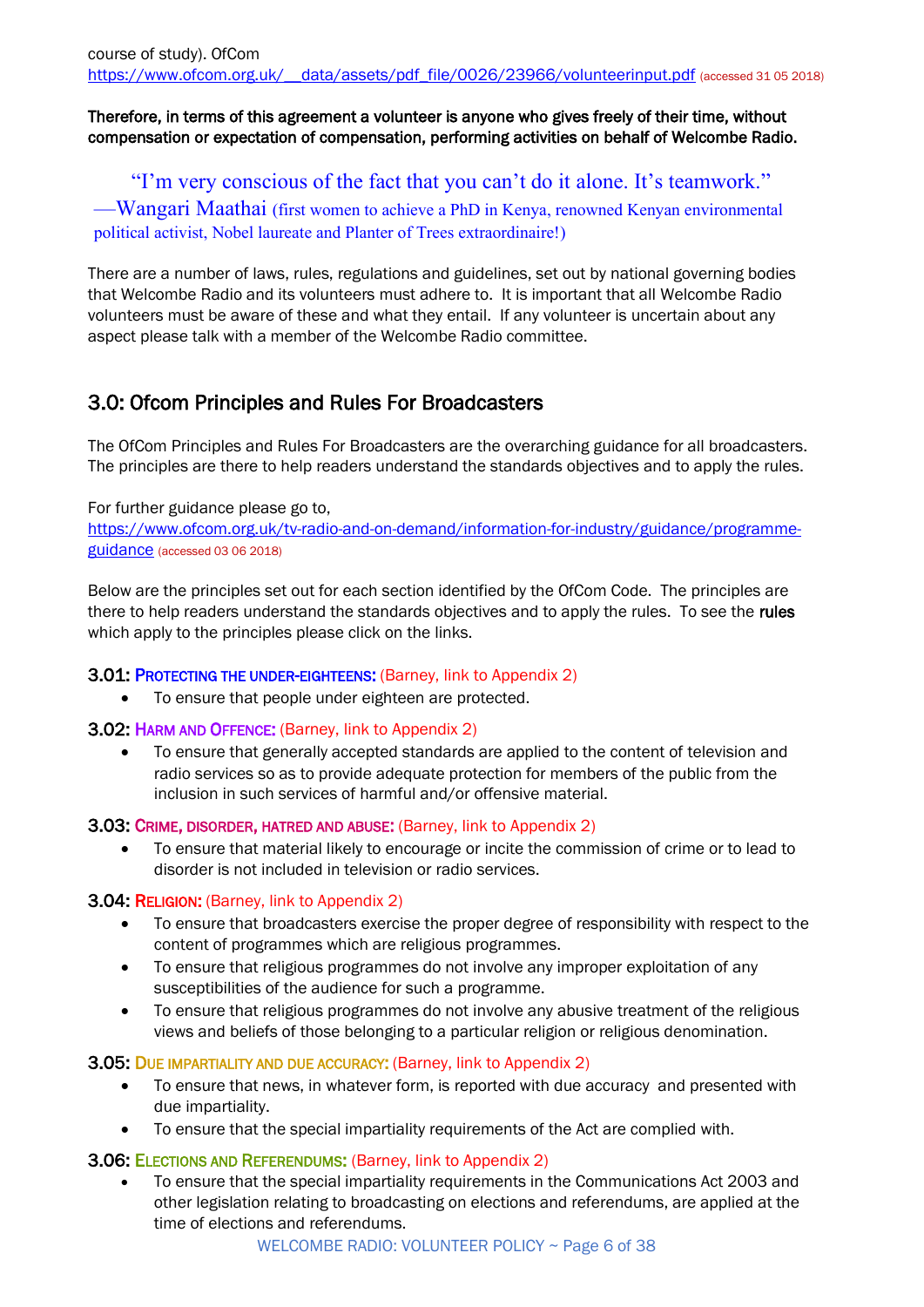#### 3.07: FAIRNESS: (Barney, link to Appendix 2)

• To ensure that broadcasters avoid unjust or unfair treatment of individuals or organisations in programmes.

#### 3.08: PRIVACY: (Barney, link to Appendix 2)

• To ensure that broadcasters avoid any unwarranted infringement of privacy in programmes and in connection with obtaining material included in programmes.

Research demonstrates that volunteering leads to better health and that older volunteers are the most likely to receive physical and mental benefits from their volunteer activities. 7.

There are a number of other regulations set out by national governing bodies other than OfCom that we, as volunteers must also be aware of and adhere to.

## <span id="page-6-0"></span>4.00: Health and Safety (Barney, link to Health and Safety Policy)

#### The Health and Safety at Work Act 1974 (HASAWA) and subsequent updates requires you to take reasonable care for the health and safety of yourself and other people at work. 8. & 9.

'Organisations have a legal obligation to consider the 'duty of care' that they have to their volunteers. Duty of care is a common law duty which applies to all individuals and organisations and has been developed by the courts, to avoid carelessly causing injury to persons. The notion of duty of care needs to be considered in all aspects of an organisation's work and is regardless of the size of the organisation, its income or whether the organisation involves paid staff.' [http://www.vces.org.uk/wp](http://www.vces.org.uk/wp-content/uploads/2017/01/Essential-Guide-to-Health-and-Safety-of-Volunteers-NL.pdf)[content/uploads/2017/01/Essential-Guide-to-Health-and-Safety-of-Volunteers-NL.pdf](http://www.vces.org.uk/wp-content/uploads/2017/01/Essential-Guide-to-Health-and-Safety-of-Volunteers-NL.pdf) (accessed 22 04 2018)

As part of its responsibilities Welcombe Radio will,

- Decide what could harm you in your job and take precautions to prevent it. This is part of risk assessment.
- In a way you can understand, explain how risks will be controlled and tell you who is responsible for this.
- Consult and work with you and your health and safety representatives in protecting everyone from harm in the workplace.
- Free of charge, give you the health and safety training you need to do your job.
- Free of charge, provide you with any equipment and protective clothing you need, and ensure it is properly looked after.

Welcombe Radio volunteers are required to,

- Follow the training you have received when using any work items your employer has given you.
- Take reasonable care of your own and other people's health and safety.
- Co-operate with Welcombe Radio management on health and safety.
- Tell a member of Welcombe Radio management if you think the work or inadequate precautions are putting anyone's health and safety at serious risk.
- Report all accidents in the Accident Report book located with each first-aid kit and inform either the Station Manager or Administrator.

Welcombe Radio will ensure that there is an up-to-date first aid kit both inside the studio (on the lefthand side of the window sill) and another included with the outside broadcasting equipment.

For volunteers working within the studio and within Foundation House, full training in fire procedure will be given before the voluntary work begins.

(Health and Safety Law: What you need to kno[w. http://www.hse.gov.uk/pubns/law.pdf\)](file:///C:/Users/PLK-H/Documents/00%202018/02%20Welcombe%20Radio/02%20General%20Admin/02%20Policies/Volunteer%20Agreement/.%20http:/www.hse.gov.uk/pubns/law.pdf) (accessed 03 06 2018)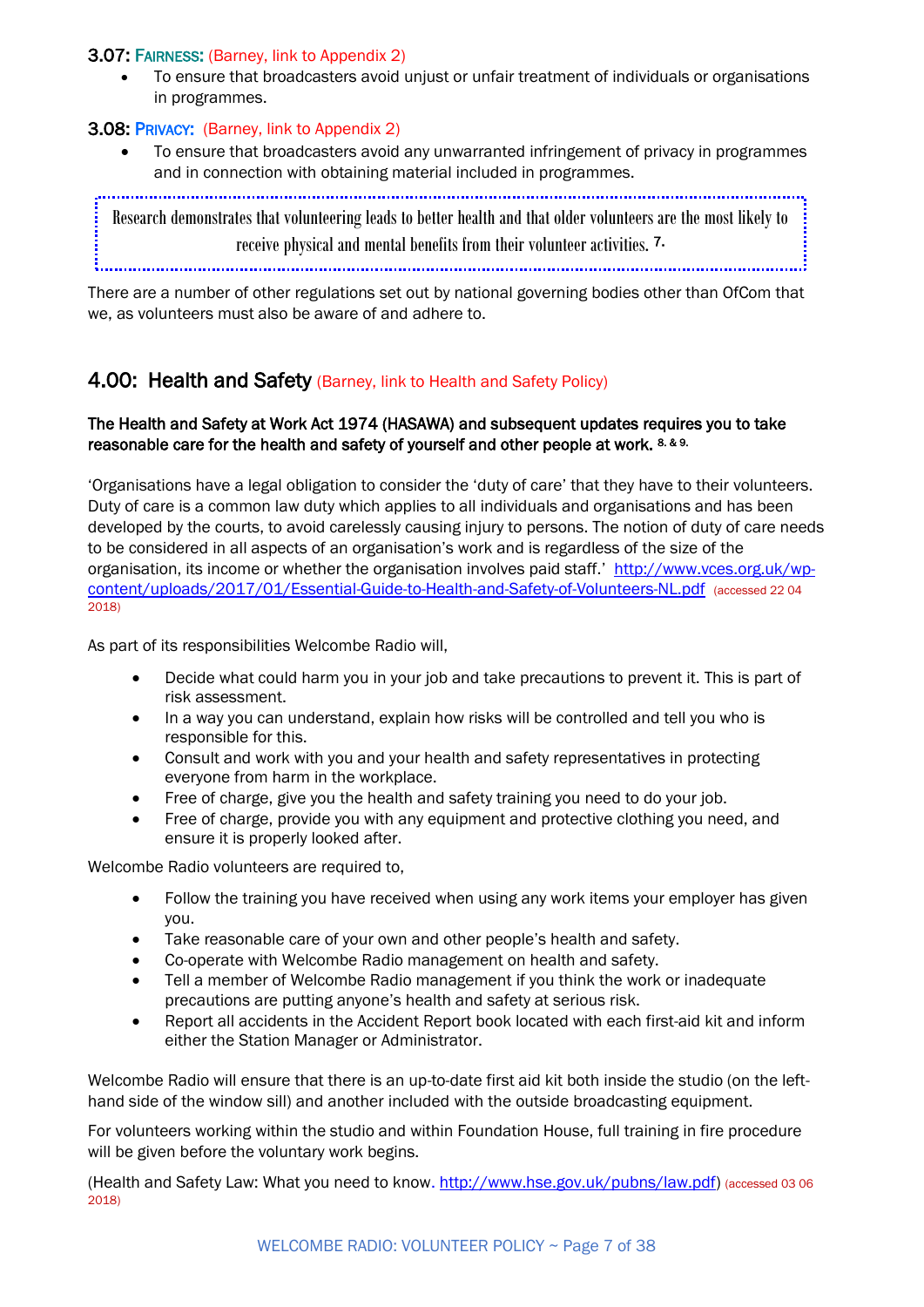### 4.01: Insurance

All Welcombe Radio volunteers are covered by Welcombe Radio's public liability insurance, whether that be at the studio, at outside broadcasting events or other events which Welcombe Radio are involved with.

This means that when it comes to outside broadcasting events the equipment can only be used by Welcombe Radio volunteers who have had the required training. Obviously, Welcombe Radio is happy to attend outside broadcasting events to support and help promote other local community projects.

However, no third party individual or organisation can use the equipment for an event they are running because quite simply they will not be covered by our insurance.

## 4.02: Licenses

Welcombe Radio is licensed by all of the necessary statutory bodies to play licensed music. All our volunteers are therefore covered to play music as part of a Welcombe Radio programme.

However, this means that volunteers can only do this under the banner of Welcombe Radio and cannot use a programme title or name which implies they are separate to Welcombe Radio. Therefore, all names of programmes must be agreed with the Welcombe Radio management. This is for the financial safety of our volunteers.

If a volunteer was acting outside their remit they would not be covered by our license and would therefore be responsible for the payment of any resulting royalties claimed by the PRS or PPL organisations.

#### 4.02.01: Local Musicians

As part of our ethos we aim to promote local musicians and will continually develop a library of local musicians' work with their permission. If a presenter uses a local musician not in this library then they should obtain written permission from the musician.

#### 4.02.02: Promotional Material

Any literature produced by a Welcombe Radio programme should clearly contain a Welcombe Radio logo, also any programme logo must display clearly that it is part of Welcombe Radio. These designs need to be approved by the Welcombe Radio management team. (see appendix 01)

## <span id="page-7-0"></span>5.00: Safeguarding (Barney, link to Safeguarding Policy)

Welcombe Radio promotes active involvement from children and vulnerable adults. Children and vulnerable adults involved at either the studio or outside events must be independently supervised at all times by a responsible adult with a valid DBS certificate.

# <span id="page-7-1"></span>6.00: Equality and Diversity (Barney, link to E & D Policy)

Equality, diversity and inclusion are at the heart of Welcombe Radio's ethos, (appendix 1) its commitment to ensuring equality of opportunity and equal treatment for, all volunteers, programme presenters, their guests and our local population. We actively encourage all, in terms of the management of Welcombe Radio, access to broadcasting and to providing guidance on anti-discriminatory practice. Our vision is to,

- understand, value and work constructively with diversity to enable fair and full participation in all activities.
- ensure that there is no unjustified discrimination in our recruitment, selection, management and other processes.
- ensure actions that promote equality.
- treat volunteers and guests with whom we work with fairness, dignity and respect; play our part in removing barriers and redressing imbalances caused by inequality and unjustified discrimination.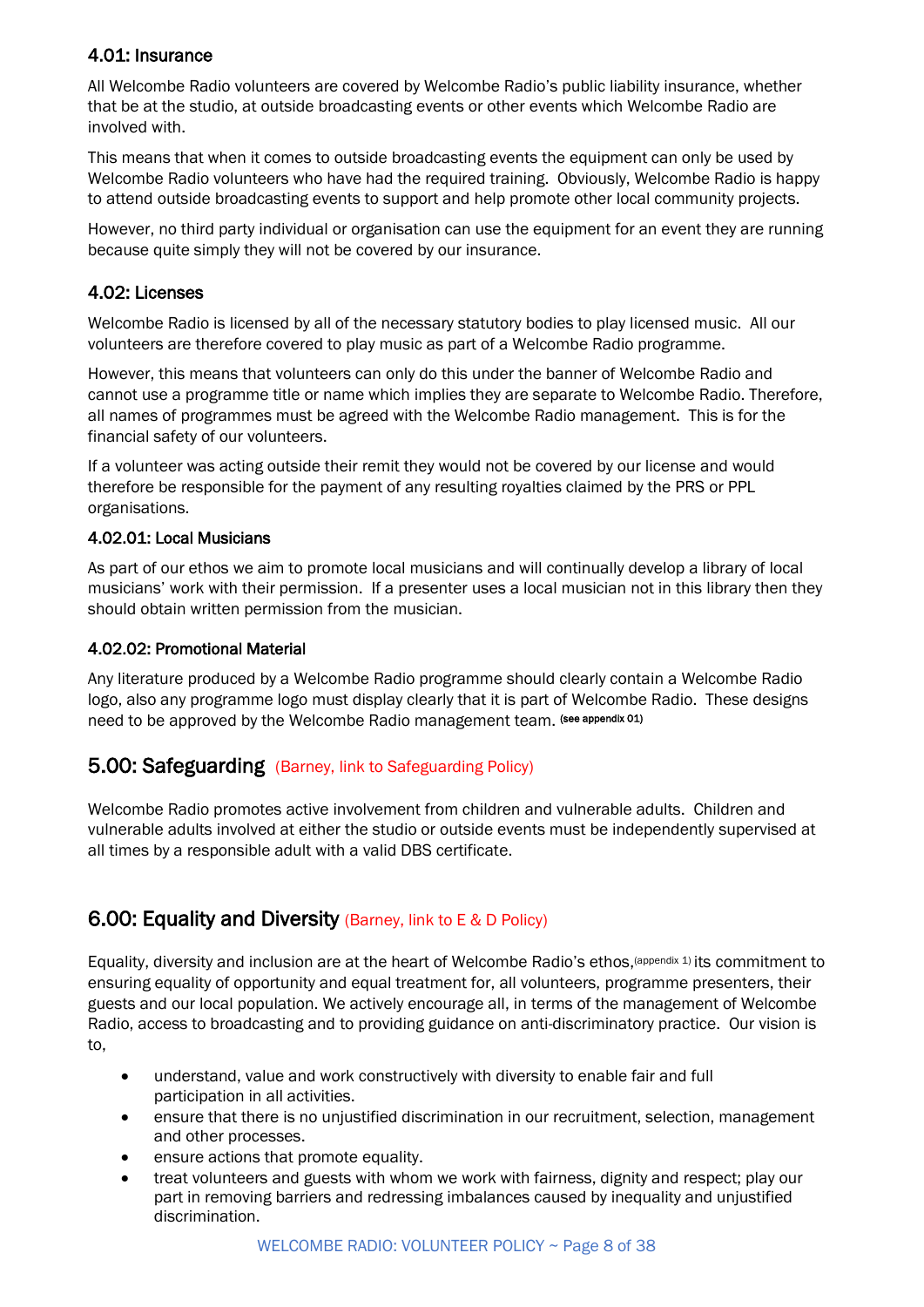"I do not wish them (women) to have power over men; but over themselves." Mary Wollstonecraft (1759~1797) (Author of 'The Vindication of the Rights of Women', often referred to as the 'Original Suffragette and the founder of feminism. A philosopher, human rights activist, an educational pioneer, who had a profound influence on the Romantics.)

## <span id="page-8-0"></span>7.00: Data Protection (Barney, link to Data Protection)

Welcombe Radio has a basic data policy in place that meets specified needs in place.

However as Deputy Commissioner Steven Wood of the Information Commissioner's Office (ICO) has stated, "The 25 May introduction of the legislation is not a hard cut off point, but more a checkpoint on the road to compliance." <sup>10.</sup> In addition he pointed out that some aspects of GDPR remain to be clarified and the accompanying ePrivacy legislation is still working its way through the European courts.

So, Welcombe Radio will continue to develop its Data Protection Policy, as Elizabeth Denham, the UK Information Commissioner, recommends, using the resources available for small businesses on the ICO's website.

Our volunteers should not unduly worry about GDPR, as Elizabeth Denham says, "There's so much misinformation out there. I want to be clear that this law is not about fines. It's about putting the consumer and citizen first. It's about doing good things by data subjects because innovation is not sustainable without public trust." 11. This is what Welcombe Radio will continue to do for our volunteers and community.

'Studies showed that patients about to undergo medical procedures were less anxious when they could talk to a volunteer.' **12.**

# <span id="page-8-1"></span>8.00: Well-being (Barney, link to Well-being Policy)

Every week, one in six adults experience a common mental health problem, such as anxiety or depression. More than four in 10 people have experienced depression. Over 25 percent of people in the UK say that they have experienced panic attacks. The great majority of people out of work, a total of 85 percent, have experienced a mental health problem. For those in work, it isn't much better, as around two-thirds of those working say that they have experienced mental health problems too. Only a third of UK workers, around 33 percent, who have experienced a mental health problem have felt supported at work by their manager.<sup>13.</sup>

Why will Welcombe Radio work hard to ensure that a volunteer's involvement will be as stress free as possible in order to help protect their psychological wellbeing?

memories. They say that this explains why people exposed to chronic stress Supriya Ghosh, T. Rao Laxmi, and Dr. Sumantra Chattarji of the National Centre for Biological Sciences in Bangalore have carried out research which studied the effects of stressful experiences on synapses, cells and microcircuits in the hippocampus and amygdala. They captured, for the first time, changes in the brain that they say might explain how the brain's emotion centre, under conditions of chronic stress takes over a region that processes factual become forgetful and display increasing levels of anxiety and emotions. 14.

A new survey has revealed that 40 % of GP appointments now involve mental health. A survey of more than 1,000 GPs, conducted by mental health charity Mind, has revealed that two in three GPs (66 %) say the proportion of patients needing help with their mental health has increased in the last 12 months.15.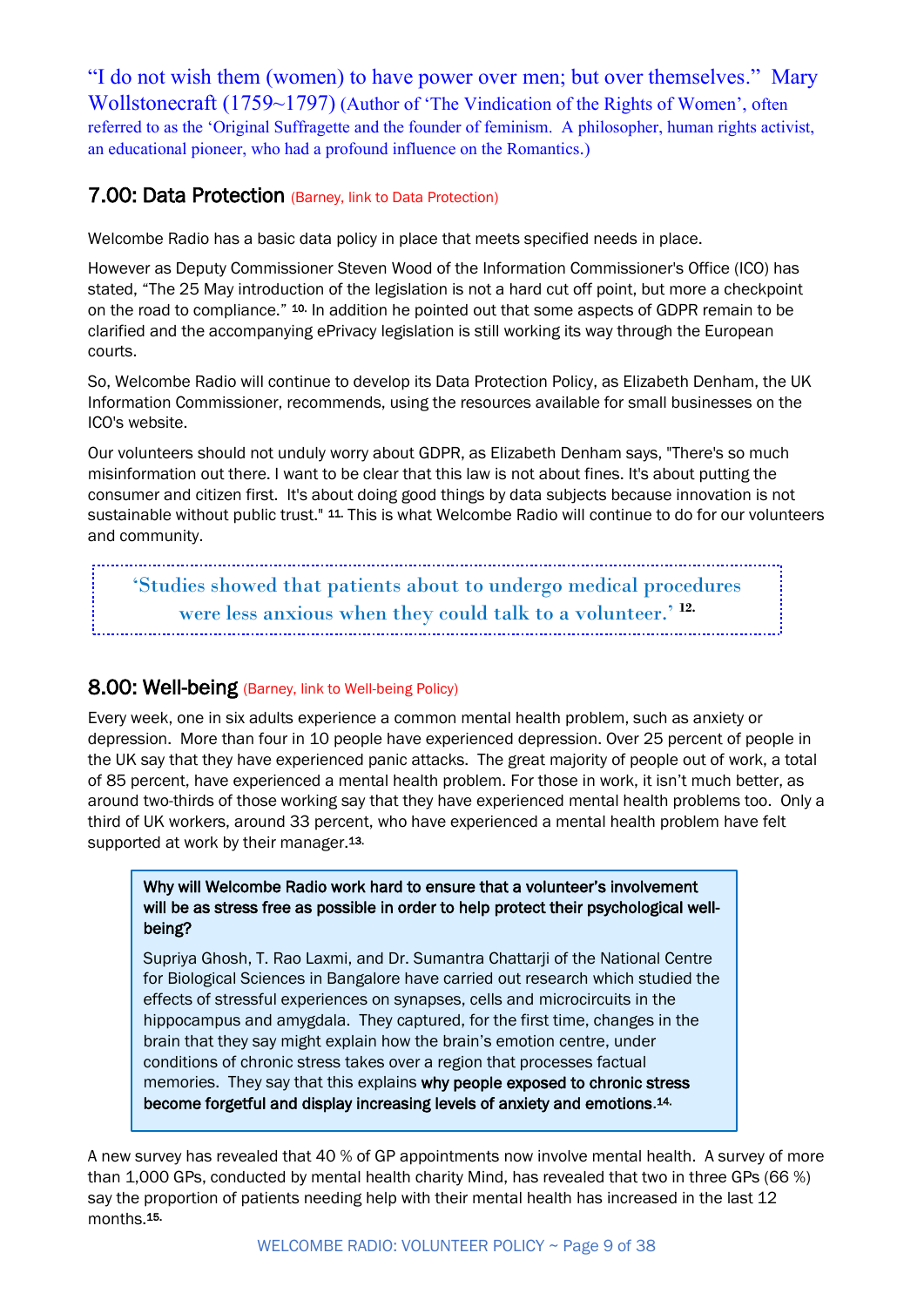Why will Welcombe Radio work hard to ensure that a volunteer's involvement will be as stress free as possible in order to help protect their physiological wellbeing?

Professor Sheldon Cohen at Carnegie Mellon University states, "When under stress, cells of the immune system are unable to respond to hormonal control, and consequently, produce levels of inflammation that promote disease. As inflammation plays a role in many diseases such as cardiovascular, asthma and autoimmune disorders, this model suggests why stress impacts them as well."16.

In 2013 The World Health Organisation (WHO) estimated that worldwide, 20% of young people were at risk of experiencing a mental health problem. The Mental Health Foundation report that 75% of mental health issues are established by the age of 24 and 50% are established by the age of 14. It was also found that 10% of young people aged between 5 and 16 years have a clinically diagnosable problem, while 70% of those experiencing mental health issues are not receiving the appropriate support or intervention at an early age.<sup>17.</sup>

#### i Why will Welcombe Radio work hard to ensure that there is adequate training and the systems we use are as simple as possible in order that volunteers will be able to stay on task, clear headed and stress free?

 searching for external stimulation. To make matters worse, the prefrontal cortex has Earl Miller, a neuroscientist at MIT and one of the world experts on divided attention, says that our brains are "not wired to multitask well. Multitasking has been found to increase the production of the stress hormone cortisol as well as the fight-or-flight hormone adrenaline, which can overstimulate your brain and cause mental fog or scrambled thinking. Multitasking creates a dopamine-addiction feedback loop, effectively rewarding the brain for losing focus and for constantly a novelty bias, meaning that its attention can be easily hijacked by something new, the proverbial 'shiny objects' we use to entice infants, puppies, and kittens. The irony here for those of us who are trying to focus amid competing activities is clear: the very brain region we need to rely on for staying on task is easily distracted.<sup>18.19.</sup>

A 2016 Time to Change survey of over 7,000 people living with mental health issues found that 64% were feeling isolated, 61% worthless and 60% ashamed of their condition. They explained they felt this way because of the stigma and discrimination they regularly face.20.

Why will Welcombe Radio work hard to ensure that all forms of contact are kept to a minimum and will only be done when a message is necessary. Also, although the radio station uses social media why will volunteers be encouraged not to overuse them?

L

<span id="page-9-0"></span> feed or Facebook update, we encounter something novel and feel more connected hormones. But remember, it is the dumb, novelty-seeking portion of the brain scheduling, higher-level thought centres in the prefrontal cortex. Make no mistake:<br>email - Easeback, and Twitter checking constitute a noural addiction "21 Neuroscientist Professor Daniel Levitin, in his research, explains what happens when we use social media. "Each time we dispatch an email in one way or another, we feel a sense of accomplishment, and our brain gets a dollop of reward hormones telling us we accomplished something. Each time we check a Twitter socially (in a kind of weird, impersonal cyber way) and get another dollop of reward driving the limbic system that induces this feeling of pleasure, not the planning, email-, Facebook- and Twitter-checking constitute a neural addiction."21.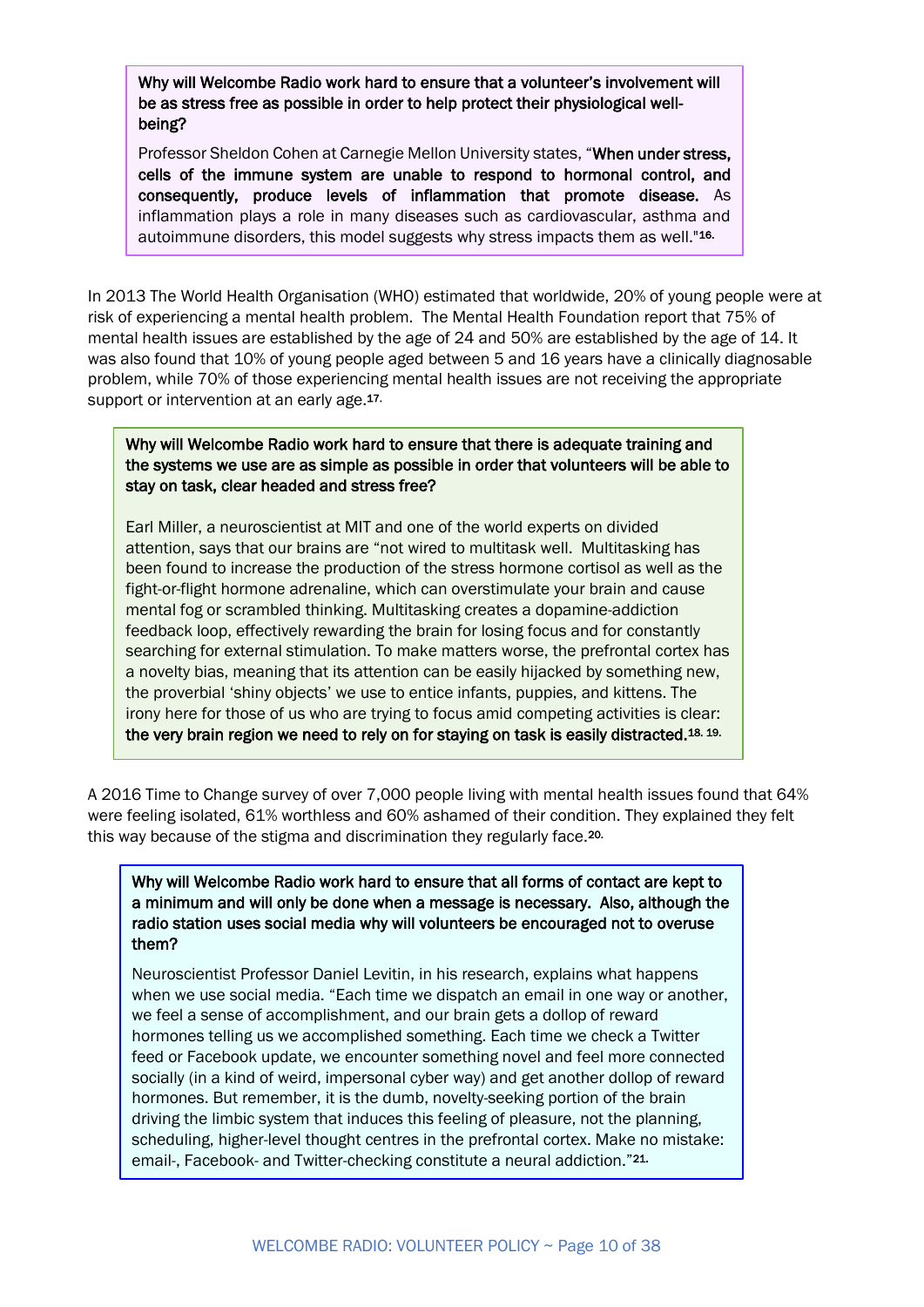# 9.00 Volunteering with Welcombe Radio

It is important to remember the mission statement of Welcombe Radio is, 'To cultivate a nurturing instructive platform for individuals and groups from the community to disseminate, inform, support, educate and entertain the local community through the medium of radio,' as this guides our approach.

'Volunteers are those who carry out unpaid work typically for a charity, voluntary organisation or fundraising body. Volunteers should have access to appropriate training and development, and usually will have a role description rather than a job description.' - ACAS <http://www.acas.org.uk/index.aspx?articleid=3603> (accessed 06 04 2018)

Therefore, anyone who volunteers for Welcombe Radio agrees, that as a volunteer they are giving freely of their time without compensation and do not regard themselves as employees or workers, as they do not have an employment contract.

# "Volunteers do not necessarily have the time; they just have the heart." — Elizabeth Andrews OBE, 1882–1960. (First woman organiser of the Welsh Labour Party)

## 9.01: Our Commitment to Volunteers

The aim of Welcombe Radio is to provide a friendly, supportive, effective environment that is conducive to volunteers fulfilling their roles.

Welcombe Radio's commitment to its volunteers includes:

- Providing a nurturing, instructive platform.
- Offering equal opportunities to everyone who wants to volunteer.
- Matching the aspirations of volunteers with the most applicable role.
- Providing adequate training for a volunteer to carry out their chosen role.
- Providing continued support for volunteers in the implementation of their role.
- Celebrating success and recognise the contribution that volunteers make.
- Supporting its volunteers through recommendations and references where it is felt that this is deserved.
- Making necessary arrangements to ensure the safeguarding of its volunteers.
- Making necessary arrangements to ensure the health and welfare of its volunteers.
- Listening to, and acting upon, suggestions, comments and concerns from volunteers.

#### 9.02: Our Expectations of Volunteers

All Welcombe Radio volunteers will be required to be assessed by the Disclosure and Barring Service check as soon as possible when commencing volunteering. Each volunteer will be required to contribute ten pounds twenty pence (£10.20) to allow this to be done (cost at the time of printing). Continuation for volunteering will depend on the results of the DBS check.

The following is taken directly from the 'Revised Code of Practice for Disclosure and Barring Service Registered Persons' produced by The Home Office and makes clear the responsibility of the Welcombe Radio management team.

"Although certificates are now provided directly to the applicant, registered bodies will receive personal information related to applications and, where registered bodies are also employers, voluntary sector organisations or licensing authorities, will receive disclosure information when certificates are provided to them by their employees or applicants for posts, including volunteers. Recipients of disclosure information, through electronic means or via the applicant's copy of the disclosure, must note that it is an offence to disclose information contained within a DBS Certificate to

currently contribute an estimated £23.9bn to the UK economy per year.22.

**Volunteers** in the UK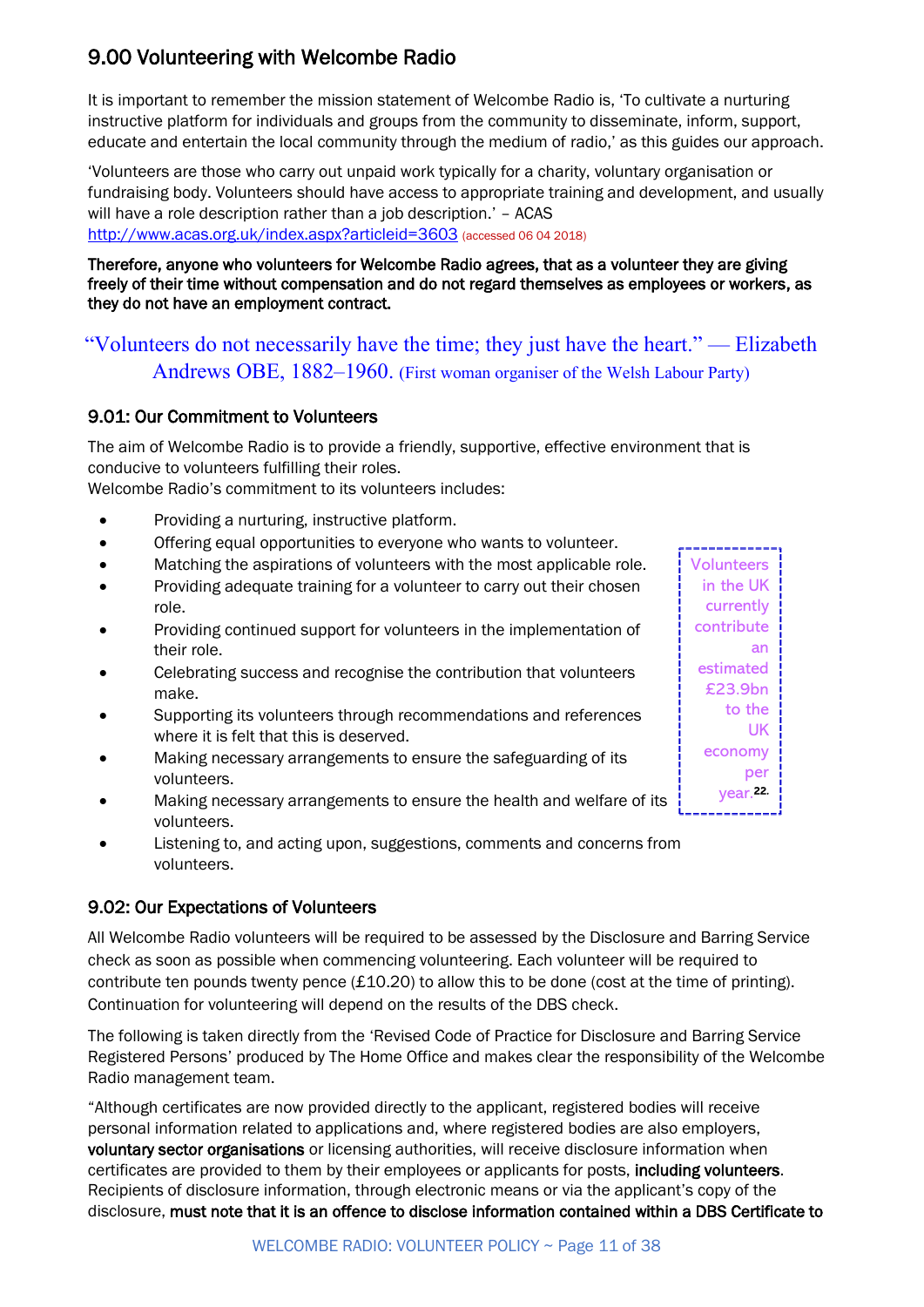any person who is not a member, officer or employee of the Registered Body or their client, unless a relevant legal exception applies. Furthermore, it is also an offence to:

- 1. Disclose information to any member, officer or employee where it is not related to that employee's duties
- 2. Knowingly make a false statement for the purpose of obtaining, or enabling another person to obtain, a Certificate." 23.

At Welcombe Radio the Station Manager will be the only direct recipient of disclosure information. The Station Manager will only disclose information to the management team if the results of a DBS Check have implications for accepting a volunteer application.

We ask volunteers that they:

- Understand that the ethos of Welcombe Radio underlies how it operates as an organisation.
- Treat everyone with whom they come into contact with Welcombe Radio, with dignity and respect, and realise that each gives what she or he can in terms of time and effort.
- Understand that they are governed by the regulations laid down by OfCom, especially broadcasting. (See appendix 02)
- Understand that they are governed by the regulations of other statutory bodies (Health and Safety, Safeguarding, Equality and Diversity and Data protection policies).
- Understand that in accordance with the Welcombe Radio Safeguarding Policy they must report any concerns to the station Manager, or another member of the committee, and/or the Police,  $\frac{1}{2}$ as soon as possible.
- Will adhere to the code of conduct set out by Welcombe Radio and where there may be a variance, the code of conduct set out by Foundation House. (see appendix 03)
- Not use banned substances or alcohol while volunteering and will not bring dangerous substances onsite.
- Ensure that the radio studio is left locked, secure and safe when it is unoccupied.
- Take full responsibility for any voluntary work undertaken and their own personal health and safety.
- Understand that lone working is occasionally necessary and to be responsible for ensuring that when this is the case Welcombe Radio's expectations are implemented.
- Give the Station Manager or Administrator reasonable notice of non-attendance.

acts become happier over time." It's that simple according to Sonia Lyubomirsky, Ph.D., a professor of psychology at the University of California. Lyubomirsky, who has studied happiness for over 20 years, found that performing positive acts once a week led to the most happiness. 24.

"People who engage in kind

"We make a living by what we get, but we make a life by what we give." —Winston Churchill, (an inspirational statesman, writer, orator and leader).

#### 9.03: Code of Conduct

#### Introduction:

Community radio volunteers are responsible for the image of their individual radio program, radio station and its support structures. The very nature of a community radio station means that they will be interacting with the community, so how volunteers conduct themselves on the radio, at the station, or elsewhere, reflects not only their own personality but also the integrity of the radio station and the other volunteers.

The Welcombe Radio Code of Conduct represents the standards expected of all volunteers both in terms of the radio station's ethos, and of the legal requirements set out by OfCom.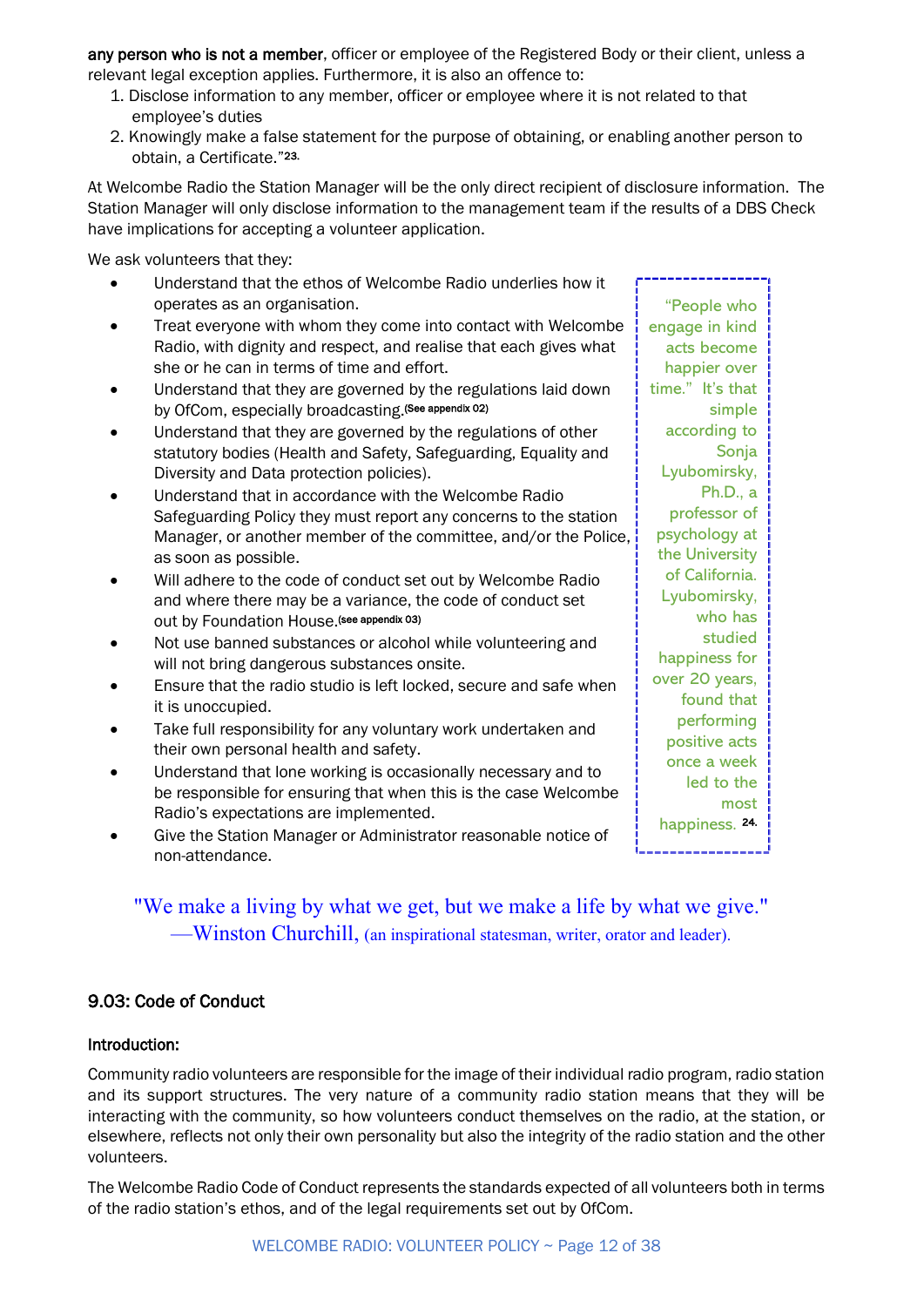#### 9.03.01: Being Positive

As has been established, people volunteer themselves and their time for a variety of reasons none of which is to have an unwelcome experience. People are looking to have positive experiences when volunteering. At the heart of volunteering, for most, is wanting to help within their community. At Welcombe Radio we aim to help create as positive an experience as possible for those who volunteer. Amongst professional mental health practitioners such as neuropsychologist, Dr. Rick Hanson, is the saying, 'Neurons that fire together, wire together'.<sup>25.</sup> By creating an environment which promotes positive experiences we strengthen and maintain each other's positive neural pathways resulting in better overall mental/emotional health and well-being. Therefore, it is important that, all volunteers remember to interact with each other in a caring, respectful and productive way.

#### 9.03.02: Preparing Programmes

#### • Programme Preparation

Adequate planning should be carried out for each broadcast. Presenters should research and secure information from reliable sources. Good preparation reduces potential anxiety and promotes confidence. Therefore, it is only sensible that presenters should organize their programme well before going on air.

#### • Background Research

Radio requires a lot of fresh information for every minute of airtime. A broadcaster can only inspire other people if she/he has something new or interesting to offer. The most persistent researcher and inquirer will be seen as a reliable source of information by the community.

#### • Prefer the Positive/Constructive Approach

The ethos of Welcombe Radio focuses on the positive aspects of community life. In our interactions with other volunteers, guests, interviewees and the general public it is important to remember that negative reporting can promote feelings of anxiety, anger and isolation; the opposite of what Welcombe Radio is trying to achieve in the community of Stratford upon Avon.

If dealing with a problematic subject, the most important aspect is the discussion of solutions, suggestions, recommendations and possibilities for resolution.

#### 9.03.03: Broadcasting

#### • Keeping Good Taste

As members of the local community Welcombe Radio presenters should always be aware of the type of content they are planning for a programme. A show's content should always be relevant, in context and within the framework of the OfCom Principles and Rules For Broadcasters.

It is too late in the middle of a show to begin wondering about whether part of the content is within acceptable parameters.

#### • Telling the Truth

Programme presenters should only report facts gathered from reliable sources. If information has not been adequately researched and verified, the broadcasters should avoid using it on air. If unverified information is integral the announcer should clearly identify those pieces of information that have not been checked for veracity.

Therefore, the announcer should seek and check all information with the most credible sources such as libraries, books, knowledgeable persons, competent authorities, involved persons and the records of the event in question. Half-truths or distortions of the truth should not be aired.

#### • Be Fair

A broadcaster should maintain impartiality and allow the listeners to make up their own mind about subjects, events, situations being aired. It is important, where relevant, that they avoid introducing their own bias, prejudice, partiality, inclination or personal belief when reporting an event or describing a situation. Objectivity should not be compromised.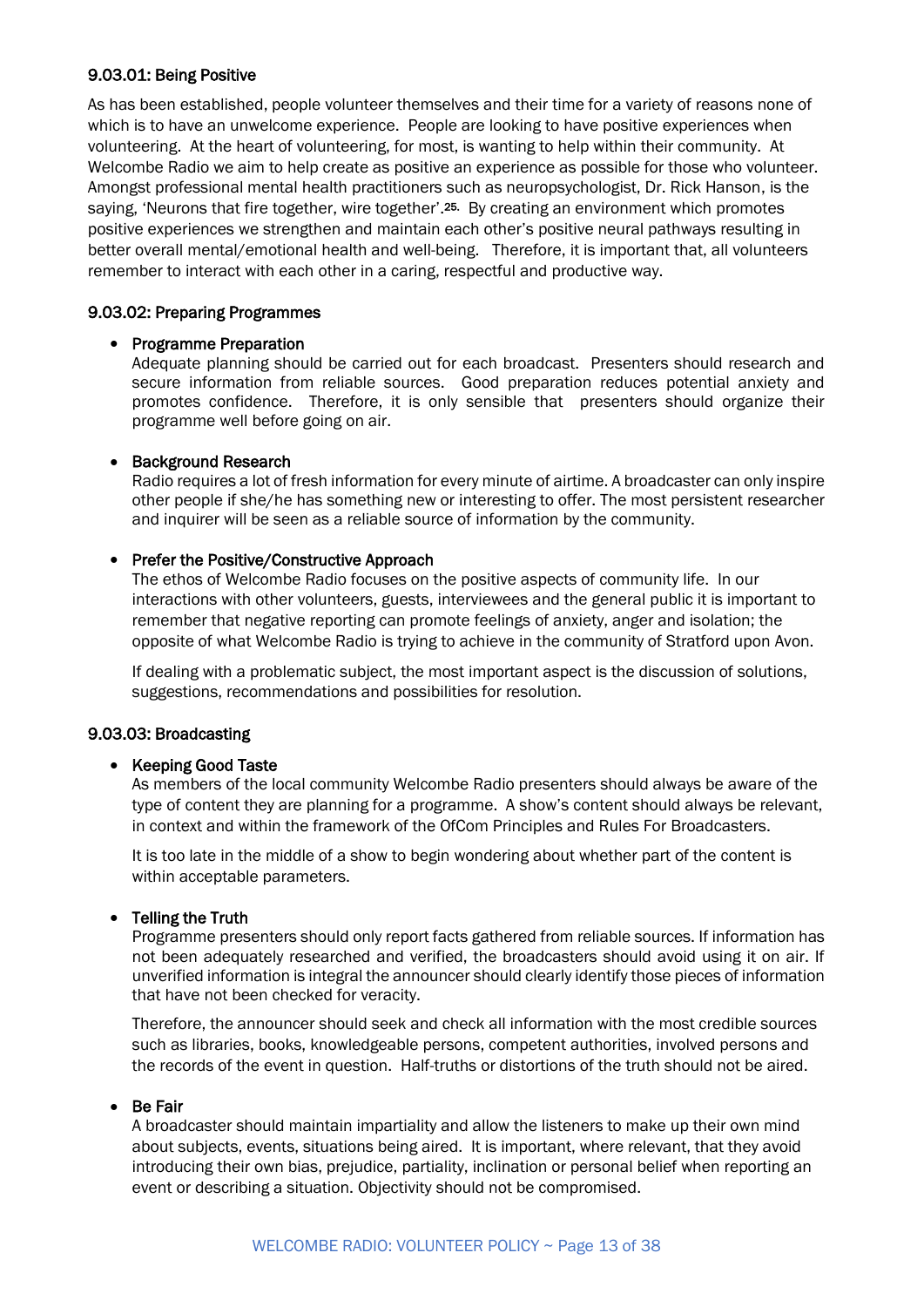It is also important, that a broadcaster where relevant, expresses their personal liking. For example, in relation to the arts, music etc. This helps form a relationship with the listeners as long as it is within accepted parameters and is done in a caring manner.

#### • Respect the Rights of Everybody

The urge to disclose, and even the right of the community to know, is not a license for a broadcaster to breach a person's privacy. Information withheld by a person for personal or family reasons should not be transgressed in the name of public information. A reporter should respect off-the-record information confided and entrusted to her/him by an interviewee.

#### • Maintain the Innocence of the Accused

If it should arise a broadcaster shall bear in mind that a person is presumed innocent unless proven guilty. Cases pending in court are sub judice, that is, merits of the case cannot be discussed in public, particularly in the media. Reporting the records and facts of a case being tried is, however, allowed.

#### • Determine Hearsays, Gossips, and Rumours

There is a lot of unfounded information, rumour, hearsay, gossip and chatter delivered to radio station personnel. It is always tempting to repeat them on the air. However, all information should be validated before it is aired. It is better to take time and validate information than be the first one to disseminate disinformation. The latter may also have legal consequences.

#### • Offensive Language

Ofcom has a duty to apply standards which provide adequate protection to audiences from offensive and harmful content on TV and radio. If broadcasters air programmes that break the rules, and if the breach is serious or repeated, they can impose sanctions on them, including fines.

Ofcom has also published a quick reference guide to offensive words and gestures for broadcasters, to help them judge what is likely to cause offence. This covers, non-discriminatory language, such as, general swear words and body parts, sexual references, offensive gestures and discriminatory language, covering, older people, religion, sexual orientation and gender identity, mental health and physical ability, race and ethnicity.

The following is an example of how it is set out,

| Bonk | Mild language, generally of little concern. Often humorous. More |  |  |  |
|------|------------------------------------------------------------------|--|--|--|
|      | problematic for older participants.                              |  |  |  |

#### For the complete guide please go to,

[https://www.ofcom.org.uk/data/assets/pdf\\_file/0023/91625/OfcomQRG-AOC.pdf](https://www.ofcom.org.uk/data/assets/pdf_file/0023/91625/OfcomQRG-AOC.pdf) (accessed 13 06 2018)

# "The meaning of life is to find your gift. The purpose of life is to give it away." — attributed to William Shakespeare (bit of a wordsmith!)

#### 9.03.04: Volunteer Conduct at Welcombe Radio

I think tolerance and acceptance and love is something that feeds every community. Lady Gaga, (26<sup>th</sup> March 2013)

#### Be a Team Player

The operating environment of Welcombe Radio is one of positive team-building; volunteers of the radio station should treat their co-volunteers as team mates. Positive attitudes build a community.

Constructive criticism is acceptable when asked for however the recipient's feelings should always be taken into account. Criticism, especially when it has not been asked for, which is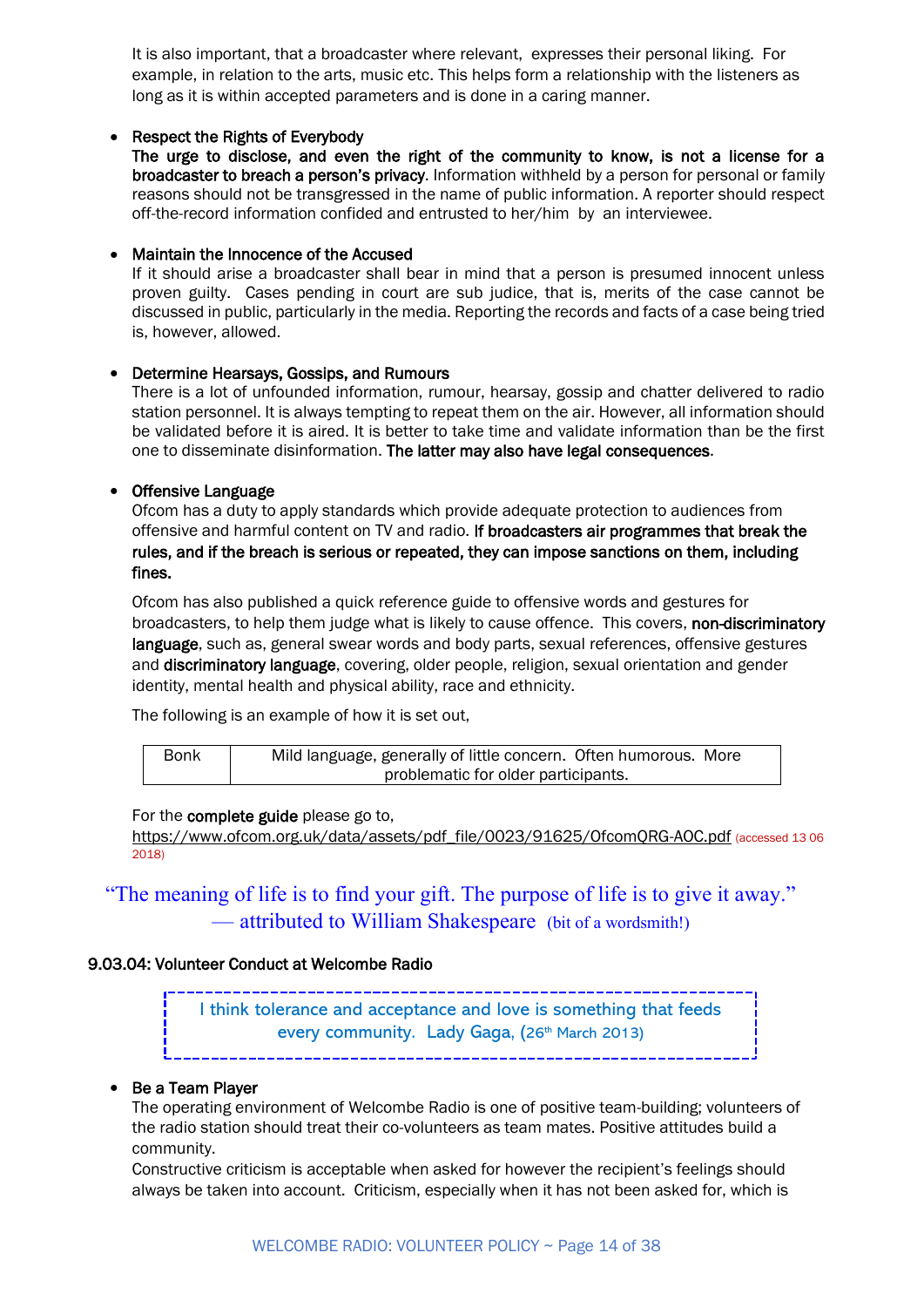derogatory in tone and content is counter-productive, harms positive relationships and creates discord. It is therefore not welcome at Welcombe Radio.

#### • Being Cooperative

We are all in this together! To build an effective team we need to work together co-operatively. The team need to be aware of the needs of the individual and the individual needs to be aware that, as part of the team, they have a responsibility to help the team and other individuals within the team when it is needed. Such attitudes are recognised as key components of a successful voluntary organisation.

An example would be, offering additional information, contacts and materials to another member of the Welcombe Radio team.

#### • Respect Decisions

All administrative mechanisms and policies put in place by the Welcombe Radio Management Team need to be adhered to. Policies, rules and regulations introduced by the management team are designed to create and maintain a smooth running of the radio station and to be fair to all volunteers.

#### • Be Prompt and Punctual

Presenters should give themselves adequate time to set up their programme before it is due to begin. This will reduce stressful feelings and the tendency to make mistakes when under pressure.

If a programme presenter knows that they cannot arrive on time to broadcast they should immediately contact either a member of their own programme team, or, if they are not part of a programme team, they should contact a member of the management team.

If a presenter knows beforehand that they are not going to be able to do a broadcast and are not a member of a programme team they should give as much notice as possible to the station manager. Only in an emergency situation may a programme presenter be absent without advance notice.

#### 9.03.05: Observe Proper Conduct in Studio Premises and including Foundation House

It is a violation of the integrity of Welcombe Radio to appear at the radio studio under the influence of alcohol or illegal substances, or to drink or use illegal substances at the station. Also objects or substances which can cause harm to self or others are not permitted.

Any immoral or illegal activities within Foundation House shall be considered an infringement of the radio station's code of conduct.

The members of the radio station shall not bring personal guests or relatives to Foundation House who have not been advised about the type of behaviour that is expected of them, including, a caring decorum, non-tampering of equipment, sanitation and maintaining a clean environment.

Guests shall not in any way distract the programme presenters, interfere in studio operation, disrupt broadcasting activities, misuse or pilfer radio station property or equipment or behave in any way that is prejudicial to the radio station.

#### 9.03.06: Care for the Studio, Radio Equipment and Foundation House

• Every volunteer should help preserve the equipment and property of the radio station. It makes sense that only the trained, authorized volunteers operate the studio and outside broadcasting equipment.

If no programme is taking place then it is the responsibility of the last programme broadcasting team/individual to,

- $\triangleright$  Set the Loop playing and check that it is being broadcast.
- $\triangleright$  Switch off all equipment that is not required to play the Loop.
- $\triangleright$  Make sure the window is shut before leaving.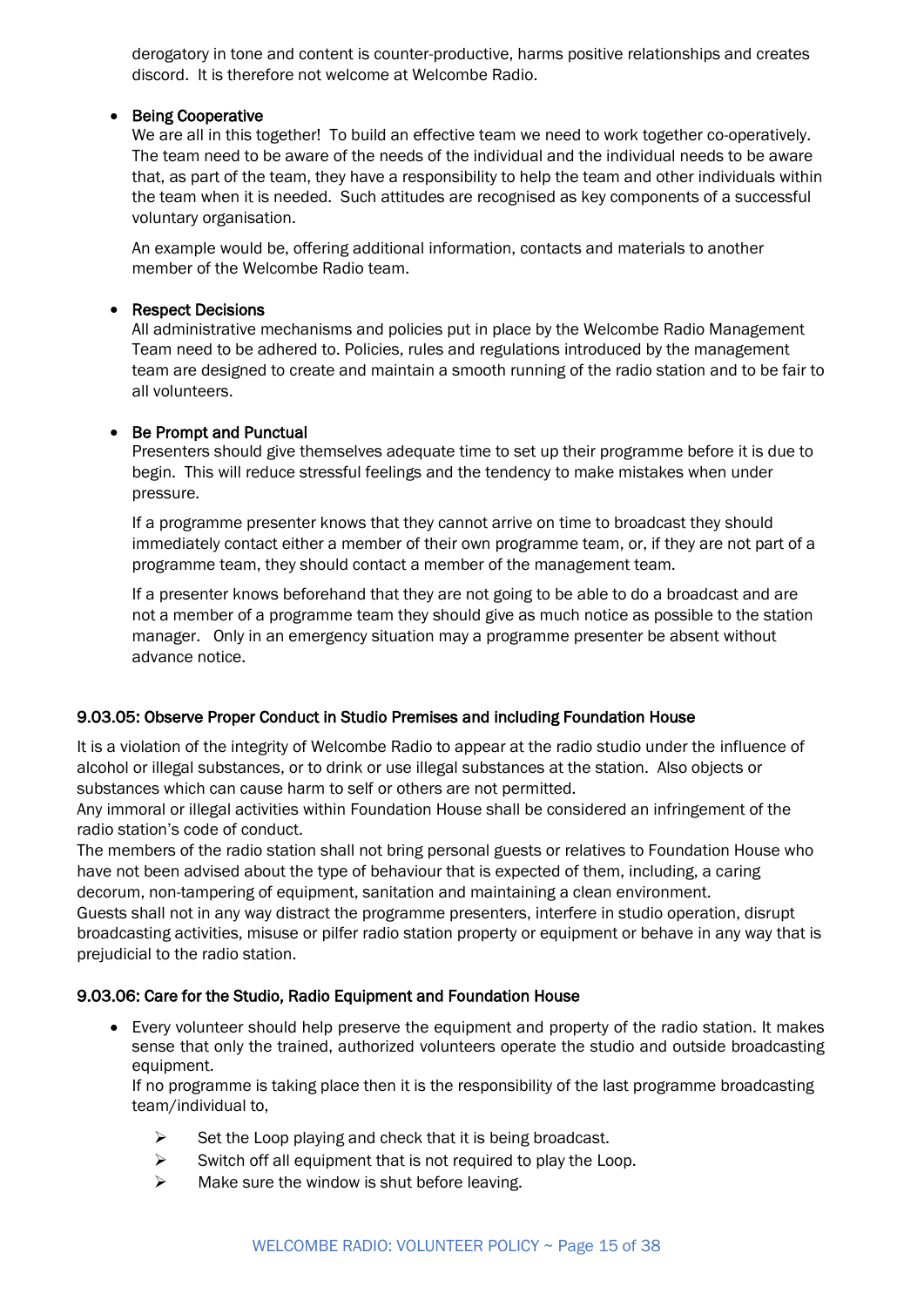- $\triangleright$  Make sure the studio door is locked on leaving, the key is correctly secured in the keypad and do not leave the tumbler numbers on the code for releasing the key.
- On completing a programme, the presenters are responsible for making the studio ready, clean and tidy for the next programme team.
	- $\triangleright$  All equipment should be returned to its original setup position, e.g. mics and headphones.
	- ➢ Anything brought in by a programme team should leave with that team including, notes/papers, drinks bottles, memory sticks.
	- $\triangleright$  Leaving things ready for the next people to use. None of us wants to arrive and have to clear up after others before we can get begin to get ready for our own programme etc. Therefore, it stands to reason that, any cups, mugs, utensils, etc. belonging to Foundation House should be cleaned and returned to their proper place. Any chairs and tables moved in the Green Room are returned to their proper place.
	- ➢ Every volunteer is responsible for looking after their own belongings.
- Any malfunction, breakdown, loss or abnormality in the setup of equipment should be reported immediately to the station manager or a member of the management team, including a written description of date, time and what happened.
- No piece, or part of, studio equipment may be removed from the premises without written approval from the station manager or another designated person.
- Outside broadcasting equipment or recording equipment is available for any Welcombe Radio volunteer to use as part of their programme. It must be discussed with either the Station Manager or one of the technical team and then recorded in the equipment log book kept in the radio studio. Use of the outside broadcasting equipment must involve a trained, authorized volunteer.
- Equipment used from the radio studio for outside broadcasting, must be returned promptly because it may be required by another volunteer. Any malfunction, breakdown, loss or abnormality in the setup of equipment should be reported immediately to the Station Manager or one of the technical team, again including a written description of date, time and what happened.

"I don't know what your destiny will be, but one thing I do know: the only ones among you who will be really happy are those who have sought and found how to serve." — Albert Schweitzer (French-German theologian, organist, writer, humanitarian, philosopher, and physician)

#### 9.03.07: Conduct with other Volunteers

Keeping in mind the key elements in this section if a moment of tension arises with another volunteer, take a breath, and remember to talk with the other person. Troubling situations can often be resolved just by being willing to listen to each other. From time to time they are bound to arise; we are all volunteers who lead busy lives which can cause each of us stress and we say something that normally we never would.

#### 9.03.08: Conduct When Representing Welcombe Radio Outside the Studio

A volunteer should remember the radio station's ethos when representing Welcombe Radio at an outside event and act accordingly when interacting with members of other organisations and the general public. Therefore, the conduct of a member of the radio station team in the community will reflect on themselves and promote the image of the whole station and its work in the community.

It is a violation of the station policies for an unauthorized member of the station to solicit or receive funds, favours, or concessions in the name of the station, or programme, for personal benefit.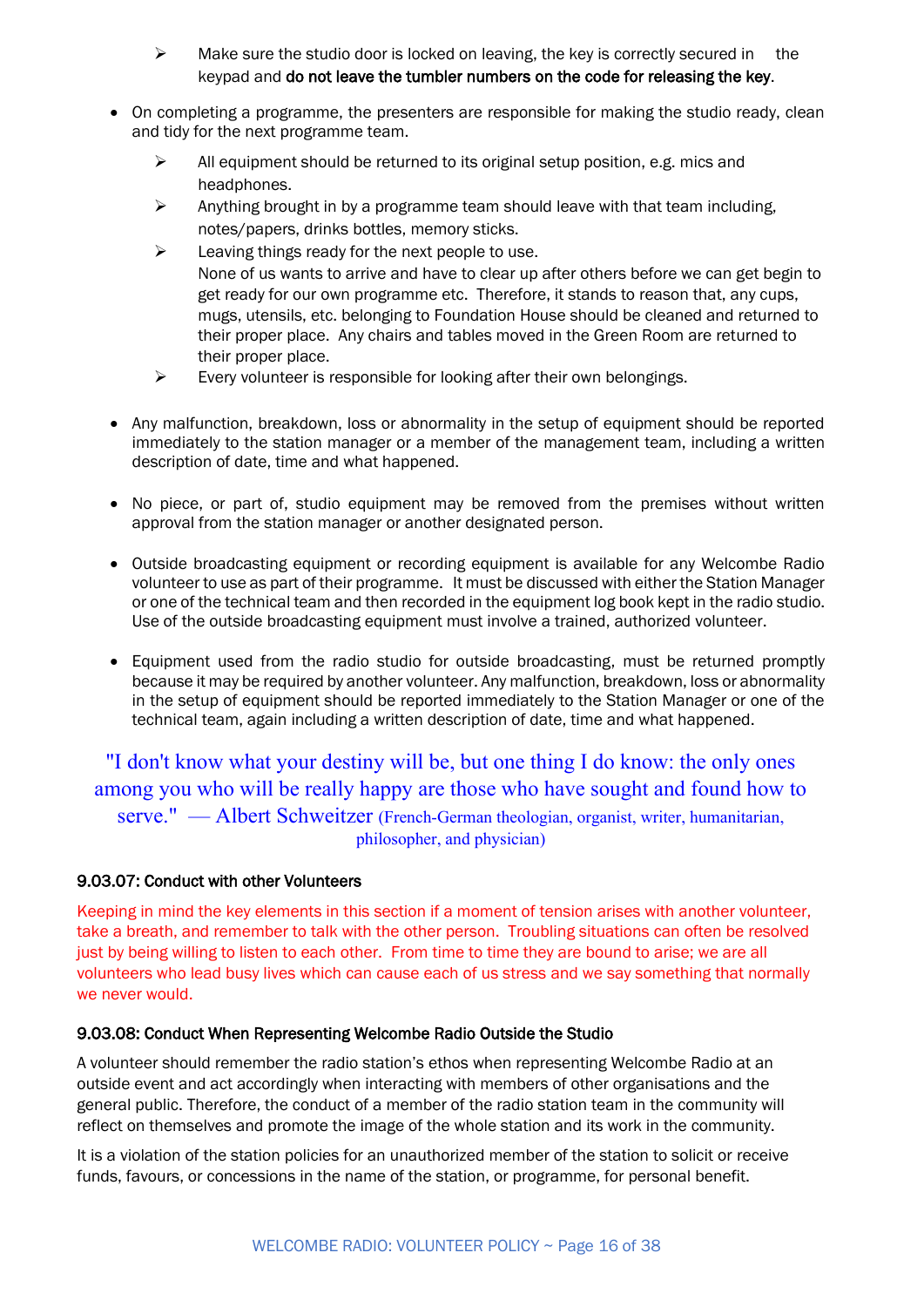# <span id="page-16-0"></span>10.00: Raising Funds

- Only officially designated persons may solicit donations, contributions, sponsorships or grants for either the radio station or individual programs. It will be considered misrepresentation for any volunteer or anyone who has not been given written authority to solicit or receive funds for the station.
	- $\triangleright$  In such circumstances, if applicable civil and/or criminal responsibility may be assessed against them.
- The radio station must not receive funds from any illegal sources considered as working against the interest of the community, country or society.
- No funds shall be solicited from political parties or from other vested interests that may make the station beholden to such vested interests.
	- $\triangleright$  Should the question arise, a contribution may be accepted only if the management team, after having deliberated, openly determines that there is no string attached to the donation or contribution.
- All contributions, donations, funds, grants, earnings and income of the radio station shall go to a cashier/treasurer. The cashier/treasurer should keep account of all funds for safekeeping, disbursement and auditing purposes.

"Alone, we can do so little; together, we can do so much" — Helen Keller (author, political activist, and lecturer. She was the first deaf-blind person to earn a Bachelor of Arts degree)

# <span id="page-16-1"></span>11.00: Resolving Concerns

It is important that Welcombe Radio is able to maintain its commitments to OfCom and other governing bodies as described above as well as the local community. It is also important that volunteers should be able to enjoy making their contribution to this radio station.

If an individual's role as a volunteer does not meet with Welcombe Radio's standards, it will be dealt with in the following way:

- Initially with a meeting with the Welcombe Radio Station Manager, who will explain the concerns. (The Station Manager is also duty bound to report any such incidents back to the Welcombe Radio Committee.)
- If the work of the volunteer still does not meet with Welcombe Radio's standards then the Station will have to stop using the services of that volunteer.

At all times volunteers will be able to freely state their case and can have a friend to accompany them. If the volunteer is dissatisfied with any aspect of the operating of Welcombe Radio they should:

- Initially explain their dissatisfaction to a member of the committee.
- If that does not resolve the issue then a formal meeting with the Welcombe Radio Station Manager.
- If after this, the volunteer's dissatisfaction remains unresolved, and the organisation is unable to resolve the grievance, then it would be inappropriate for the volunteer to continue with Welcombe Radio.

At all times volunteers will be freely able to state their case and can have a friend to accompany them.

# <span id="page-16-2"></span>12.00: Future Employment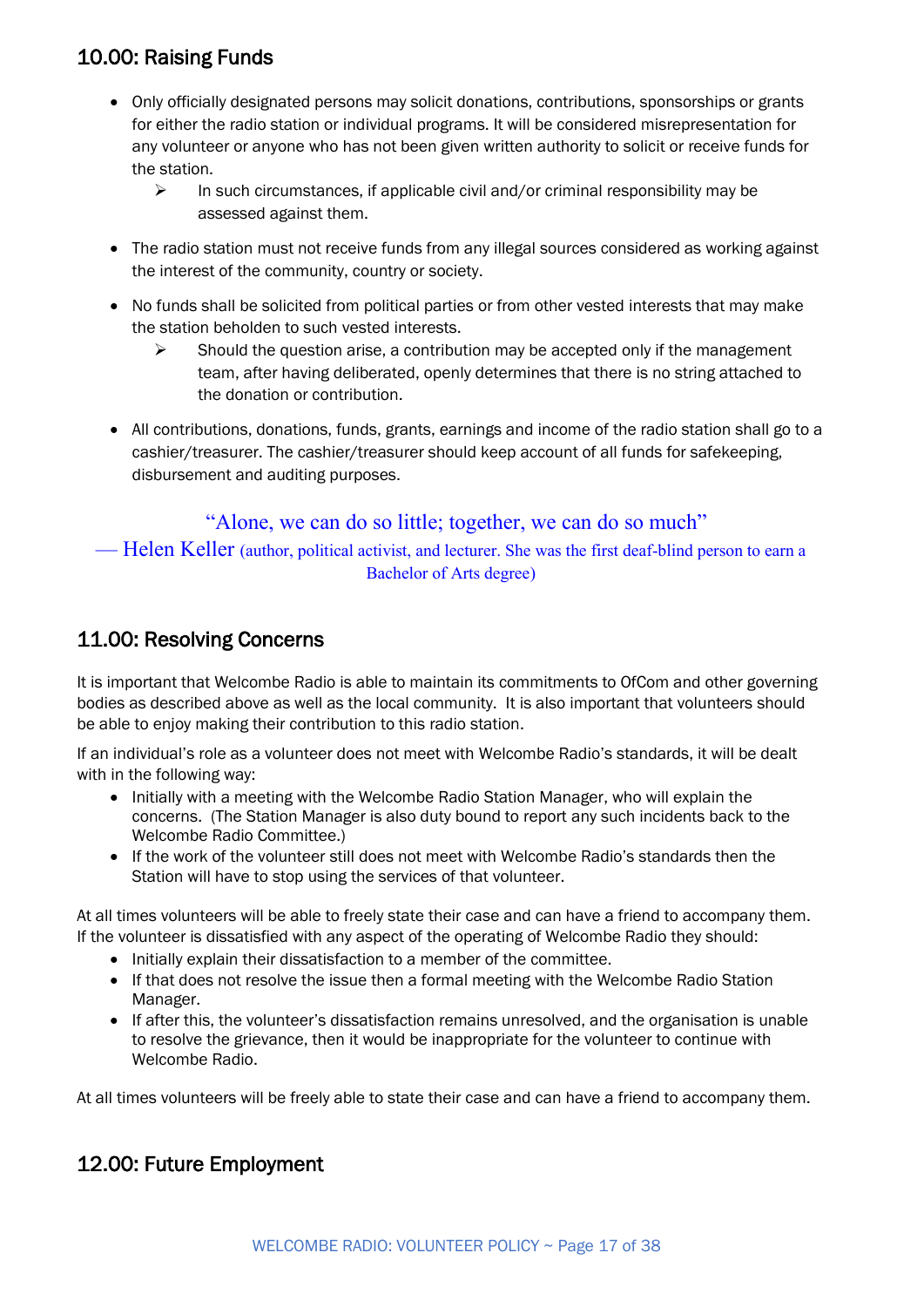Where it is relevant Welcombe Radio hopes that the opportunities and experiences provided will help improve the employment and career options of those volunteers seeking to develop their career. Welcombe Radio will always support any volunteer wanting to further their career and will provide a positive, honest reference for a volunteer should they require one.

# <span id="page-17-0"></span>13.00: Review of this Policy

This policy will be reviewed and updated on a continual basis to adapt or improve it. This Volunteer Policy is freely accessible to all.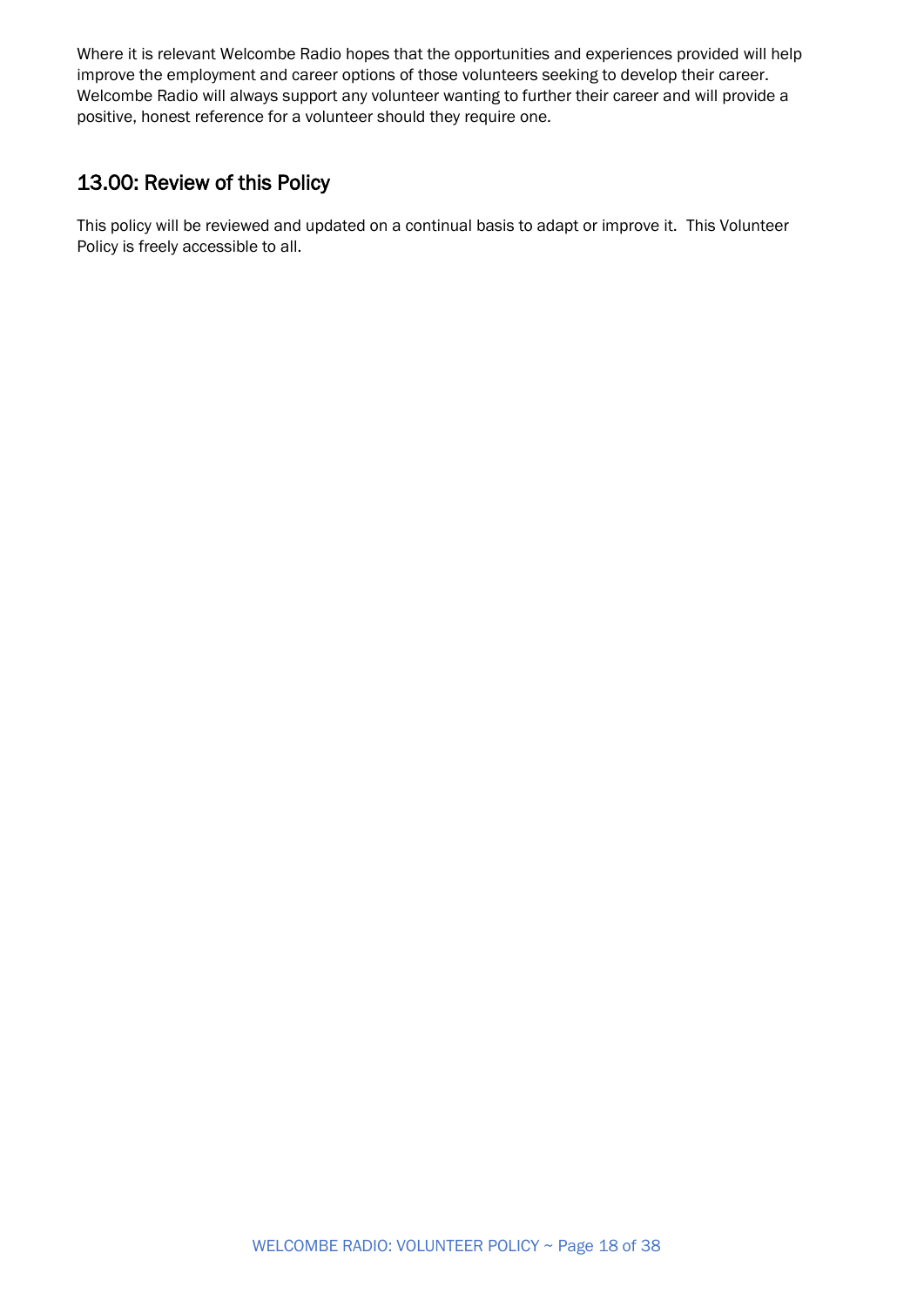# The Welcombe Radio Volunteer Agreement: June 2018

Please read the following statements which are related to the Welcombe Radio Volunteer Policy. In signing the following Volunteer Agreement you confirm that you understand, accept and agree to be bound by the provisions of the Welcombe Radio Volunteer Policy. If you are uncertain about any part then please discuss this with the Station Manager before signing this agreement. There will be two hard copies of this agreement, one to be kept by the volunteer and one by the Welcombe Radio Management Team.

I understand that a volunteer agreement does not constitute a contract of employment and that volunteering for Welcombe Radio is my free choice.

☐ I understand the Ofcom Principles and Rules for broadcasters and agree to abide by them.

I understand the importance of the Welcombe Radio ethos that lies at the heart of how the radio station operates.

 $\Box$  I agree to abide by each of the following,

- ➢ the Welcombe Radio Health and Safety Policy.
- ➢ the Welcombe Radio Safeguarding Policy.
- $\triangleright$  the Welcombe Radio Equality and Diversity Policy.
- ➢ the Welcombe Radio Data Protection Policy.

I am aware of the importance of the information laid out in the Welcombe Radio Well-being Policy, and will act accordingly in relation to my own and other Welcombe Radio volunteers' well-being.

☐ Having read the Volunteer Policy I understand the commitment that Welcombe Radio makes to its volunteers and what is expected of me by the radio station.

I agree to abide by all aspects of the Welcombe Radio Code of Conduct.

□ I agree to undergo a DBS Check and will pay the £10.20p. charge. I understand that my being a volunteer for Welcombe Radio is dependent upon the outcome of the DBS Check.

I understand the rules about the raising of funds for Welcombe Radio.

☐ I understand that the Station Manager and Management Team of Welcombe Radio will terminate my role of volunteer for Welcombe Radio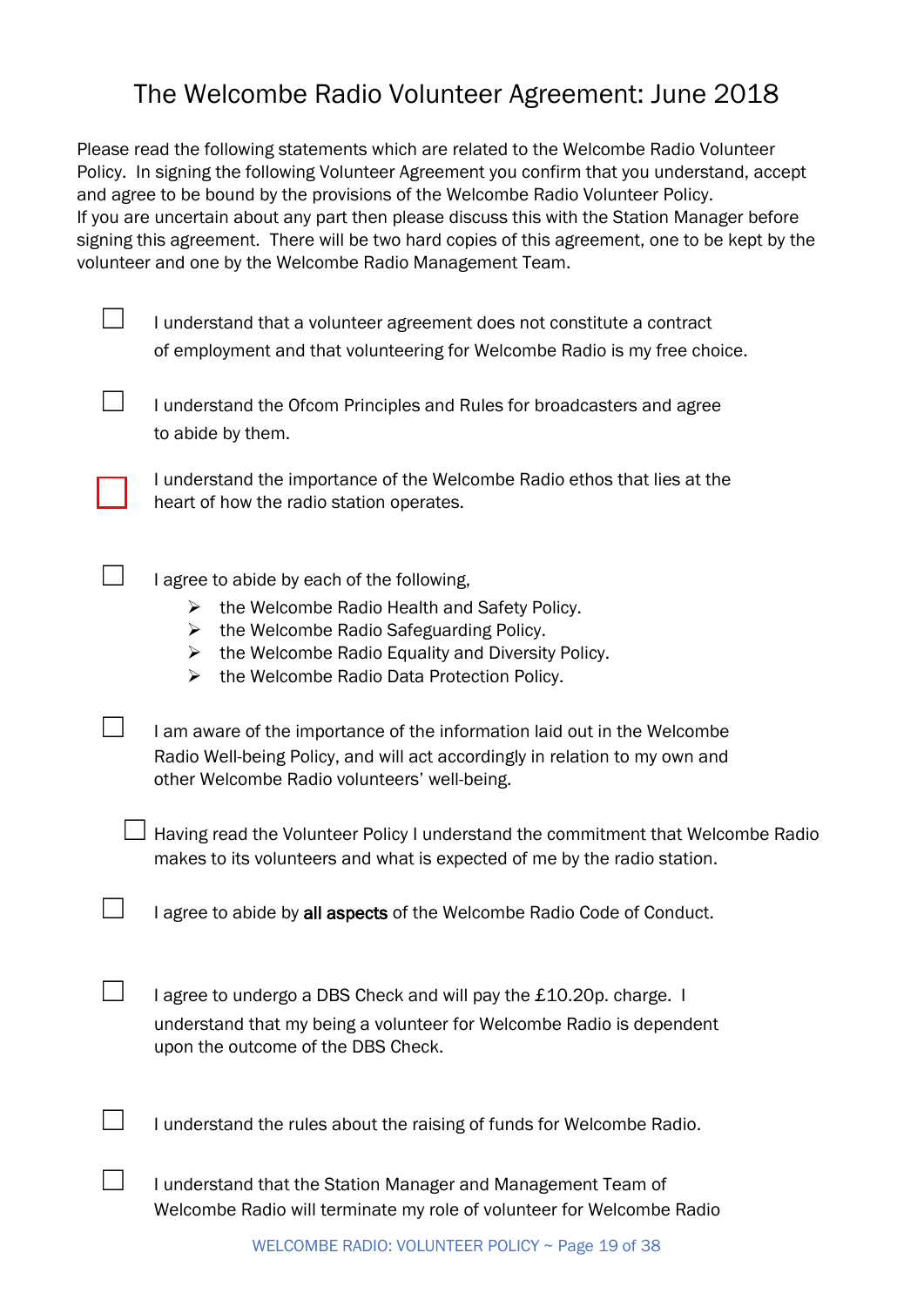|             | if I do not meet the standards laid down in the Volunteer Policy and this<br>signed agreement.                                                                                                                                                                                                                                 |
|-------------|--------------------------------------------------------------------------------------------------------------------------------------------------------------------------------------------------------------------------------------------------------------------------------------------------------------------------------|
|             | I understand that I need to give as much notice as possible to the<br>Station Manager if I am bringing my volunteering for Welcombe Radio to<br>an end.                                                                                                                                                                        |
|             | I understand that the PPL/PRS Licencing Authority have made it clear that it is not<br>legal to play tracks from streaming services such as YouTube and Spotify. Therefore<br>I agree to only play tracks on Welcombe Radio which are from a legal source, e.g. I<br>Love Music, Amazon, iTunes, or free to download websites. |
|             | I also understand that if I upload a recorded broadcast or part of a recorded<br>broadcast on to the WR YouTube Channel all commercial music tracks must be<br>removed so as not to break the agreement with YouTube.                                                                                                          |
|             | I understand that any programme promotional material that I produce must contain<br>the Welcombe Radio logo, that any programme logo needs to contain<br>the words, 'Part of Welcombe Radio' and these need to be agreed by the<br>management team.                                                                            |
| $\boxtimes$ | I agree to sell my soul to Welcombe Radio in return for a packet of mints and<br>a talking chipmunk. (Whoops sorry, this was meant to be in the small print!) $\Box$                                                                                                                                                           |
|             | There is no small print!<br>Hanny Days!                                                                                                                                                                                                                                                                                        |
|             |                                                                                                                                                                                                                                                                                                                                |
|             |                                                                                                                                                                                                                                                                                                                                |

<span id="page-19-0"></span>Date: ………………………………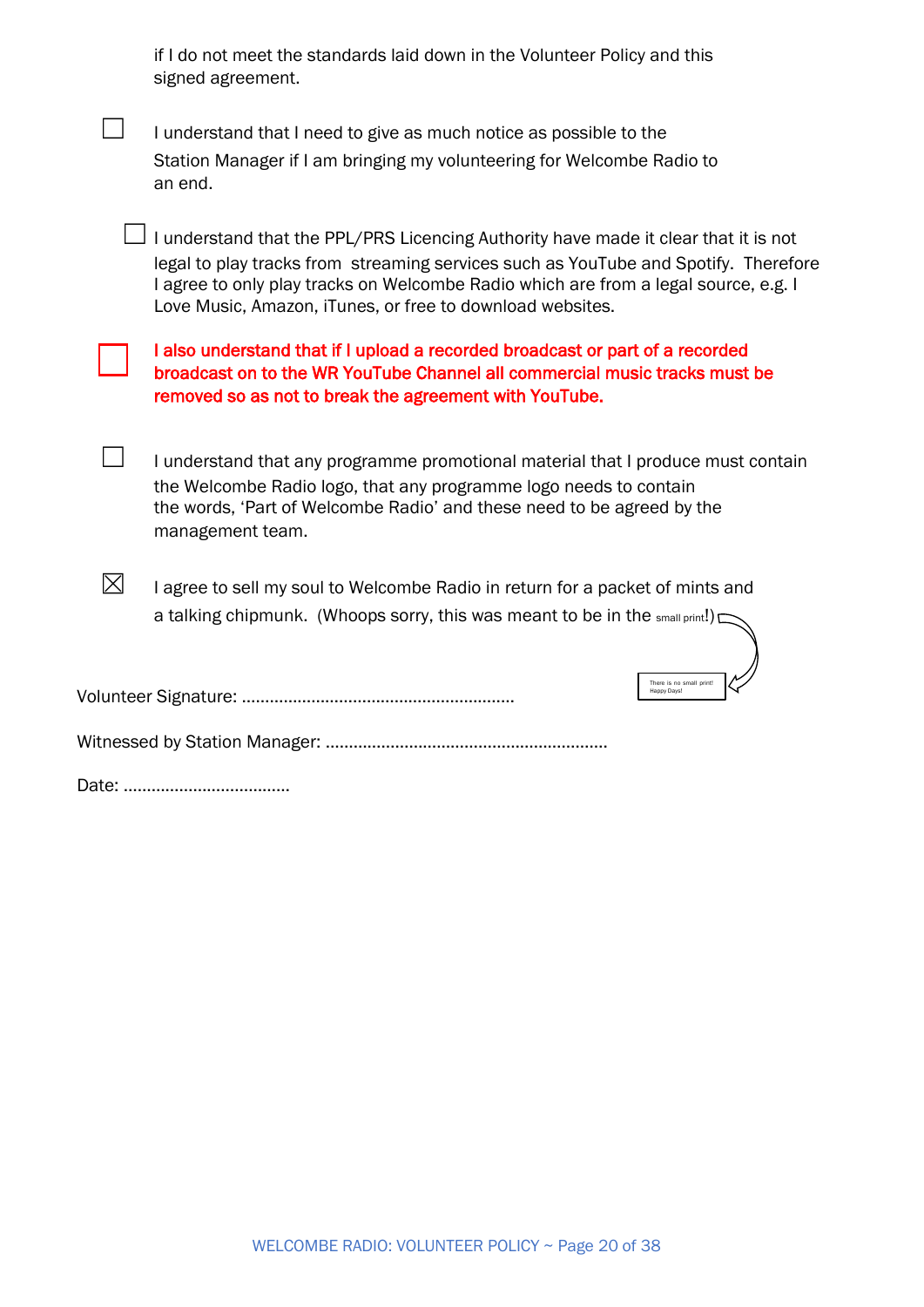## Bibliography and References:

- 1. Unknown Submitted by Susan J. Ellis, President of Energize. <https://www.energizeinc.com/directory/q-others/humor> (accessed, 05 06 2018)
- 2. Community Radio Handbook, by Colin Fraser and Sonia Restrepo Estrada, 2001. <http://unesdoc.unesco.org/images/0012/001245/124595e.pdf>
- 3. UNESCO, Communication and Information, Community radio handbook. [http://www.unesco.org/new/en/communication-and-information/resources/publications](http://www.unesco.org/new/en/communication-and-information/resources/publications-and-communication-materials/publications/full-list/community-radio-handbook/)[and-communication-materials/publications/full-list/community-radio-handbook/](http://www.unesco.org/new/en/communication-and-information/resources/publications-and-communication-materials/publications/full-list/community-radio-handbook/)
- 4. The Body Keeps The Score, Mind, Brain and Body in the Transformation of Trauma by Bessler van der Kolk. Published by Penguin, 2015. ISBN:078-0-141-97861-1.
- 5. Helping Out: A national survey of volunteering and charitable giving, by Natalie Low, Sarah Butt, Angela Ellis Paine and Justin Davis Smith. Prepared for the Office of the Third Sector in the Cabinet Office by the National Centre for Social Research and the Institute for Volunteering Research. Published 2007. [http://dobrovolnictvo.sk/\\_subory/helping\\_out\\_national\\_survey\\_2007.pdf](http://dobrovolnictvo.sk/_subory/helping_out_national_survey_2007.pdf)
- 6. Muhammad Ali, Times magazine, 1978.
- 7. The Health Benefits of Volunteering: A Review of Recent Research by Robert Grimm, Jr., Kimberly Spring, Nathan Dietz. Office of Research and Policy Development, Corporation for National and Community Service. Published, 2007. [https://www.nationalservice.gov/pdf/07\\_0506\\_hbr.pdf](https://www.nationalservice.gov/pdf/07_0506_hbr.pdf)
- 8. Health and Safety Law and What You Need To Know <http://www.hse.gov.uk/pubns/law.pdf>
- 9. Does health and safety legislation apply to volunteers? <http://www.hse.gov.uk/contact/faqs/charities.htm>
- 10. ICO: 'There's so much misinformation out there' on GDPR by John Leonard. Published, 01 March 201[8. https://www.computing.co.uk/ctg/news/3027593/ico-theres-so-much](file:///C:/Users/PLK-H/Documents/00%202018/02%20Welcombe%20Radio/02%20General%20Admin/02%20Policies/Volunteer%20Agreement/.%20%20https:/www.computing.co.uk/ctg/news/3027593/ico-theres-so-much-misinformation-out-there-on-gdpr)[misinformation-out-there-on-gdpr](file:///C:/Users/PLK-H/Documents/00%202018/02%20Welcombe%20Radio/02%20General%20Admin/02%20Policies/Volunteer%20Agreement/.%20%20https:/www.computing.co.uk/ctg/news/3027593/ico-theres-so-much-misinformation-out-there-on-gdpr)
- 11. ICO: 'There's so much misinformation out there' on GDPR by John Leonard. Published, 01 March 201[8. https://www.computing.co.uk/ctg/news/3027593/ico-theres-so-much](file:///C:/Users/PLK-H/Documents/00%202018/02%20Welcombe%20Radio/02%20General%20Admin/02%20Policies/Volunteer%20Agreement/.%20%20https:/www.computing.co.uk/ctg/news/3027593/ico-theres-so-much-misinformation-out-there-on-gdpr)[misinformation-out-there-on-gdpr](file:///C:/Users/PLK-H/Documents/00%202018/02%20Welcombe%20Radio/02%20General%20Admin/02%20Policies/Volunteer%20Agreement/.%20%20https:/www.computing.co.uk/ctg/news/3027593/ico-theres-so-much-misinformation-out-there-on-gdpr)
- 12. What difference do volunteers make in hospitals? By Philip Colligan. Published, 02 12 201[3.](file:///C:/Users/PLK-H/Documents/00%202018/02%20Welcombe%20Radio/02%20General%20Admin/02%20Policies/Volunteer%20Agreement/.%20%20https:/www.theguardian.com/healthcare-network/2013/dec/02/volunteers-hospitals-make-difference)  [https://www.theguardian.com/healthcare-network/2013/dec/02/volunteers-hospitals](file:///C:/Users/PLK-H/Documents/00%202018/02%20Welcombe%20Radio/02%20General%20Admin/02%20Policies/Volunteer%20Agreement/.%20%20https:/www.theguardian.com/healthcare-network/2013/dec/02/volunteers-hospitals-make-difference)[make-difference](file:///C:/Users/PLK-H/Documents/00%202018/02%20Welcombe%20Radio/02%20General%20Admin/02%20Policies/Volunteer%20Agreement/.%20%20https:/www.theguardian.com/healthcare-network/2013/dec/02/volunteers-hospitals-make-difference)
- 13. Fundamental Facts About mental Health 2015. Published by the Mental Health Foundation, 2015. <https://www.mentalhealth.org.uk/sites/default/files/fundamental-facts-15.pdf>
- 14. Functional Connectivity from the Amygdala to the Hippocampus Grows Stronger after Stress by Dr. Sumantra Chattarji and Supriya Ghosh at the National Centre for Biological Sciences and Laxmi Rao at the National Institute of Mental Health and Neurosciences, Bangalore. Published in The Journal of Neuroscience, (April 2013) <http://www.jneurosci.org/content/33/17/7234>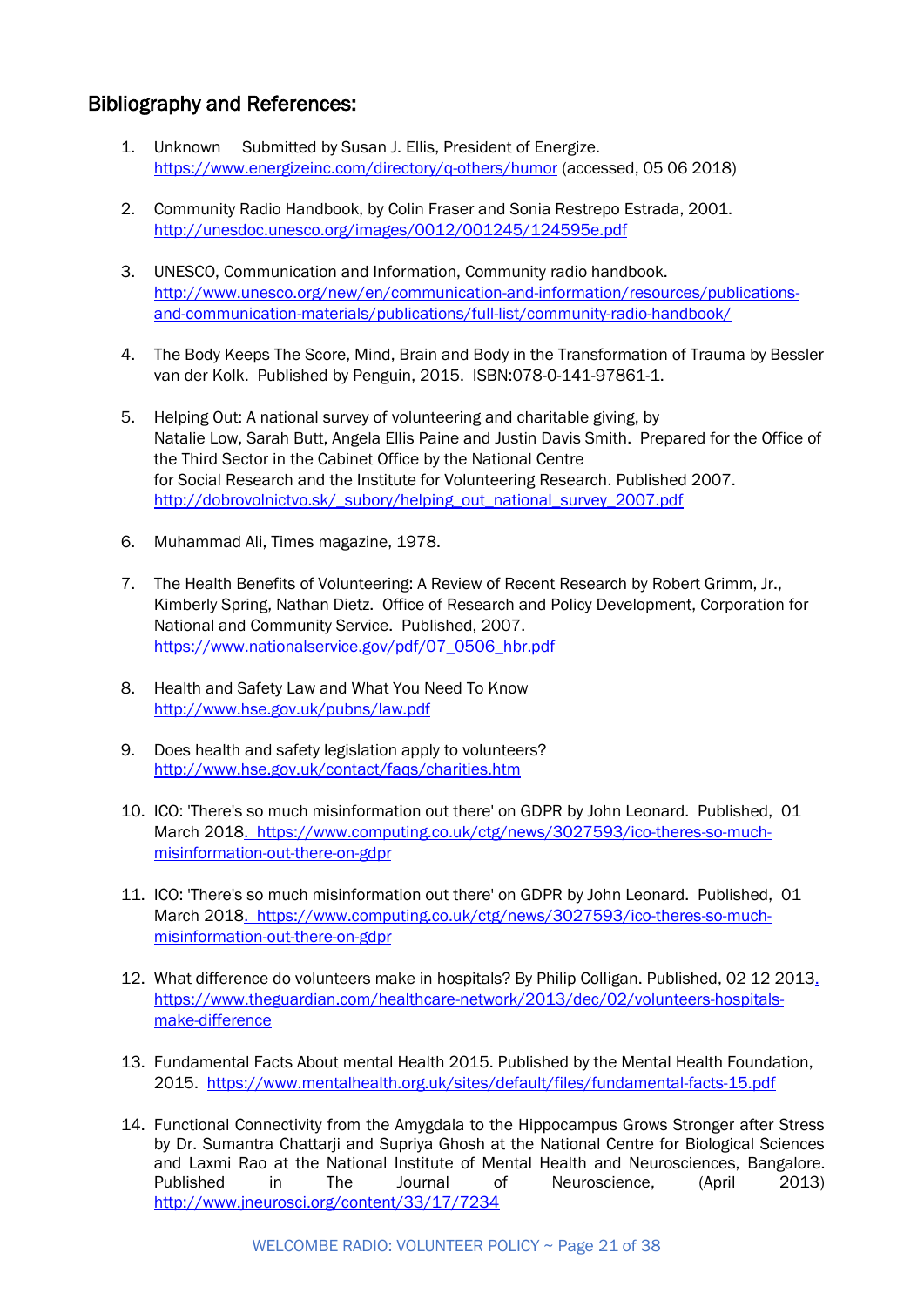- 15. Almost half of GP appointments now involve mental health, survey finds by Sarah Young. Published in The Independent, 07 06 2018. [https://www.independent.co.uk/life-style/gp-appointments-mental-health-half-patients-mind](https://www.independent.co.uk/life-style/gp-appointments-mental-health-half-patients-mind-research-depression-anxiety-a8387396.html)[research-depression-anxiety-a8387396.html](https://www.independent.co.uk/life-style/gp-appointments-mental-health-half-patients-mind-research-depression-anxiety-a8387396.html)
- 16. Press Release: How Stress Influences Disease: Carnegie Mellon Study Reveals Inflammation as the Culprit by Professor Sheldon Cohen, April 02, 2012. [https://www.cmu.edu/news/stories/archives/2012/april/april2\\_stressdisease.html](file:///C:/Users/PLK-H/Documents/00%202018/02%20Welcombe%20Radio/03%20Policies/Volunteer%20Agreement/Latest%20Version/Press%20Release:%20How%20Stress%20Influences%20Disease:%20Carnegie%20Mellon%20Study%20Reveals%20Inflammation%20as%20the%20Culprit%20by%20Professor%20Sheldon%20Cohen,%20April%2002,%202012.%20https:/www.cmu.edu/news/stories/archives/2012/april/april2_stressdisease.html)
- 17. Investing in Mental Health produced by the Department of Mental Health and Substance Dependence, 2016. ISBN 92 4 156257 9 (NLM classification: WM 30) Noncommunicable Diseases and Mental Health, World Health Organization, Geneva. [http://www.who.int/mental\\_health/media/investing\\_mnh.pdf](http://www.who.int/mental_health/media/investing_mnh.pdf)
- 18. Here's Why You Shouldn't Multitask, by [Earl Miller,](http://fortune.com/author/earl-miller/) December 8, 2016 <http://fortune.com/2016/12/07/why-you-shouldnt-multitask/>
- 19. University of California Los Angeles. "Multi-tasking Adversely Affects Brain's Learning, UCLA Psychologists Report." ScienceDaily. ScienceDaily, 26 July 2006. [<www.sciencedaily.com/releases/2006/07/060726083302.htm>](file:///C:/Users/PLK-H/Documents/00%202018/02%20Welcombe%20Radio/03%20Policies/Volunteer%20Agreement/Latest%20Version/www.sciencedaily.com/releases/2006/07/060726083302.htm).
- 20. England's biggest ever survey on the state of stigma. Published, February 4, 2016 <https://www.time-to-change.org.uk/news/englands-biggest-ever-survey-state-stigma>
- 21. Why the modern world is bad for your brain, by Daniel J. Levitin, 11 March 2015 <https://neuroscience.stanford.edu/news/why-modern-world-bad-your-brain>
- 22. UK Civil Society Almanac 2016 / The Voluntary Sector /Sector overview. Published: 07-04- 2016.<https://data.ncvo.org.uk/a/almanac16/economic-value-2/>
- 23. DBS check detailed guidance <https://www.gov.uk/government/collections/dbs-checking-service-guidance--2>
- 24. The how of happiness: A scientific approach to getting the life you want by S. Lyubomirsky, (2008). New York: Penguin Press. ISBN-10:0143114956 <http://sonjalyubomirsky.com/>
- 25. Hardwiring Happiness by Dr. Rick Hanson. Published by Rider, Penguin Publishing, 2013. ISBN: 978-1-84604-357-4.

# <span id="page-21-0"></span>Appendix:

#### Appendix 01:

Mind You! Advertising literature including the Welcombe Radio logo.

#### Appendix 02:

# OfCom Principles and Rules For Broadcasters

The Code is set out in terms of principles, meanings and rules and, for sections seven (Fairness) and eight (Privacy), also includes a set of "practices to be followed" by broadcasters.

The principles are there to help readers understand the standards objectives and to apply the rules. Broadcasters must ensure that they comply with the rules as set out in the Code. The meanings help explain what Ofcom intends by some of the words and phrases used in the Code. The most relevant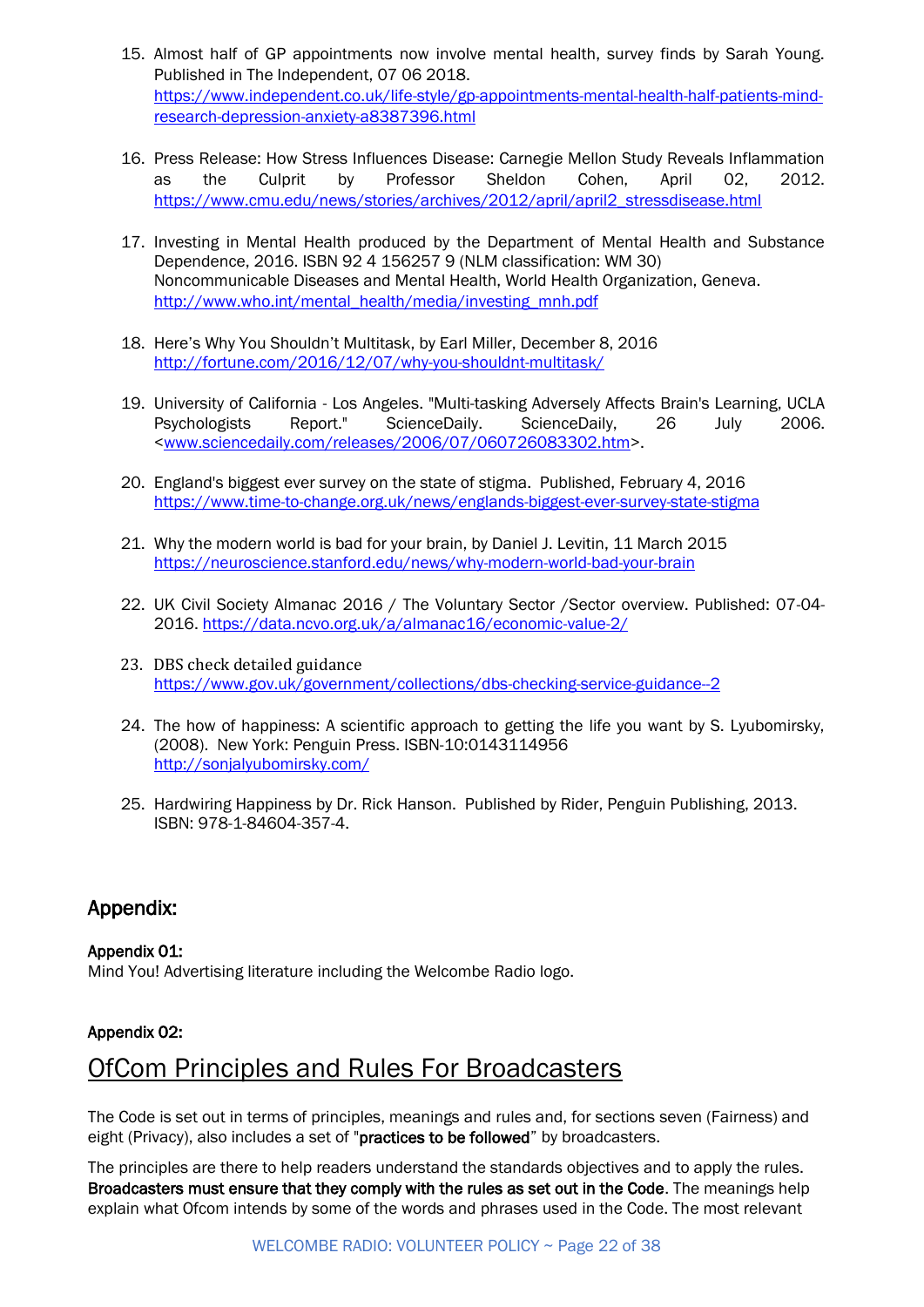broadcasting legislation is noted under each section heading so readers can turn to the legislation if they wish.

### It is the responsibility of the broadcaster to comply with the Code.

Broadcasters are reminded of the legislative background that has informed the rules, of the principles that apply to each section, the meanings given by Ofcom and of the guidance issued by Ofcom, all of which may be relevant in interpreting and applying the Code. No rule should be read in isolation but within the context of the whole Code including the headings, cross-references and other linking text.

The following sections are taken from the OfCom Principles and Rules For Broadcasters. Sections which refer wholly to television are not included.

The OfCom Principles and Rules For Broadcasters can be found at, <https://www.ofcom.org.uk/tv-radio-and-on-demand/broadcast-codes/broadcast-code>

## SECTION ONE: PROTECTING THE UNDER-EIGHTEENS

#### **Principle**

#### To ensure that people under eighteen are protected.

#### Rules

#### Scheduling and content information

1. Material that might seriously impair the physical, mental or moral development of people under eighteen must not be broadcast.

1.2 In the provision of services, broadcasters must take all reasonable steps to protect people under eighteen. For television services, this is in addition to their obligations resulting from the Audiovisual Media Services Directive (in particular, Article 27, see Appendix 2).

1.3 Children must also be protected by appropriate scheduling from material that is unsuitable for them. Although scheduling requirements in this section are not relevant to the provision of programmes on demand, the BBC must put in place appropriate measures on BBC ODPS that provide equivalent protection for children.

#### *Meaning of "children":*

Children are people under the age of fifteen years.

#### *Meaning of "appropriate scheduling":*

Appropriate scheduling should be judged according to:

• the nature of the content;

- the likely number and age range of children in the audience, taking into account school time, weekends and holidays;
- the start time and finish time of the programme;
- the nature of the channel or station and the particular programme; and
- the likely expectations of the audience for a particular channel or station
- at a particular time and on a particular day.

1.4 Television broadcasters must observe the watershed.

#### *Meaning of "the watershed":*

The watershed only applies to television. The watershed is at 2100. Material unsuitable for children should not, in general, be shown before 2100 or after 0530.

1.5 Radio broadcasters must have particular regard to times when children are particularly likely to be listening.

#### *Meaning of "when children are particularly likely to be listening":*

This phrase particularly refers to the school run and breakfast time but might include other times.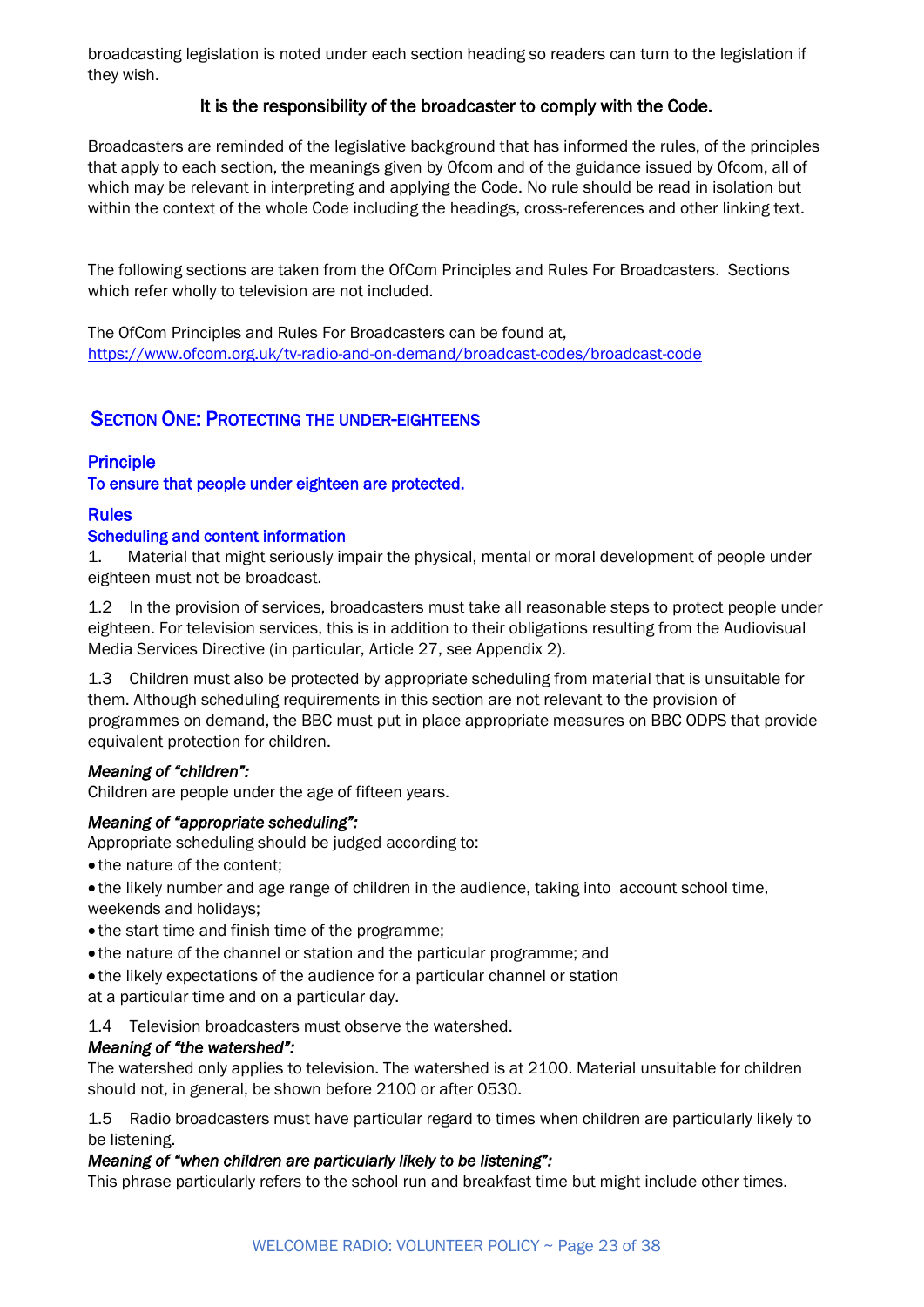1.6 The transition to more adult material must not be unduly abrupt at the watershed (in the case of television) or after the time when children are particularly likely to be listening (in the case of radio). For television, the strongest material should appear later in the schedule.

1.7 For television programmes broadcast before the watershed, or for radio programmes broadcast when children are particularly likely to be listening, or for BBC ODPS content that is likely to be accessed by children, clear information about content that may distress some children should be given, if appropriate, to the audience (taking into account the context). (For the meaning of "context" see Section Two: Harm and Offence.)

#### *Meaning of "likely to be accessed by children":*

Factors affecting whether content is likely to be accessed by children include (but are not limited to):

• the nature of the content, whether it is aimed at or has particular appeal to children; and

• the nature of access to the content e.g. whether there are measures in place that are intended to prevent children from viewing and/or listening to the content.

#### The coverage of sexual and other offences in the UK involving under-eighteens

1.8 Where statutory or other legal restrictions apply preventing personal identification, broadcasters should also be particularly careful not to provide clues which may lead to the identification of those who are not yet adult (the defining age may differ in different parts of the UK) and who are, or might be, involved as a victim, witness, defendant or other perpetrator in the case of sexual offences featured in criminal, civil or family court proceedings:

• by reporting limited information which may be pieced together with other information available elsewhere, for example in newspaper reports (the 'jigsaw effect');

- inadvertently, for example by describing an offence as "incest"; or
- in any other indirect way.

(Note: Broadcasters should be aware that there may be statutory reporting restrictions that apply even if a court has not specifically made an order to that effect.)

1.9 When covering any pre-trial investigation into an alleged criminal offence in the UK, broadcasters should pay particular regard to the potentially vulnerable position of any person who is not yet adult who is involved as a witness or victim, before broadcasting their name, address, identity of school or other educational establishment, place of work, or any still or moving picture of them. Particular justification is also required for the broadcast of such material relating to the identity of any person who is not yet adult who is involved in the defence as a defendant or potential defendant.

#### Drugs, smoking, solvents and alcohol

1.10 The use of illegal drugs, the abuse of drugs, smoking, solvent abuse and the misuse of alcohol: • must not be featured in programmes made primarily for children unless there is strong editorial justification;

• must generally be avoided and in any case must not be condoned,

encouraged or glamorised in other programmes broadcast before the watershed (in the case of television), when children are particularly likely to be listening (in the case of radio), or when content is likely to be accessed by children (in the case of BBC ODPS) unless there is editorial justification; • must not be condoned, encouraged or glamorised in other programmes likely to be widely seen ,

heard or accessed by under-eighteens unless there is editorial justification.

#### Violence and dangerous behaviour

1.11 Violence, its after-effects and descriptions of violence, whether verbal or physical, must be appropriately limited in programmes broadcast before

the watershed (in the case of television ), when children are particularly likely to be listening (in the case of radio) or when content is likely to be accessed by children (in the case of BBC ODPS) and must also be justified by the context.

1.12 Violence, whether verbal or physical, that is easily imitable by children in a manner that is harmful or dangerous:

• must not be featured in programmes made primarily for children unless there is strong editorial justification;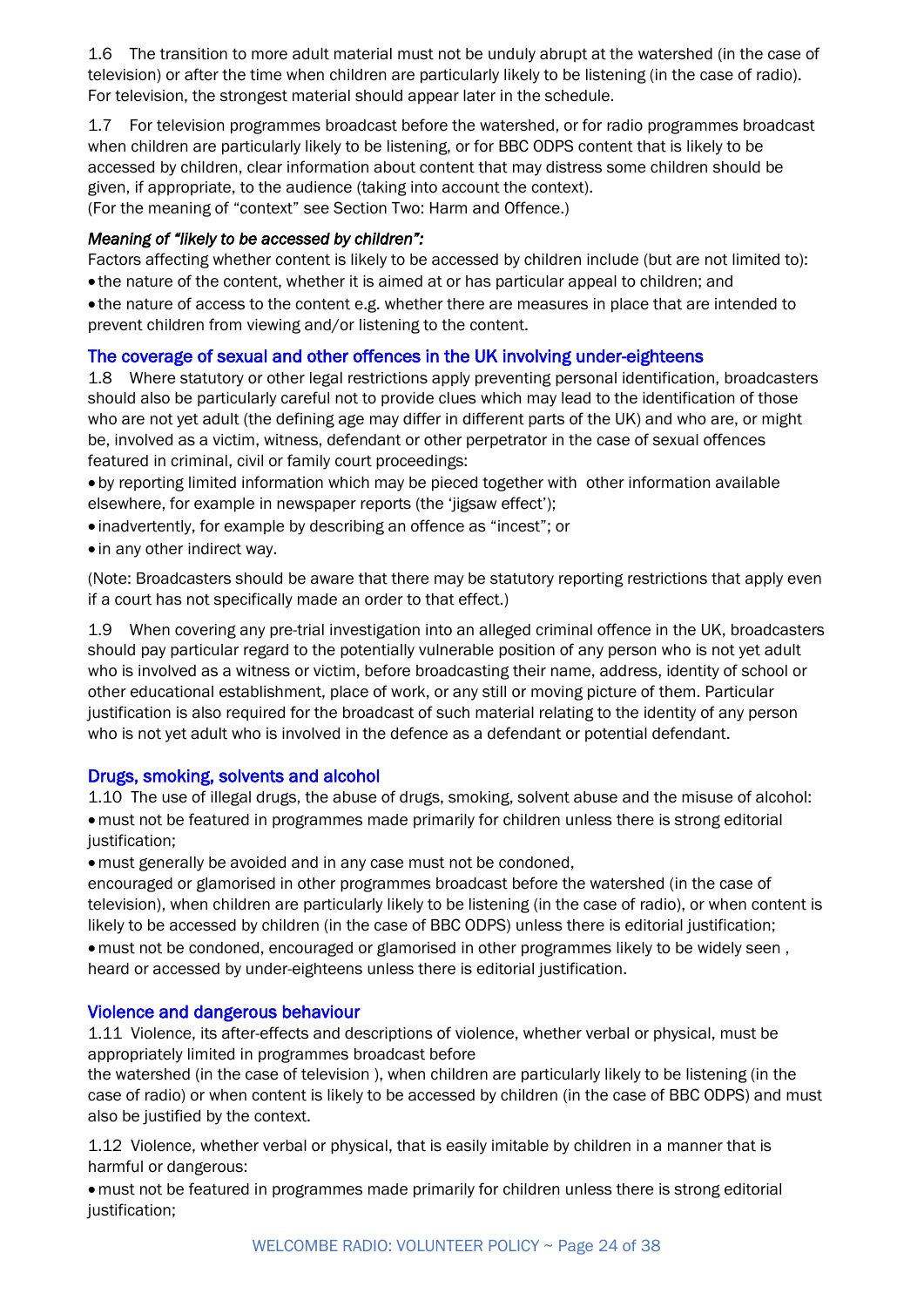• must not be broadcast before the watershed (in the case of television), when children are particularly likely to be listening (in the case of radio), or when content is likely to be accessed by children (in the case of BBC ODPS), unless there is editorial justification.

1.13 Dangerous behaviour, or the portrayal of dangerous behaviour, that is likely to be easily imitable by children in a manner that is harmful:

• must not be featured in programmes made primarily for children unless there is strong editorial justification:

• must not be broadcast before the watershed (in the case of television ), when children are particularly likely to be listening (in the case of radio), or when content is likely to be accessed by children (in the case of BBC ODPS), unless there is editorial justification.

(Regarding Rules 1.11 to 1.13 see Rules 2.4 and 2.5 in Section Two: Harm and Offence.)

#### Offensive language

1.14 The most offensive language must not be broadcast before the watershed (in the case of television ), when children are particularly likely to be listening (in the case of radio), or when content is likely to be accessed by children (in the case of BBC ODPS).

1.15 Offensive language must not be used in programmes made for younger children except in the most exceptional circumstances.

1.16 Offensive language must not be broadcast before the watershed (in the case of television ), when children are particularly likely to be listening (in the case of radio), or when content is likely to be accessed by children (in the case of BBC ODPS), unless it is justified by the context. In any event, frequent use of such language must be avoided before the watershed.

(Regarding Rules 1.14 to 1.16 see Rule 2.3 in Section Two: Harm and Offence.)

#### Sexual Material

1.17 Material equivalent to the British Board of Film Classification ("BBFC") R18-rating must not be broadcast at any time.

1.18 'Adult sex material' - material that contains images and/or language of a strong sexual nature which is broadcast for the primary purpose of sexual arousal or stimulation - must not be broadcast at any time other than between 2200 and 0530 on premium subscription services and pay per view/night services which operate with mandatory restricted access.

In addition, measures must be in place to ensure that the subscriber is an adult.

#### *Meaning of "mandatory restricted access":*

Mandatory restricted access means there is a PIN protected system (or other equivalent protection) which cannot be removed by the user, that restricts access solely to those authorised to view.

1.19 Broadcasters must ensure that material broadcast after the watershed, or made available on BBC ODPS, which contains images and/or language of a strong or explicit sexual nature but is not 'adult sex material' as defined in Rule 1.18 above, is justified by the context.

(See Rules 1.6 and 1.18 and Rule 2.3 in Section Two: Harm and Offence which includes meaning of "context".)

1.20 Representations of sexual intercourse must not occur before the watershed (in the case of television) or, when children are particularly likely to be listening (in the case of radio), or when content is likely to be accessed by children (in the case of BBC ODPS), unless there is a serious educational purpose. Any discussion on, or portrayal of, sexual behaviour must be editorially justified if included before the watershed, when children are particularly likely to be listening, or when content is likely to be accessed by children on BBC ODPS and must be appropriately limited.

#### Exorcism, the occult and the paranormal

1.27 Demonstrations of exorcisms, occult practices and the paranormal (which purport to be real), must not be shown before the watershed (in the case of television) or when children are particularly likely to be listening (in the case of radio ), or when content is likely to be accessed by children (in the case of BBC ODPS). Paranormal practices which are for entertainment purposes must not be broadcast when significant numbers of children may be expected to be watching, or are particularly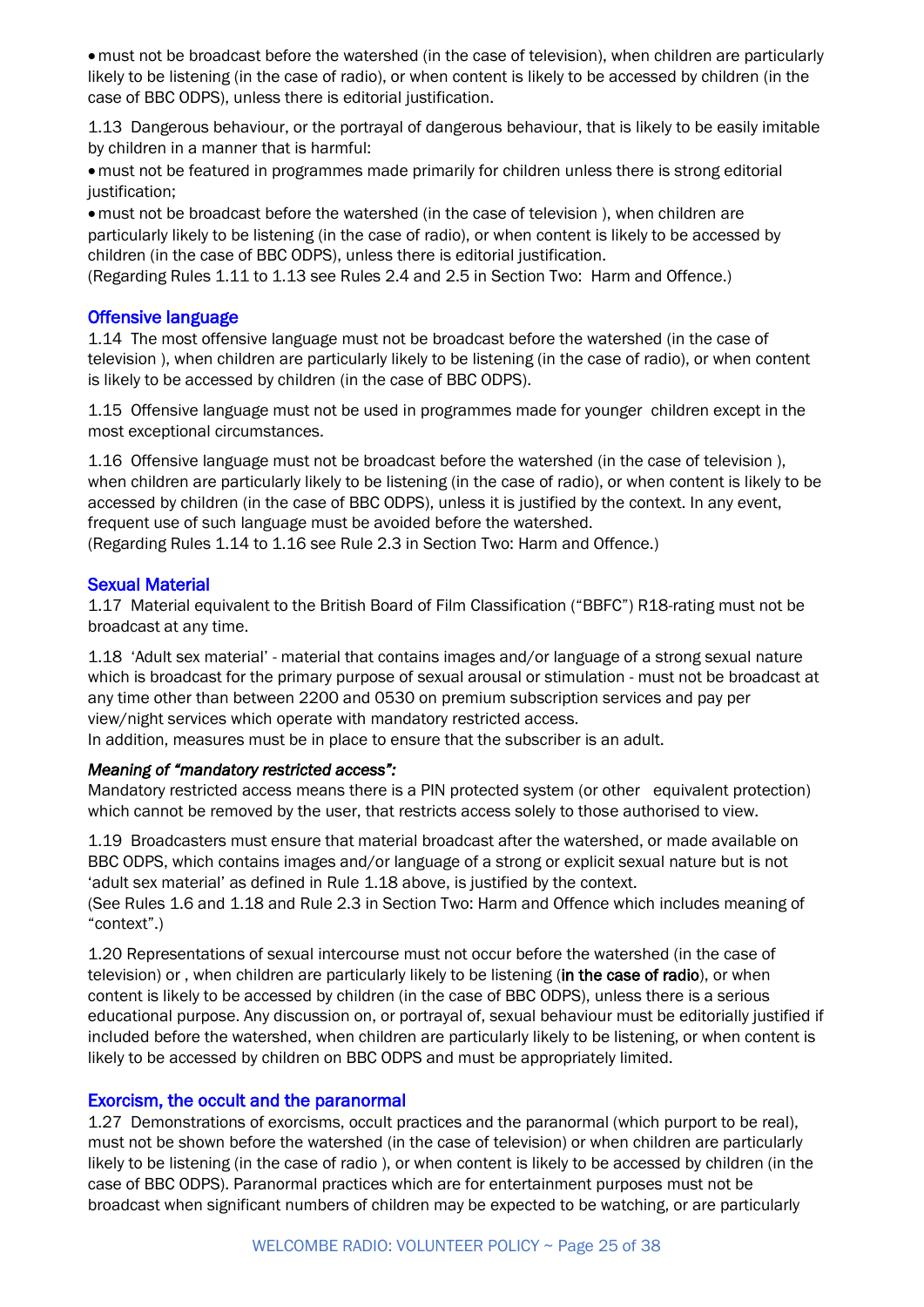likely to be listening, or when content is likely to be accessed by children (in the case of BBC ODPS), (This rule does not apply to drama, film or comedy.)

(See Rules 2.6 to 2.8 in Section Two: Harm and Offence and Rule 4.7 in Section Four: Religion.)

#### The involvement of people under eighteen in programmes

1.28 Due care must be taken over the physical and emotional welfare and the dignity of people under eighteen who take part or are otherwise involved in programmes. This is irrespective of any consent given by the participant or

by a parent, guardian or other person over the age of eighteen in loco parentis.

1.29 People under eighteen must not be caused unnecessary distress or anxiety by their involvement in programmes or by the broadcast of those programmes.

1.30 Prizes aimed at children must be appropriate to the age range of both the target audience and the participants.

#### SECTION TWO: HARM AND OFFENCE

#### Principle

To ensure that generally accepted standards are applied to the content of television and radio services so as to provide adequate protection for members of the public from the inclusion in such services of harmful and/or offensive material.

#### Rules

#### Generally accepted standards

2.1 Generally accepted standards must be applied to the contents of television and radio services and BBC ODPS so as to provide adequate protection for members of the public from the inclusion in such services of harmful and/or offensive material.

2.2 Factual programmes or items or portrayals of factual matters must not materially mislead the audience. (Note to Rule 2.2: News is regulated under Section five of the Code.)

2.3 In applying generally accepted standards broadcasters must ensure that material which may cause offence is justified by the context (see meaning of "context" below). Such material may include, but is not limited to, offensive language, violence, sex, sexual violence, humiliation, distress, violation of human dignity, discriminatory treatment or language (for example on the grounds of age, disability, gender reassignment, pregnancy and maternity, race, religion or belief, sex and sexual orientation, and marriage and civil partnership). Appropriate information should also be broadcast where it would assist in avoiding or minimising offence.

#### Violence, dangerous behaviour and suicide

2.4 Programmes must not include material (whether in individual programmes or in programmes taken together) which, taking into account the context, condones or glamorises violent, dangerous or seriously antisocial behaviour and is likely to encourage others to copy such behaviour. (See Rules 1.11 to 1.13 in Section one: Protecting the under-eighteens.)

2.5 Methods of suicide and self-harm must not be included in programmes except where they are editorially justified and are also justified by the context. (See Rule 1.13 in Section one: Protecting the under-eighteens.)

#### Exorcism, the occult and the paranormal

2.6 Demonstrations of exorcism, the occult, the paranormal, divination, or practices related to any of these that purport to be real (as opposed to entertainment) must be treated with due objectivity.

(See Rule 1.27 in Section one: Protecting the under-eighteens, concerning scheduling restrictions.)

2.7 If a demonstration of exorcism, the occult, the paranormal, divination, or practices related to any of these is for entertainment purposes, this must be made clear to viewers and listeners.

2.8 Demonstrations of exorcism, the occult, the paranormal, divination, or practices related to any of these (whether such demonstrations purport to be real or are for entertainment purposes) must not contain life-changing advice directed at individuals.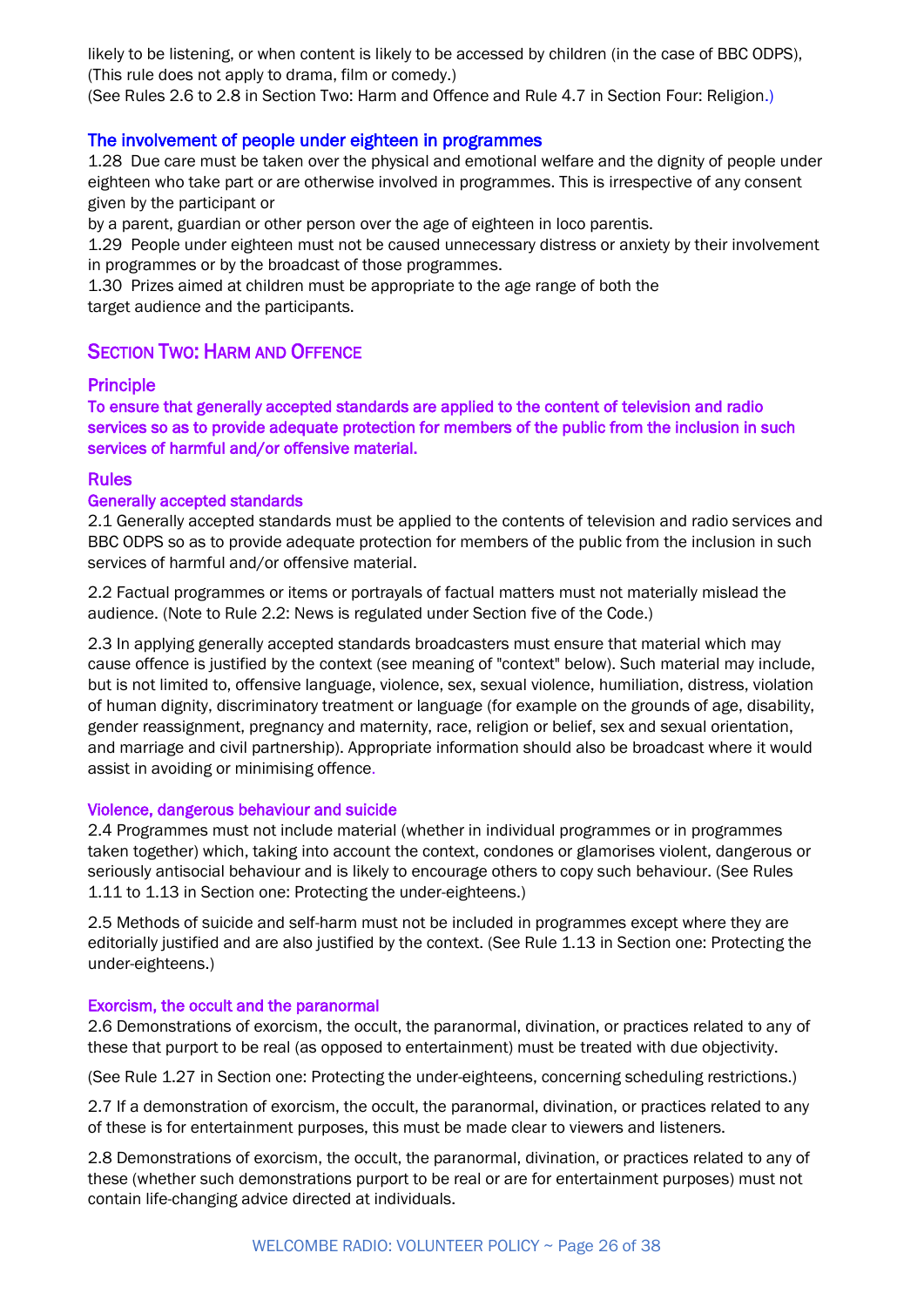(Religious programmes are exempt from this rule but must, in any event, comply with the provisions in Section Four: Religion. Films, dramas and fiction generally are not bound by this rule.)

#### *Meaning of "life-changing":*

Life-changing advice includes direct advice for individuals upon which they could reasonably act or rely about health, finance, employment or relationships.

#### Hypnotic and other techniques, simulated news and photosensitive epilepsy

2.9 When broadcasting material featuring demonstrations of hypnotic techniques, broadcasters must exercise a proper degree of responsibility in order to prevent hypnosis and/or adverse reactions in viewers and listeners. The hypnotist must not broadcast his/her full verbal routine or be shown performing straight to camera.

2.10 Simulated news (for example in drama or in documentaries) must be broadcast in such a way that there is no reasonable possibility of the audience being misled into believing that they are listening to, or watching, actual news.

2.11 Broadcasters must not use techniques which exploit the possibility of conveying a message to viewers or listeners, or of otherwise influencing their minds without their being aware, or fully aware, of what has occurred.

#### SECTION THREE: CRIME, DISORDER, HATRED AND ABUSE

#### **Principle**

To ensure that material likely to encourage or incite the commission of crime or to lead to disorder is not included in television or radio services or BBC ODPS.

#### Rules

#### Incitement of crime and disorder

3.1 Material likely to encourage or incite the commission of crime or to lead to disorder must not be included in television or radio services or BBC ODPS. Note:

Under Rule 3.1, "material" may include but is not limited to:

content which directly or indirectly amounts to a call to criminal action or disorder; material promoting or encouraging engagement in terrorism or other forms of criminal activity or disorder; and/or hate speech which is likely to encourage criminal activity or lead to disorder.

#### *Meaning of "terrorism": see the definition in section 1 of the Terrorism Act 2000, which is also summarised in Ofcom's guidance to this section of the Code.*

*Meaning of "hate speech": all forms of expression which spread, incite, promote or justify hatred based on intolerance on the grounds of disability, ethnicity, gender, gender reassignment, nationality, race, religion, or sexual orientation.* 

*Meaning of "crime": this may relate to any offence under law that is punishable by imprisonment or by a fine.* 

*Meaning of "disorder": this includes but is not limited to the criminal offence of civil disorder. Meaning of "likely to encourage or to incite the commission of crime or to lead to disorder":* 

A portrayal of crime, or of incitement to crime, will not necessarily result in a breach of Rule 3.1. The likelihood of content inciting crime or leading to disorder will depend on the nature of the material as well as the context in which it is presented to the audience.

Significant contextual factors under Rule 3.1 may include (but are not limited to):

• the editorial purpose of the programme;

• the status or position of anyone featured in the material; and/or

•whether sufficient challenge is provided to the material.

For example, there may be greater potential for material to encourage or incite the commission of crime if a programme sets out to influence the audience on a subject or theme or provides an uncritical platform for an authoritative figure to advocate criminal activity or disorder.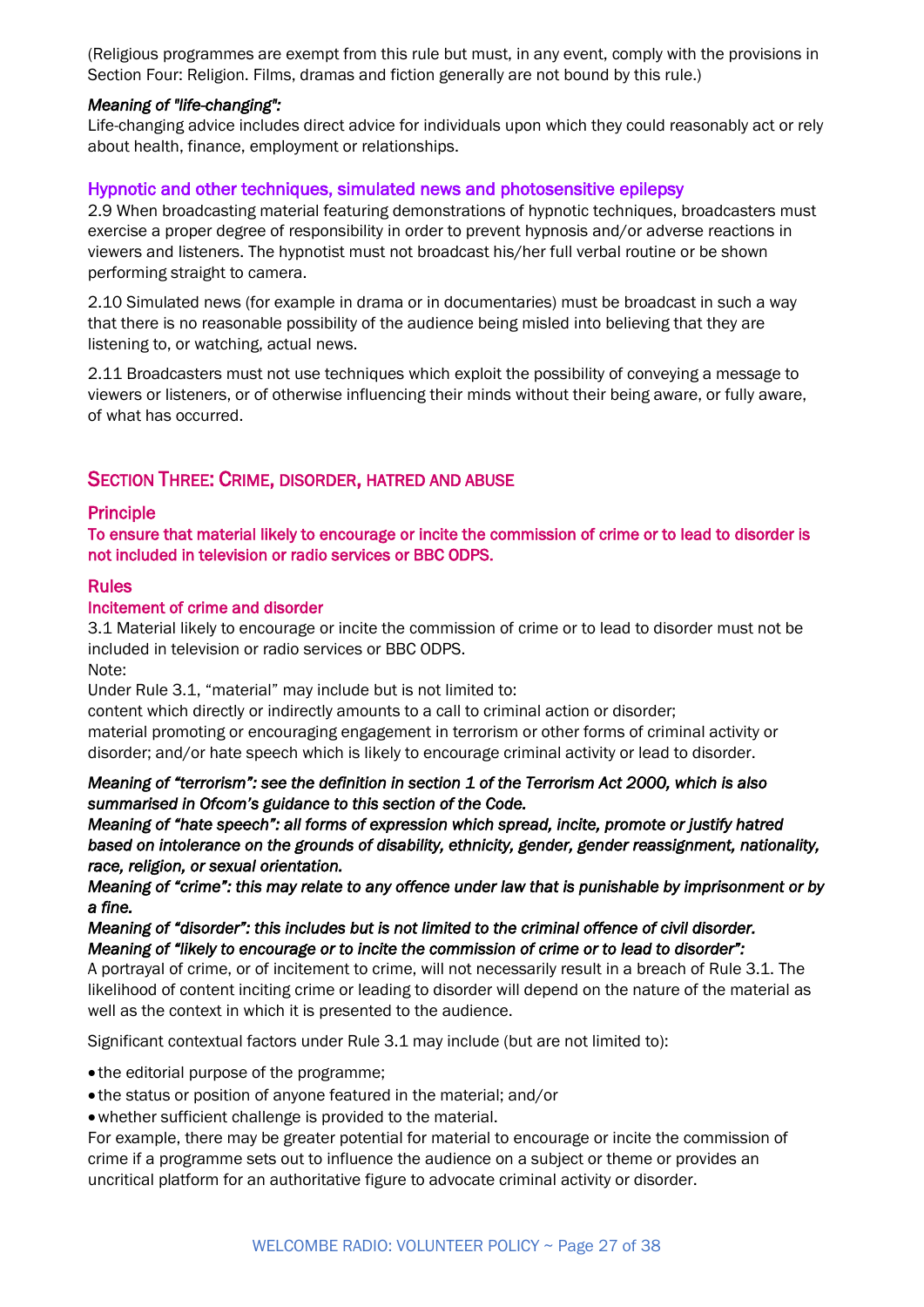There may be less potential for a breach of Rule 3.1 if opposing viewpoints and sufficient challenge are provided to people or organisations who advocate criminal activity or disorder, or where a programme seeks to provide an examination of or commentary on criminal activity or disorder in the public interest.

Other examples of contextual factors are provided in Ofcom's guidance to this Section of the Code.

#### Hatred and Abuse

Note:

Rules 3.2 and 3.3 reflect the standards objective on the provision of adequate protection for members of the public from the inclusion of offensive and harmful material (section 319(2)(f) of the Communications Act 2003).

3.2 Material which contains hate speech must not be included in television and radio programmes or BBC ODPS except where it is justified by the context.

Broadcasters' attention is drawn to sections 22 and 29F of the Public Order Act 1986, which sets out criminal offences arising from the broadcast of material stirring up hatred relating to race, religion, or sexual orientation.

3.3 Material which contains abusive or derogatory treatment of individuals, groups, religions or communities, must not be included in television and radio services or BBC ODPS except where it is justified by the context. (See also Rule 4.2).

#### *Meaning of "context" under Rule 3.2 and Rule 3.3:*

Key contextual factors may include, but are not limited to:

• the genre and editorial content of the programme, programmes or series and the likely audience expectations. For example, there are certain genres such as drama, comedy or satire where there is likely to be editorial justification for including challenging or extreme views in keeping with audience expectations, provided there is sufficient context. The greater the risk for the material to cause harm or offence, the greater the need for more contextual justification;

- the extent to which sufficient challenge is provided;
- the status or position of anyone featured in the material;
- the service on which the material is broadcast; and
- the likely size and composition of the potential audience and likely expectation of the audience.

#### Portrayals of crime and criminal proceedings

3.4 Descriptions or demonstrations of criminal techniques which contain essential details which could enable the commission of crime must not be broadcast unless editorially justified.

3.5 No payment, promise of payment, or payment in kind, may be made to convicted or confessed criminals whether directly or indirectly for a programme contribution by the criminal (or any other person) relating to his/her crime/s. The only exception is where it is in the public interest.

3.6 While criminal proceedings are active, no payment or promise of payment may be made, directly or indirectly, to any witness or any person who may reasonably be expected to be called as a witness. Nor should any payment be suggested or made dependent on the outcome of the trial. Only actual expenditure or loss of earnings necessarily incurred during the making of a programme contribution may be reimbursed.

3.7 Where criminal proceedings are likely and foreseeable, payments should not be made to people who might reasonably be expected to be witnesses unless there is a clear public interest, such as investigating crime or serious wrongdoing, and the payment is necessary to elicit the information. Where such a payment is made it will be appropriate to disclose the payment to both defence and prosecution if the person becomes a witness in any subsequent trial.

3.8 Broadcasters must use their best endeavours so as not to broadcast material that could endanger lives or prejudice the success of attempts to deal with a hijack or kidnapping.

## **SECTION FOUR: RELIGION**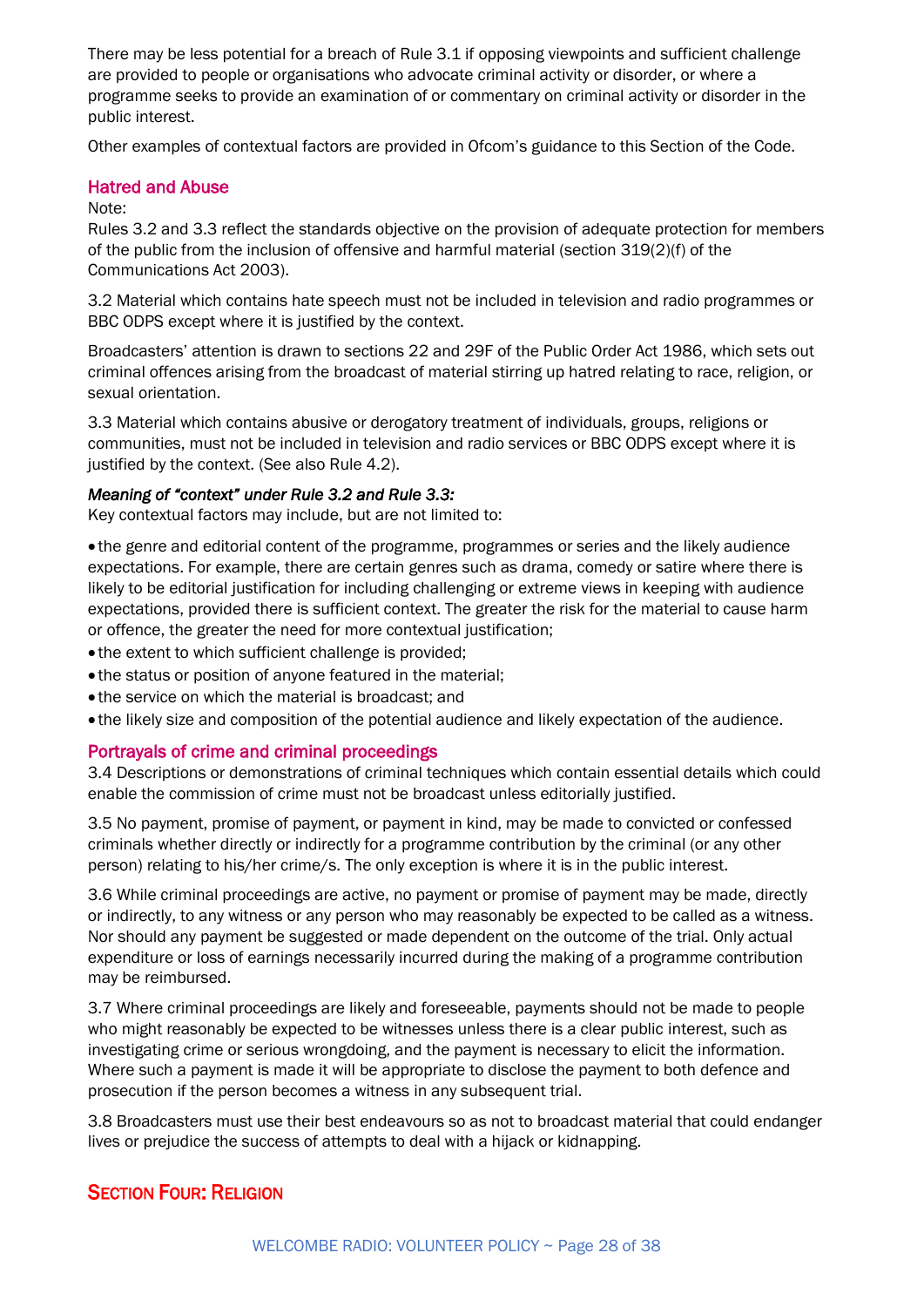#### **Principles**

To ensure that broadcasters exercise the proper degree of responsibility with respect to the content of programmes which are religious programmes.

To ensure that religious programmes do not involve any improper exploitation of any susceptibilities of the audience for such a programme.

To ensure that religious programmes do not involve any abusive treatment of the religious views and beliefs of those belonging to a particular religion or religious denomination.

#### Rules

4.1 Broadcasters must exercise the proper degree of responsibility with respect to the content of programmes which are religious programmes.

#### *Meaning of a "religious programme":*

A religious programme is a programme which deals with matters of religion as the central subject, or as a significant part, of the programme.

4.2 The religious views and beliefs of those belonging to a particular religion or religious denomination must not be subject to abusive treatment.

4.3 Where a religion or religious denomination is the subject, or one of the subjects, of a religious programme, then the identity of the religion and/or denomination must be clear to the audience.

4.4 Religious programmes must not seek to promote religious views or beliefs by stealth.

4.5 Religious programmes on television services or BBC ODPS must not seek recruits. This does not apply to specialist religious television services. Religious programmes on radio services may seek recruits.

#### *Meaning of "seek recruits":*

Seek recruits means directly appealing to audience members to join a religion or religious denomination.

4.6 Religious programmes must not improperly exploit any susceptibilities of the audience. (Regarding charity appeals in programming and appeals for funds by broadcasters, television broadcasters should refer to Rules 9.33 and 9.34, and 9.36 to 9.39. Radio broadcasters should refer to Rules 10.11 and 10.12).

4.7 Religious programmes that contain claims that a living person (or group) has special powers or abilities must treat such claims with due objectivity and must not broadcast such claims when significant numbers of children may be expected to be watching (in the case of television), or when children are particularly likely to be listening (in the case of radio), or when content is likely to be accessed by children (in the case of BBC ODPS).

#### SECTION FIVE: DUE IMPARTIALITY AND DUE ACCURACY

#### Principles:

To ensure that news, in whatever form, is reported with due accuracy and presented with due impartiality.

To ensure that the special impartiality requirements of the Act are complied with.

#### Rules:

#### *Meaning of "due impartiality":*

"Due" is an important qualification to the concept of impartiality. Impartiality itself means not favouring one side over another. "Due" means adequate or appropriate to the subject and nature of the programme. So "due impartiality" does not mean an equal division of time has to be given to every view, or that every argument and every facet of every argument has to be represented. The approach to due impartiality may vary according to the nature of the subject, the type of programme and channel, the likely expectation of the audience as to content, and the extent to which the content and approach is signalled to the audience. Context, as defined in Section Two: Harm and Offence of the Code, is important.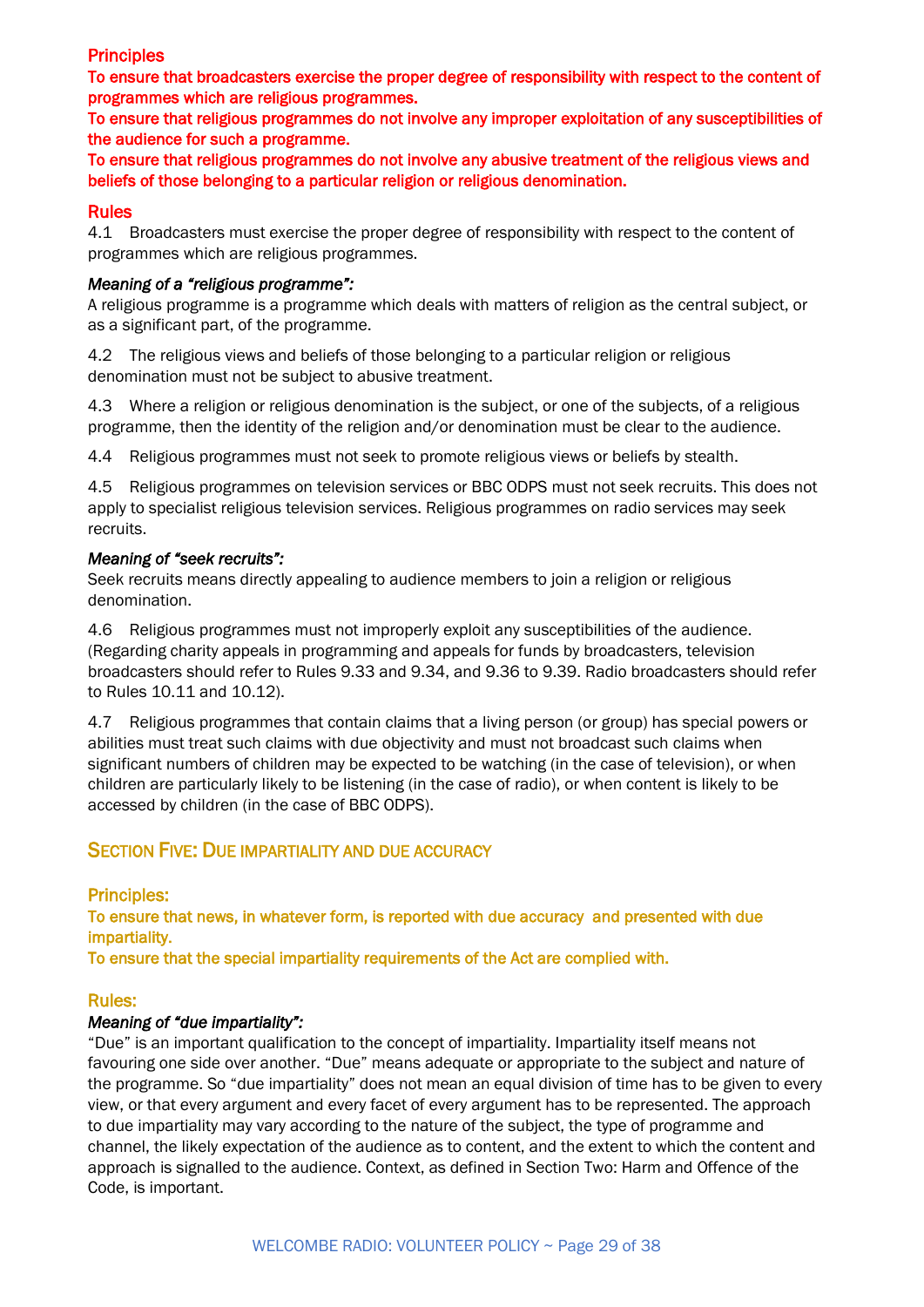#### Due impartiality and due accuracy in news

5.1 News, in whatever form, must be reported with due accuracy and presented with due impartiality.

5.2 Significant mistakes in news should normally be acknowledged and corrected on air quickly (or, in the case of BBC ODPS, corrected quickly). Corrections should be appropriately scheduled (or, in the case of BBC ODPS, appropriately signalled to viewers).

5.3 No politician may be used as a newsreader, interviewer or reporter in any news programmes unless, exceptionally, it is editorially justified. In that case, the political allegiance of that person must be made clear to the audience.

#### Special impartiality requirements: news and other programmes

#### Matters of political or industrial controversy and matters relating to current public policy

*Meaning of "matters of political or industrial controversy and matters relating to current public policy":*  Matters of political or industrial controversy are political or industrial issues on which politicians, industry and/or the media are in debate. Matters relating to current public policy need not be the subject of debate but relate to a policy under discussion or already decided by a local, regional or national government or by bodies mandated by those public bodies to make policy on their behalf, for example non-governmental organisations, relevant European institutions, etc.

#### The exclusion of views or opinions

(Rule 5.4 applies to television and radio services (except restricted services) and to BBC ODPS. 5.4 Programmes in the services (listed above) must exclude all expressions of the views and opinions of the person providing the service on matters of political and industrial controversy and matters relating to current public policy (unless that person is speaking in a legislative forum or in a court of law). Views and opinions relating to the provision of programme services are also excluded from this requirement.

#### The preservation of due impartiality

(Rules 5.5 to 5.12 apply to television programme services, teletext services, national radio and national digital sound programme services, all BBC radio services and BBC ODPS.) 5.5 Due impartiality on matters of political or industrial controversy and matters relating to current public policy must be preserved on the part of any person providing a service (listed above). This may be achieved within a programme or over a series of programmes taken as a whole.

#### *Meaning of "series of programmes taken as a whole":*

This means more than one programme in the same service, editorially linked, dealing with the same or related issues within an appropriate period and aimed at a like audience. A series can include, for example, a strand, or two programmes (such as a drama and a debate about the drama) or a 'cluster' or 'season' of programmes on the same subject.

5.6 The broadcast of editorially linked programmes dealing with the same subject matter (as part of a series in which the broadcaster aims to achieve due impartiality) should normally be made clear to the audience on air.

5.7 Views and facts must not be misrepresented. Views must also be presented with due weight over appropriate timeframes.

5.8 Any personal interest of a reporter or presenter, which would call into question the due impartiality of the programme, must be made clear to the audience.

5.9 Presenters and reporters (with the exception of news presenters and reporters in news programmes), presenters of "personal view" or "authored" programmes or items, and chairs of discussion programmes may express their own views on matters of political or industrial controversy or matters relating to current public policy. However, alternative viewpoints must be adequately represented either in the programme, or in a series of programmes taken as a whole. Additionally, presenters must not use the advantage of regular appearances to promote their views in a way that compromises the requirement for due impartiality. Presenter phone-ins must encourage and must not exclude alternative views.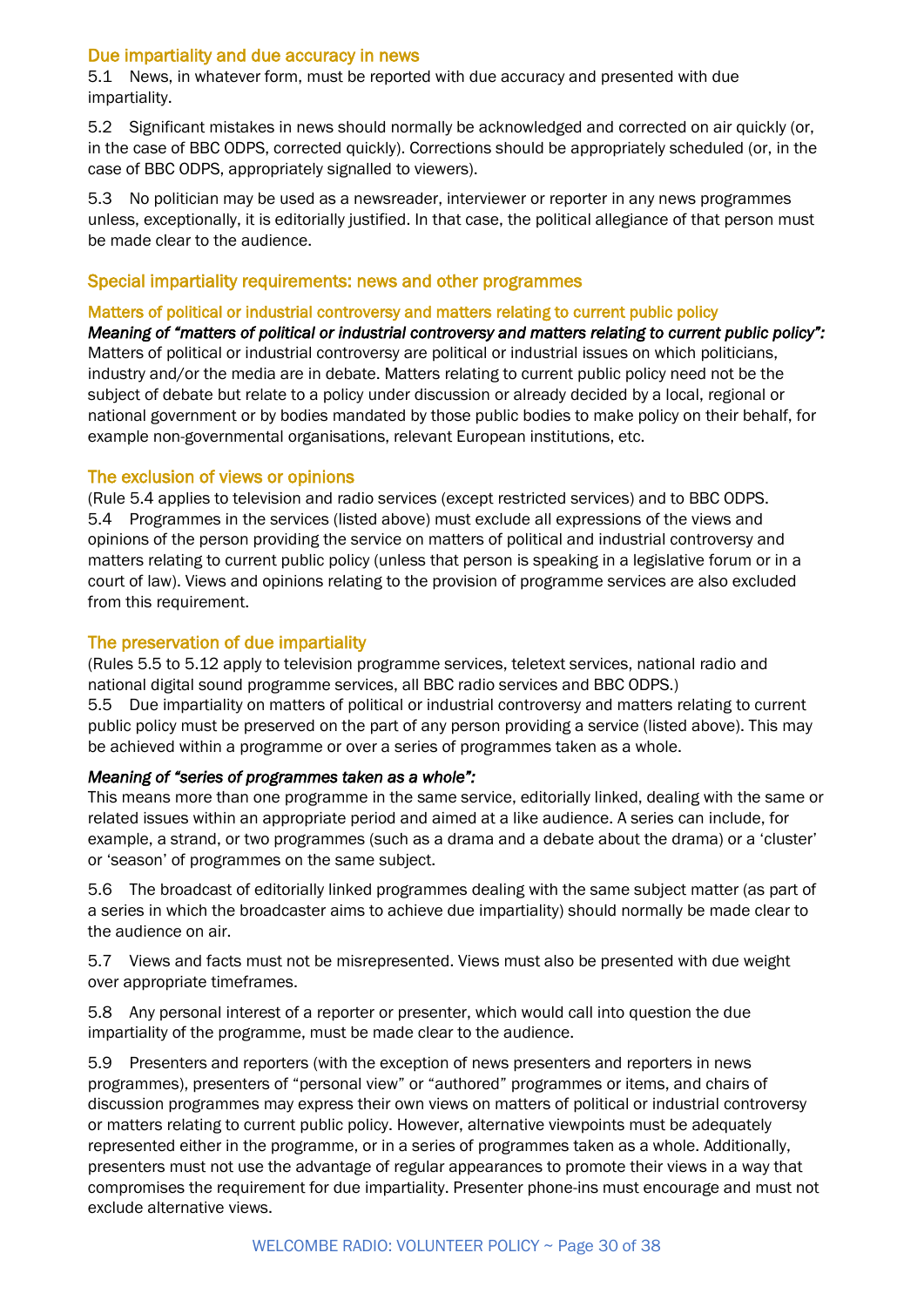5.10 A personal view or authored programme or item must be clearly signalled to the audience at the outset. This is a minimum requirement and may not be sufficient in all circumstances. (Personality phone-in hosts on radio are exempted from this provision unless their personal view status is unclear.)

#### *Meaning of "personal view" and "authored":*

"Personal view" programmes are programmes presenting a particular view or perspective. Personal view programmes can range from the outright expression of highly partial views, for example by a person who is a member of a lobby group and is campaigning on the subject, to the considered "authored" opinion of a journalist, commentator or academic, with professional expertise or a specialism in an area which enables her or him to express opinions which are not necessarily mainstream.

Matters of major political or industrial controversy and major matters relating to current public policy

5.11 In addition to the rules above, due impartiality must be preserved on matters of major political and industrial controversy and major matters relating to current public policy by the person providing a service (listed above) in each programme or in clearly linked and timely programmes.

#### *Meaning of "matters of major political or industrial controversy and major matters relating to current public policy":*

These will vary according to events but are generally matters of political or industrial controversy or matters of current public policy which are of national, and often international, importance, or are of similar significance within a smaller broadcast area.

5.12 In dealing with matters of major political and industrial controversy and major matters relating to current public policy an appropriately wide range of significant views must be included and given due weight in each programme or in clearly linked and timely programmes. Views and facts must not be misrepresented.

The prevention of undue prominence of views and opinions on matters of political or industrial controversy and matters relating to current public policy

(Rule 5.13 applies to local radio services (*including community radio services*), local digital sound programme services (including community digital sound programme services) and radio licensable content services. For the avoidance of doubt, it does not apply to any BBC services.)

5.13 Broadcasters should not give undue prominence to the views and opinions of particular persons or bodies on matters of political or industrial controversy and matters relating to current public policy in all the programmes included in any service (listed above) taken as a whole.

#### *Meaning of "undue prominence of views and opinions":*

Undue prominence is a significant imbalance of views aired within coverage of matters of political or industrial controversy or matters relating to current public policy.

#### *Meaning of "programmes included in any service…Taken as a whole":*

Programmes included in any service taken as a whole means all programming on a service dealing with the same or related issues within an appropriate period.

#### **SECTION SIX: ELECTIONS AND REFERENDUMS**

#### Principle

To ensure that the special impartiality requirements in the Communications Act 2003 and other legislation relating to broadcasting on elections and referendums, are applied at the time of elections and referendums.

#### Rules

Programmes at the time of elections and referendums

6.1 The rules in Section Five, in particular the rules relating to matters of major political or industrial controversy and major matters relating to current public policy, apply to the coverage of elections and referendums.

Programmes at the time of elections and referendums in the UK

The remainder of this section only applies during the actual election or referendum period which is defined below.

#### *Meaning of "election":*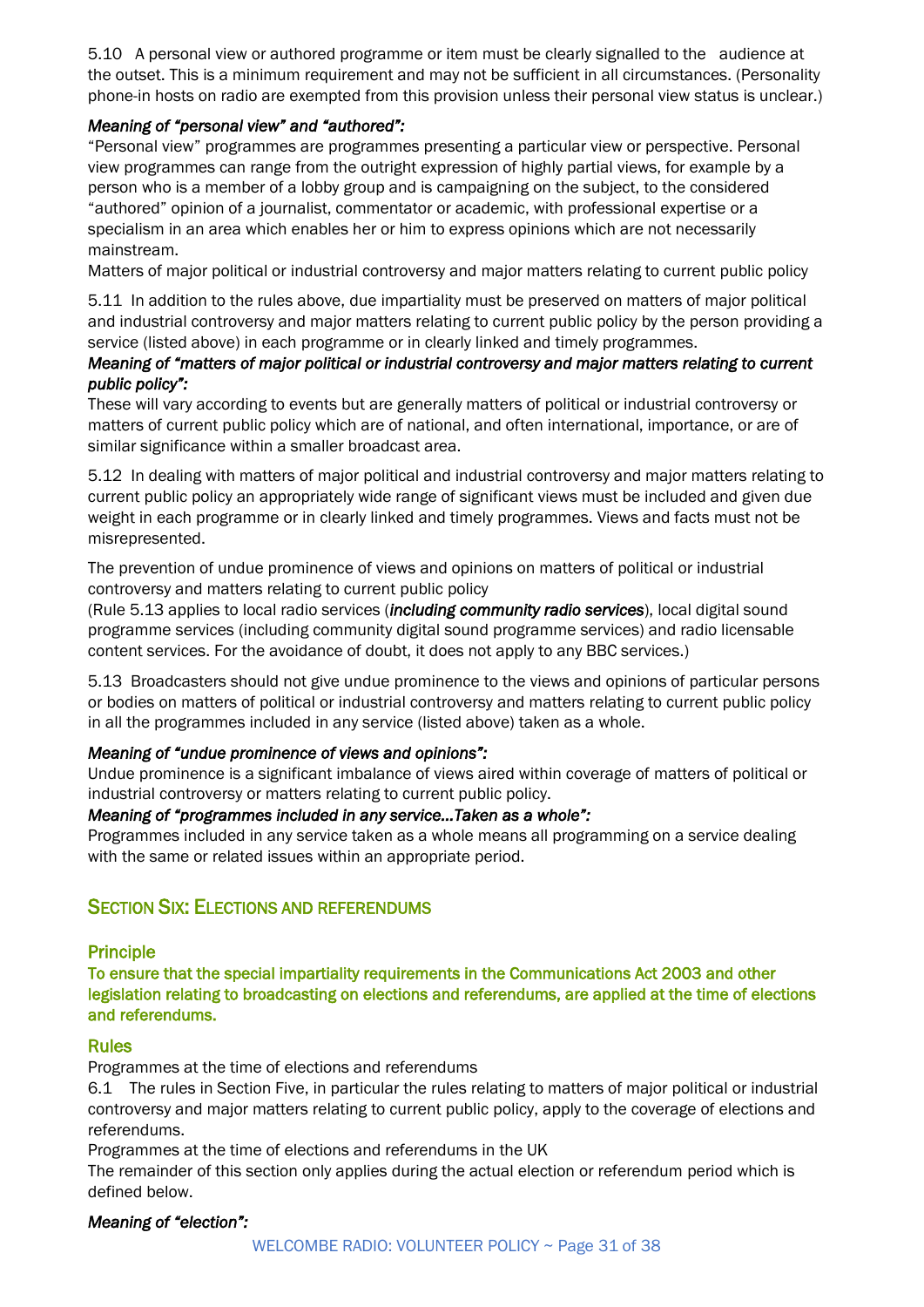For the purpose of this section elections include a parliamentary general election, parliamentary byelection, local government election, mayoral election, Police and Crime Commissioner election, Scottish Parliament election, Welsh, Northern Ireland and London Assembly elections, and European parliamentary election.

#### *Meaning of "referendum":*

For the purpose of this section a referendum is a statutory referendum (to which the Political Parties, Elections and Referendums Act 2000 ("PPERA") applies or to which section 127 of PPERA is applied) which includes a UK-wide, national or regional referendum held under the provisions of an Act of the UK Parliament or the Scottish Parliament but does not extend to a local referendum.

6.2 Due weight must be given to the coverage of parties and independent candidates during the election period. In determining the appropriate level of coverage to be given to parties and independent candidates broadcasters must take into account evidence of past electoral support and/or current support. Broadcasters must also consider giving appropriate coverage to parties and independent candidates with significant views and perspectives.

#### *Meaning of "election period":*

For a parliamentary general election, this period begins with the dissolution of Parliament. For a parliamentary by-election, this period begins with the issuing of a writ or on such earlier date as is notified in the London Gazette. For the Scottish Parliament elections and National Assembly for Wales elections, the period begins with the dissolution of the Scottish Parliament or the National Assembly for Wales as appropriate or, in the case of a by-election, with the date of the occurrence of a vacancy. For the Northern Ireland Assembly, the London Assembly and for local government elections, it is the last date for publication of notices of the election. For European parliamentary elections, it is the last date for publication of the notice of election, which is 25 days before the election. In all cases the period ends with the close of the poll.

#### *Meaning of "candidate":*

Candidate has the meaning given to it in section 93 of the Representation of the People Act 1983 (as amended) and means a candidate standing nominated at the election or included in a list of candidates submitted in connection with it.

6.3 Due weight must be given to designated organisations in coverage during the referendum period. Broadcasters must also consider giving appropriate coverage to other permitted participants with significant views and perspectives.

#### *Meaning of "designated organisation" and "permitted participants":*

Designated organisations and permitted participants are those that are designated by the Electoral Commission.

#### *Meaning of "referendum period":*

For referendums different periods may apply. A referendum held under the Northern Ireland Act 1998 (as amended) begins when the draft of an Order is laid before Parliament for approval by each House. In the case of a referendum held under other Acts, the time at which a referendum period commences is given in the individual Acts. In the case of an Order before Parliament, the time will be given in that Order. In all cases the period ends with the close of the poll.

6.4 Discussion and analysis of election and referendum issues must finish when the poll opens. (This refers to the opening of actual polling stations. This rule does not apply to any poll conducted entirely by post.) BBC ODPS are not required to remove archive content for the period when the polls are open.

6.5 Broadcasters may not publish the results of any opinion poll on polling day itself until the election or referendum poll closes. (For European Parliamentary elections, this applies until all polls throughout the European Union have closed.)

6.6 Candidates in UK elections, and representatives of permitted participants in UK referendums, must not act as news presenters, interviewers or presenters of any type of programme during the election period. BBC ODPS are not required to remove archive content for the election or referendum period.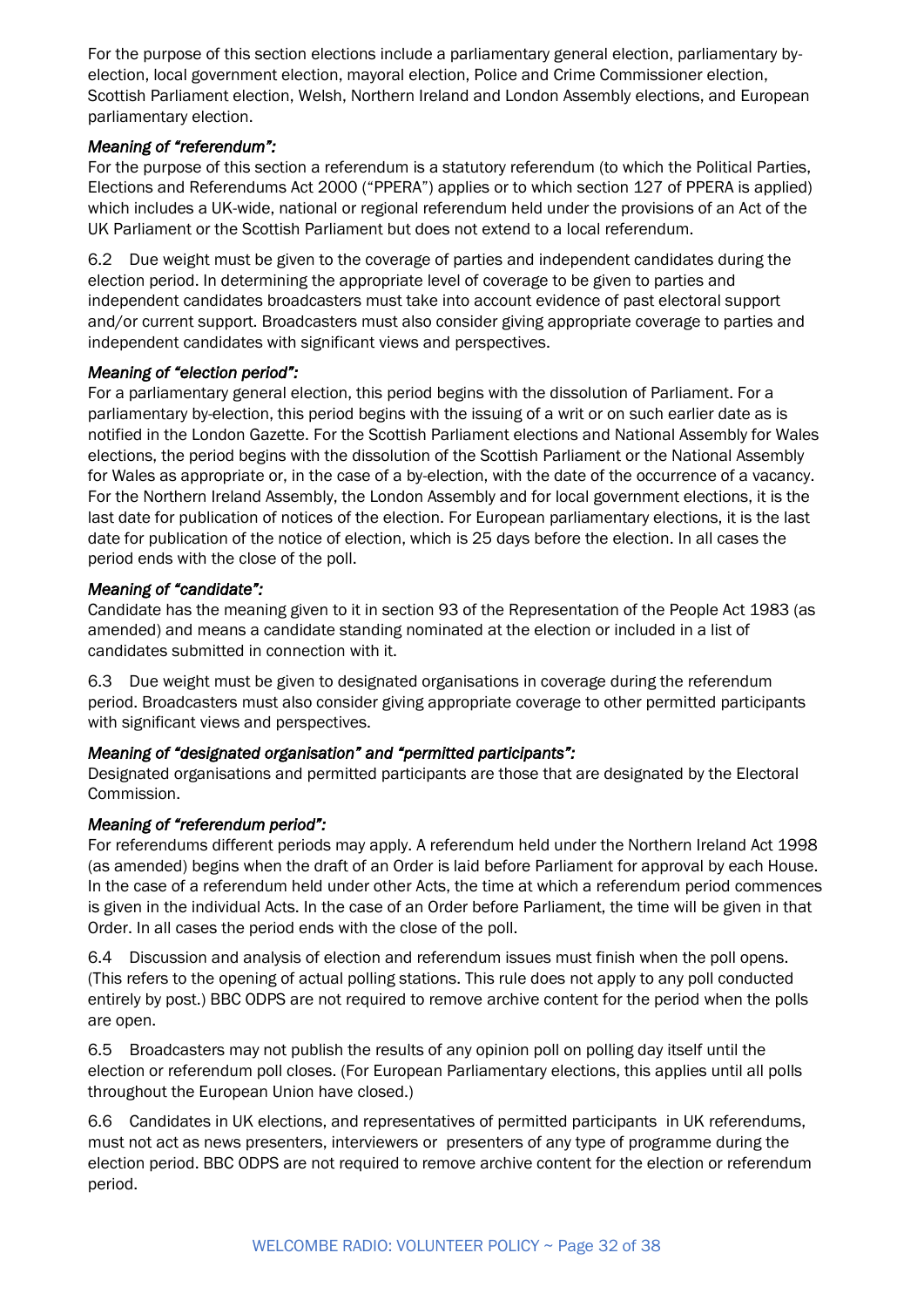6.7 Appearances by candidates (in UK elections) or representatives (of permitted participants in UK referendums) in non-political programmes that were planned or scheduled before the election or referendum period may continue, but no new appearances should be arranged and broadcast during the period. BBC ODPS are not required to remove archive content for the election or referendum period.

#### Constituency coverage and electoral area coverage in elections

(Rules 6.8 to 6.12 will only apply to S4C and/or the BBC if the relevant broadcaster has adopted them under the RPA as its Code of Practice.)

6.8 Due impartiality must be strictly maintained in a constituency report or discussion and in an electoral area report or discussion.

#### *Meaning of "electoral area":*

Electoral area (for example electoral division, borough ward or other area) is the local government equivalent to the parliamentary term "constituency".

6.9 If a candidate takes part in an item about his/her particular constituency, or electoral area, then broadcasters must offer the opportunity to take part in such items to all candidates within the constituency or electoral area representing parties with previous significant electoral support or where there is evidence of significant current support. This also applies to independent candidates. However, if a candidate refuses or is unable to participate, the item may nevertheless go ahead.

6.10 Any constituency or electoral area report or discussion after the close of nominations must include a list of all candidates standing, giving first names, surnames and the name of the party they represent or, if they are standing independently, the fact that they are an independent candidate. This must be conveyed in sound and/or vision. Where a constituency report on a radio service is repeated on several occasions in the same day, the full list need only be broadcast on one occasion. If, in subsequent repeats on that day, the constituency report does not give the full list of candidates, the audience should be directed to an appropriate website or other information source listing all candidates and giving the information set out above.

6.11 Where a candidate is taking part in a programme on any matter, after the election has been called, s/he must not be given the opportunity to make constituency points, or electoral area points about the constituency or electoral area in which s/he is standing, when no other candidates will be given a similar opportunity.

6.12 If coverage is given to wider election regions, for example in elections to the Scottish Parliament, Welsh Assembly, Northern Ireland Assembly, London Assembly or European Parliament, then Rules 6.8 to 6.12 apply in offering participation to candidates. In these instances, all parties who have a candidate in the appropriate region should be listed in sound and/or vision, but it is not necessary to list candidates individually. However, any independent candidate who is not standing on a party list must be named. Where a report on a radio service is repeated on several occasions in the same day, the full list need only be broadcast on one occasion. If, in subsequent repeats on that day, the constituency report does not give the full list of candidates, the audience should be directed to an appropriate website or other information source listing all candidates and giving the information set out above.

## **SECTION SEVEN: FAIRNESS**

#### **Principle**

To ensure that broadcasters avoid unjust or unfair treatment of individuals or organisations in programmes.

#### Rule

7.1 Broadcasters must avoid unjust or unfair treatment of individuals or organisations in programmes.

#### Practices to be followed (7.2 to 7.14 below)

#### Dealing fairly with contributors and obtaining informed consent

7.2 Broadcasters and programme makers should normally be fair in their dealings with potential contributors to programmes unless, exceptionally, it is justified to do otherwise.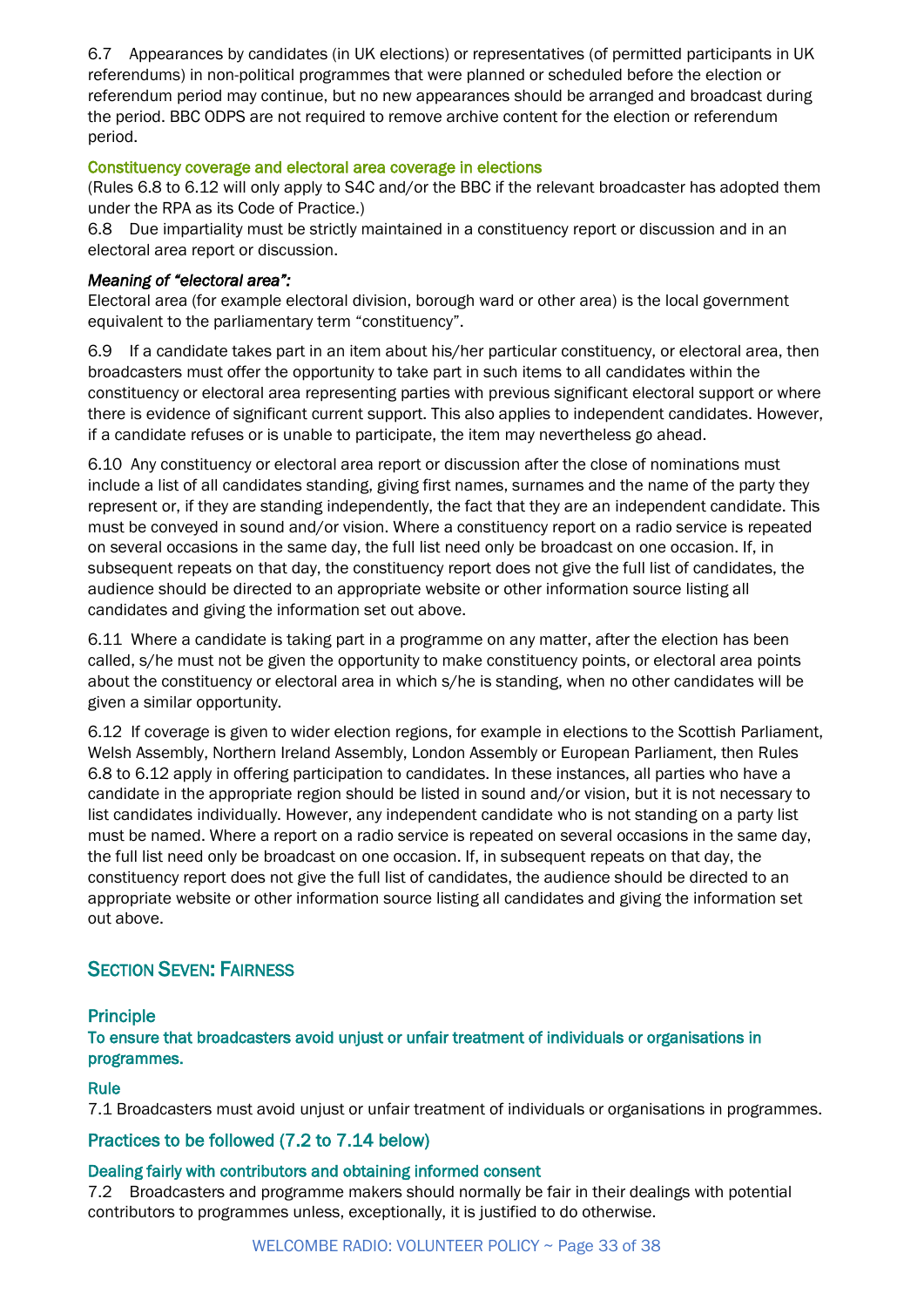7.3 Where a person is invited to make a contribution to a programme (except when the subject matter is trivial or their participation minor) they should normally, at an appropriate stage: be told the nature and purpose of the programme, what the programme is about and be given a clear explanation of why they were asked to contribute and when (if known) and where it is likely to be first broadcast;

• be told what kind of contribution they are expected to make, for example live, pre-recorded, interview, discussion, edited, unedited, etc.;

• be informed about the areas of questioning and, wherever possible, the nature of other likely contributions;

• be made aware of any significant changes to the programme as it develops which might reasonably affect their original consent to participate, and which might cause material unfairness;

• be told the nature of their contractual rights and obligations and those of the programme maker and broadcaster in relation to their contribution; and

• be given clear information, if offered an opportunity to preview the programme, about whether they will be able to effect any changes to it.

Taking these measures is likely to result in the consent that is given being 'informed consent' (referred to in this section and the rest of the Code as "consent").

It may be fair to withhold all or some of this information where it is justified in the public interest or under other provisions of this section of the Code.

7.4 If a contributor is under sixteen, consent should normally be obtained from a parent or guardian, or other person of eighteen or over in loco parentis. In particular, persons under sixteen should not be asked for views on matters likely to be beyond their capacity to answer properly without such consent.

7.5 In the case of persons over sixteen who are not in a position to give consent, a person of eighteen or over with primary responsibility for their care should normally give it on their behalf. In particular, persons not in a position to give consent should not be asked for views on matters likely to be beyond their capacity to answer properly without such consent.

7.6 When a programme is edited, contributions should be represented fairly.

7.7 Guarantees given to contributors, for example relating to the content of a programme, confidentiality or anonymity, should normally be honoured.

7.8 Broadcasters should ensure that the re-use of material, i.e. use of material originally filmed or recorded for one purpose and then used in a programme for another purpose or used in a later or different programme, does not create unfairness. This applies both to material obtained from others and the broadcaster's own material.

#### Opportunity to contribute and proper consideration of facts

7.9 Before broadcasting a factual programme, including programmes examining past events, broadcasters should take reasonable care to satisfy themselves that:

• material facts have not been presented, disregarded or omitted in a way that is unfair to an individual or organisation; and

• anyone whose omission could be unfair to an individual or organisation has been offered an opportunity to contribute.

7.10 Programmes – such as dramas and factually-based dramas – should not portray facts, events, individuals or organisations in a way which is unfair to an individual or organisation.

7.11 If a programme alleges wrongdoing or incompetence or makes other significant allegations, those concerned should normally be given an appropriate and timely opportunity to respond.

7.12 Where a person approached to contribute to a programme chooses to make no comment or refuses to appear in a broadcast, the broadcast should make clear that the individual concerned has chosen not to appear and should give their explanation if it would be unfair not to do so.

7.13 Where it is appropriate to represent the views of a person or organisation that is not participating in the programme, this must be done in a fair manner.

#### Deception, set-ups and 'wind-up' calls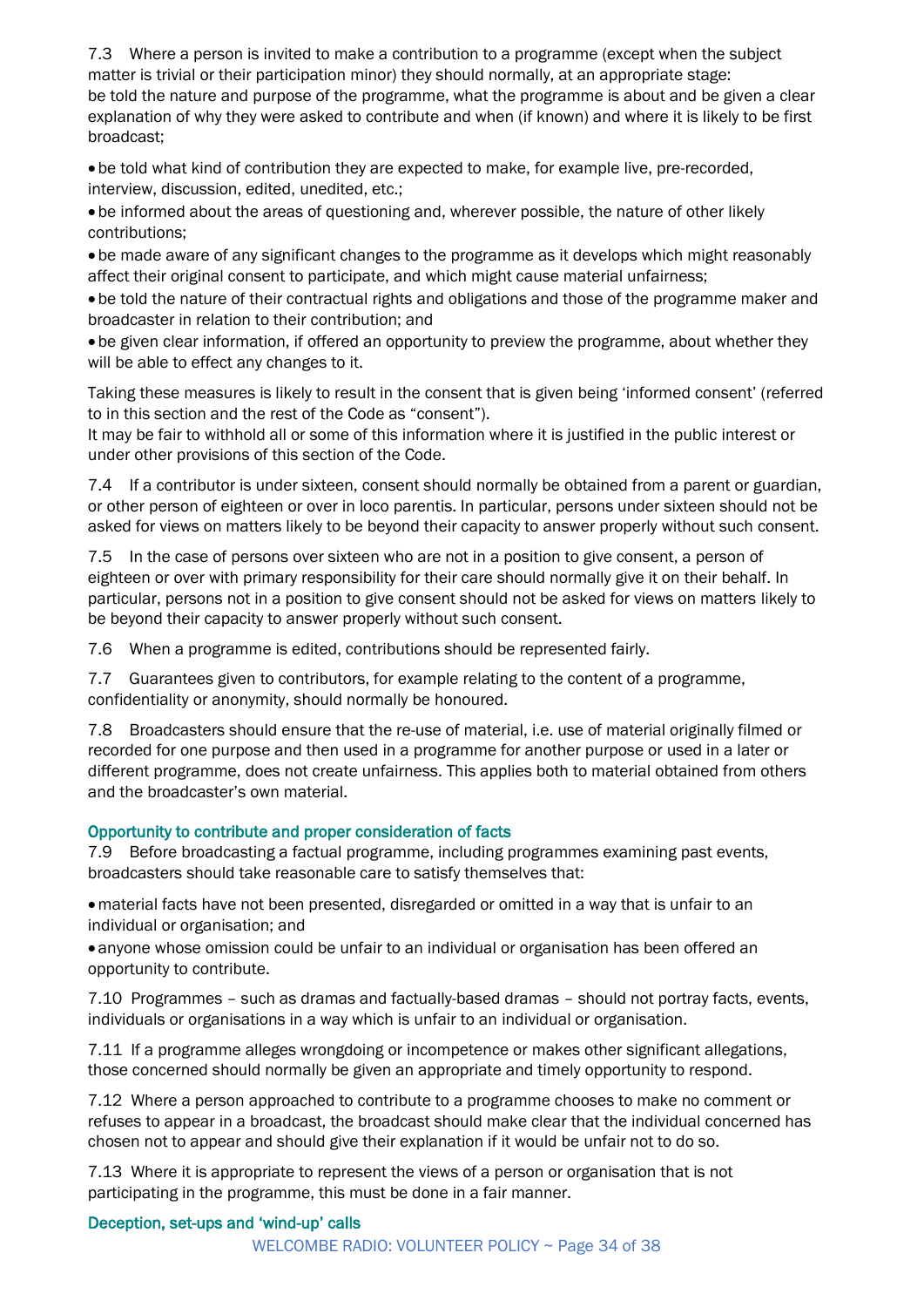7.14 Broadcasters or programme makers should not normally obtain or seek information, audio, pictures or an agreement to contribute through misrepresentation or deception. (Deception includes surreptitious filming or recording.) However:

• it may be warranted to use material obtained through misrepresentation or deception without consent if it is in the public interest and cannot reasonably be obtained by other means;

•where there is no adequate public interest justification, for example some unsolicited wind-up calls or entertainment set-ups, consent should be obtained from the individual and/or organisation concerned before the material is broadcast;

• if the individual and/or organisation is/are not identifiable in the programme then consent for broadcast will not be required;

• material involving celebrities and those in the public eye can be used without consent for broadcast, but it should not be used without a public interest justification if it is likely to result in unjustified public ridicule or personal distress. (Normally, therefore such contributions should be pre-recorded.)

## **SECTION EIGHT: PRIVACY**

#### Principle

To ensure that broadcasters avoid any unwarranted infringement of privacy in programmes and in connection with obtaining material included in programmes.

#### Rule

8.1 Any infringement of privacy in programmes, or in connection with obtaining material included in programmes, must be warranted.

#### *Meaning of "warranted":*

In this section "warranted" has a particular meaning. It means that where broadcasters wish to justify an infringement of privacy as warranted, they should be able to demonstrate why in the particular circumstances of the case, it is warranted. If the reason is that it is in the public interest, then the broadcaster should be able to demonstrate that the public interest outweighs the right to privacy. Examples of public interest would include revealing or detecting crime, protecting public health or safety, exposing misleading claims made by individuals or organisations or disclosing incompetence that affects the public.

#### Practices to be followed (8.2 to 8.22)

Private lives, public places and legitimate expectation of privacy

#### *Meaning of "legitimate expectation of privacy":*

Legitimate expectations of privacy will vary according to the place and nature of the information, activity or condition in question, the extent to which it is in the public domain (if at all) and whether the individual concerned is already in the public eye. There may be circumstances where people can reasonably expect privacy even in a public place. Some activities and conditions may be of such a private nature that filming or recording, even in a public place, could involve an infringement of privacy. People under investigation or in the public eye, and their immediate family and friends, retain the right to a private life, although private behaviour can raise issues of legitimate public interest.

8.2 Information which discloses the location of a person's home or family should not be revealed without permission, unless it is warranted.

8.3 When people are caught up in events which are covered by the news they still have a right to privacy in both the making and the broadcast of a programme, unless it is warranted to infringe it. This applies both to the time when these events are taking place and to any later programmes that revisit those events.

8.4 Broadcasters should ensure that words, images or actions filmed or recorded in, or broadcast from, a public place, are not so private that prior consent is required before broadcast from the individual or organisation concerned, unless broadcasting without their consent is warranted.

#### **Consent**

Any infringement of privacy in the making of a programme should be with the person's and/or organisation's consent or be otherwise warranted.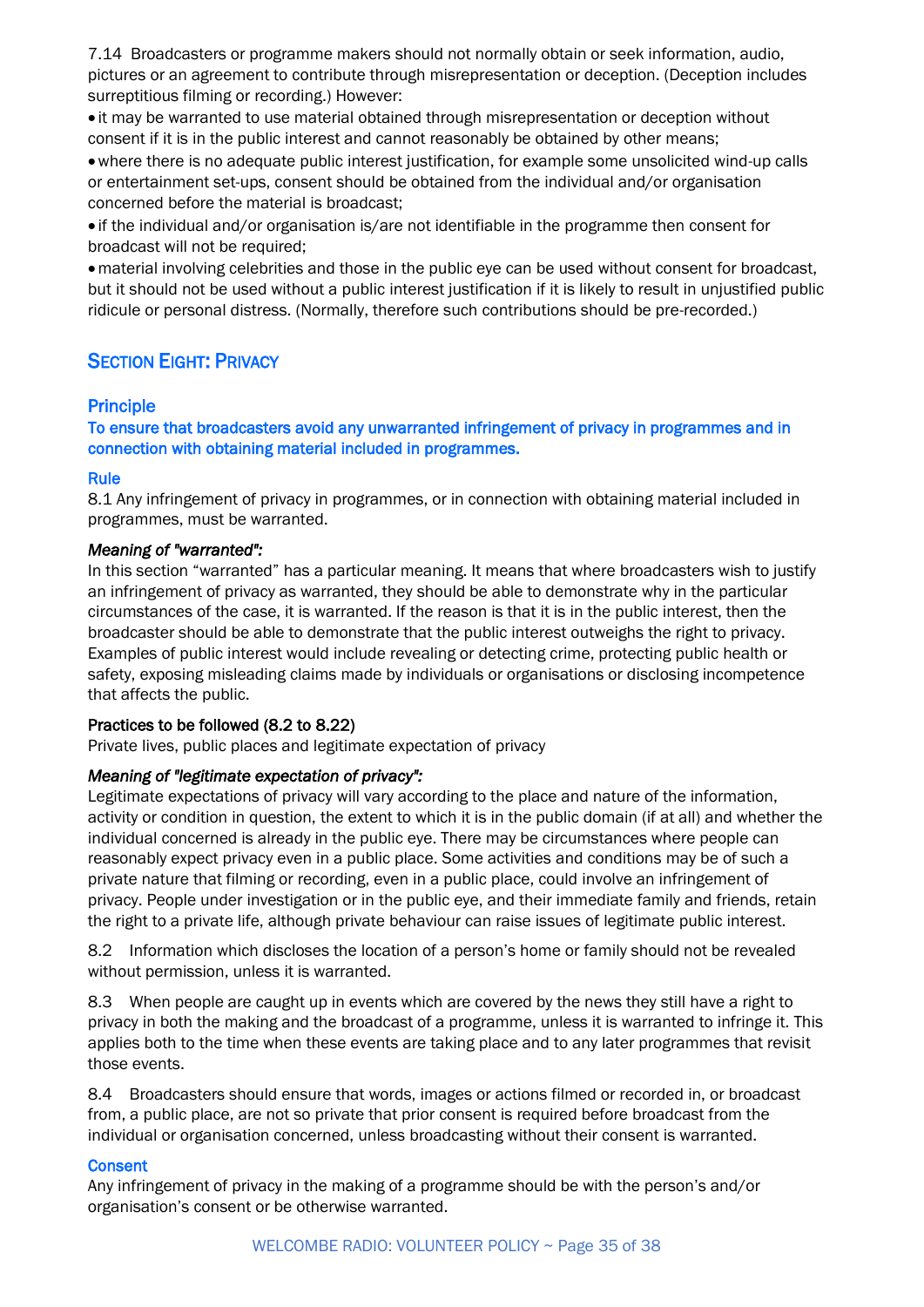8.6 If the broadcast of a programme would infringe the privacy of a person or organisation, consent should be obtained before the relevant material is broadcast, unless the infringement of privacy is warranted. (Callers to phone-in shows are deemed to have given consent to the broadcast of their contribution.)

8.7 If an individual or organisation's privacy is being infringed, and they ask that the filming, recording or live broadcast be stopped, the broadcaster should do so, unless it is warranted to continue.

8.8 When filming or recording in institutions, organisations or other agencies, permission should be obtained from the relevant authority or management, unless it is warranted to film or record without permission. Individual consent of employees or others whose appearance is incidental or where they are essentially anonymous members of the general public will not normally be required.

However, in potentially sensitive places such as ambulances, hospitals, schools, prisons or police stations, separate consent should normally be obtained before filming or recording and for broadcast from those in sensitive situations (unless not obtaining consent is warranted). If the individual will not be identifiable in the programme then separate consent for broadcast will not be required.

#### Gathering information, sound or images and the re-use of material

8.9 The means of obtaining material must be proportionate in all the circumstances and in particular to the subject matter of the programme.

8.10 Broadcasters should ensure that the re-use of material, i.e. use of material originally filmed or recorded for one purpose and then used in a programme for another purpose or used in a later or different programme, does not create an unwarranted infringement of privacy. This applies both to material obtained from others and the broadcaster's own material.

8.11 Doorstepping for factual programmes should not take place unless a request for an interview has been refused or it has not been possible to request an interview, or there is good reason to believe that an investigation will be frustrated if the subject is approached openly, and it is warranted to doorstep. However, normally broadcasters may, without prior warning interview, film or record people in the news when in public places.

(See "practice to be followed" 8.15).

#### *Meaning of "doorstepping":*

Doorstepping is the filming or recording of an interview or attempted interview with someone or announcing that a call is being filmed or recorded for broadcast purposes, without any prior warning. It does not, however, include vox-pops (sampling the views of random members of the public).

8.12 *Broadcasters can record telephone calls between the broadcaster and the other party if they have, from the outset of the call, identified themselves, explained the purpose of the call and that the call is being recorded for possible broadcast* (if that is the case) unless it is warranted not to do one or more of these practices. If at a later stage it becomes clear that a call that has been recorded will be broadcast (but this was not explained to the other party at the time of the call) then the broadcaster must obtain consent before broadcast from the other party, unless it is warranted not to do so.

(See "practices to be followed" 7.14 and 8.13 to 8.15.)

8.13 Surreptitious filming or recording should only be used where it is warranted. Normally, it will only be warranted if:

- there is prima facie evidence of a story in the public interest; and
- there are reasonable grounds to suspect that further material evidence could be obtained; and

• it is necessary to the credibility and authenticity of the programme. See "practices to be followed" 7.14, 8.12, 8.14 and 8.15.)

#### *Meaning of "surreptitious filming or recording":*

8.14 Material gained by surreptitious filming and recording should only be broadcast when it is warranted.

(See also "practices to be followed" 7.14 and 8.12 to 8.13 and 8.15.)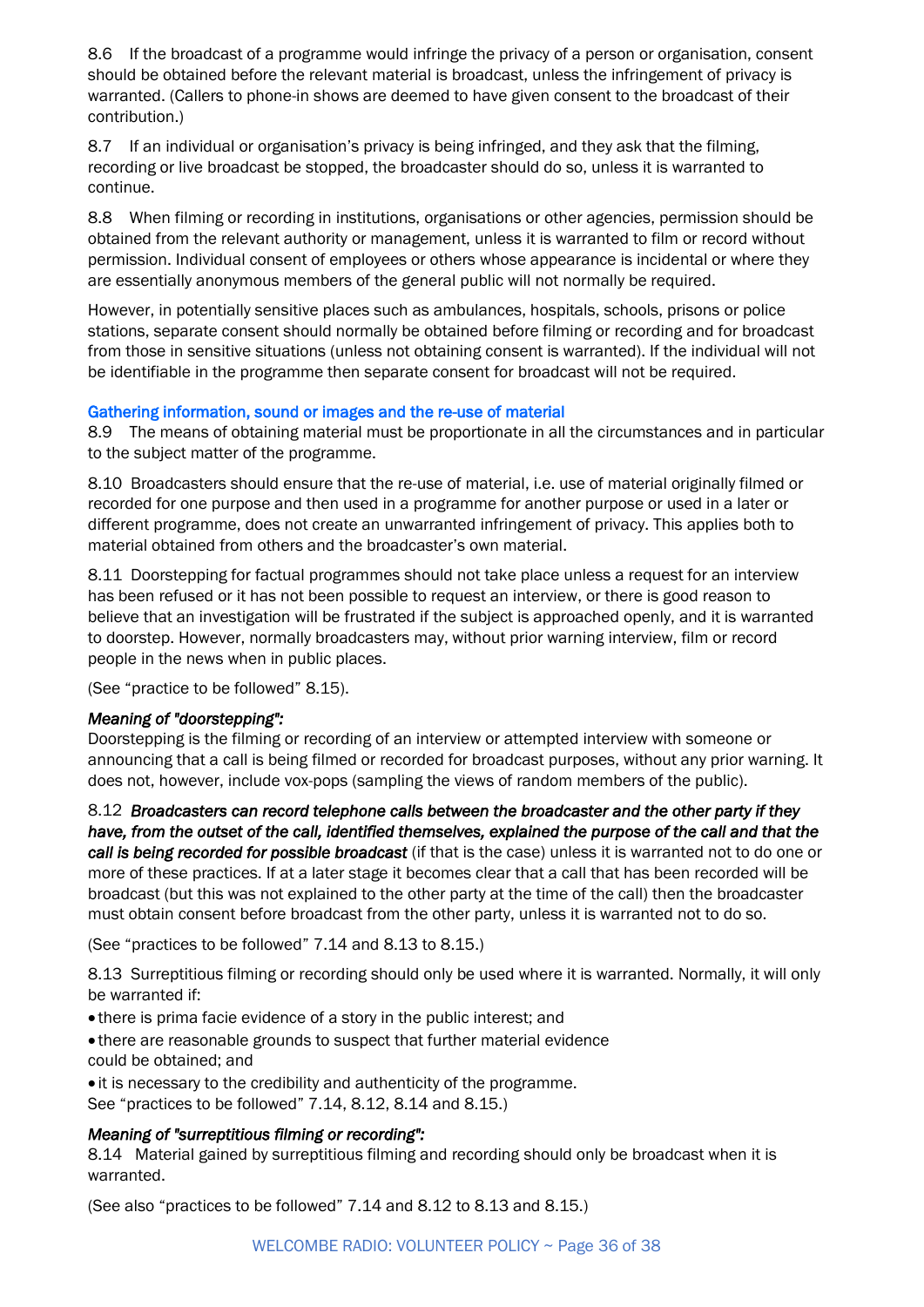8.15 Surreptitious filming or recording, doorstepping or recorded 'wind-up' calls to obtain material for entertainment purposes may be warranted if it is intrinsic to the entertainment and does not amount to a significant infringement of privacy such as to cause significant annoyance, distress or embarrassment. The resulting material should not be broadcast without the consent of those involved. However if the individual and/or organisation is not identifiable in the programme then consent for broadcast will not be required.

(See "practices to be followed" 7.14 and 8.11 to 8.14.)

#### Suffering and distress

8.16 Broadcasters should not take or broadcast footage or audio of people caught up in emergencies, victims of accidents or those suffering a personal tragedy, even in a public place, where that results in an infringement of privacy, unless it is warranted or the people concerned have given consent.

8.17 People in a state of distress should not be put under pressure to take part in a programme or provide interviews, unless it is warranted.

8.18 Broadcasters should take care not to reveal the identity of a person who has died or of victims of accidents or violent crimes, unless and until it is clear that the next of kin have been informed of the event or unless it is warranted.

8.19 Broadcasters should try to reduce the potential distress to victims and/or relatives when making or broadcasting programmes intended to examine past events that involve trauma to individuals (including crime) unless it is warranted to do otherwise. This applies to dramatic reconstructions and factual dramas, as well as factual programmes.

• In particular, so far as is reasonably practicable, surviving victims and/or the immediate families of those whose experience is to feature in a programme, should be informed of the plans for the programme and its intended broadcast, even if the events or material to be broadcast have been in the public domain in the past.

#### People under sixteen and vulnerable people

8.20 Broadcasters should pay particular attention to the privacy of people under sixteen. They do not lose their rights to privacy because, for example, of the fame or notoriety of their parents or because of events in their schools.

8.21 Where a programme features an individual under sixteen or a vulnerable person in a way that infringes privacy, consent must be obtained from:

- a parent, guardian or other person of eighteen or over in loco parentis; and
- wherever possible, the individual concerned;
- unless the subject matter is trivial or uncontroversial and the participation minor, or it is warranted to proceed without consent.

8.22 Persons under sixteen and vulnerable people should not be questioned about private matters without the consent of a parent, guardian or other person of eighteen or over in loco parentis (in the case of persons under sixteen), or a person with primary responsibility for their care (in the case of a vulnerable person), unless it is warranted to proceed without consent.

#### *Meaning of "vulnerable people":*

This varies, but may include those with learning difficulties, those with mental health problems, the bereaved, people with brain damage or forms of dementia, people who have been traumatised or who are sick or terminally ill.

#### Appendix 03:

# Foundation House: Code of Conduct

Foundation House has a Code of Conduct that sets out the MINIMUM expectations of ALL tenants, hirers and visitors. If you don't agree with Code of Conduct, or can't abide by the Code of Conduct then Foundation House is not the place for you or your organisation.

Standard Opening Hours are 9:30am – 4:30pm Monday to Friday, excluding Bank Holidays.